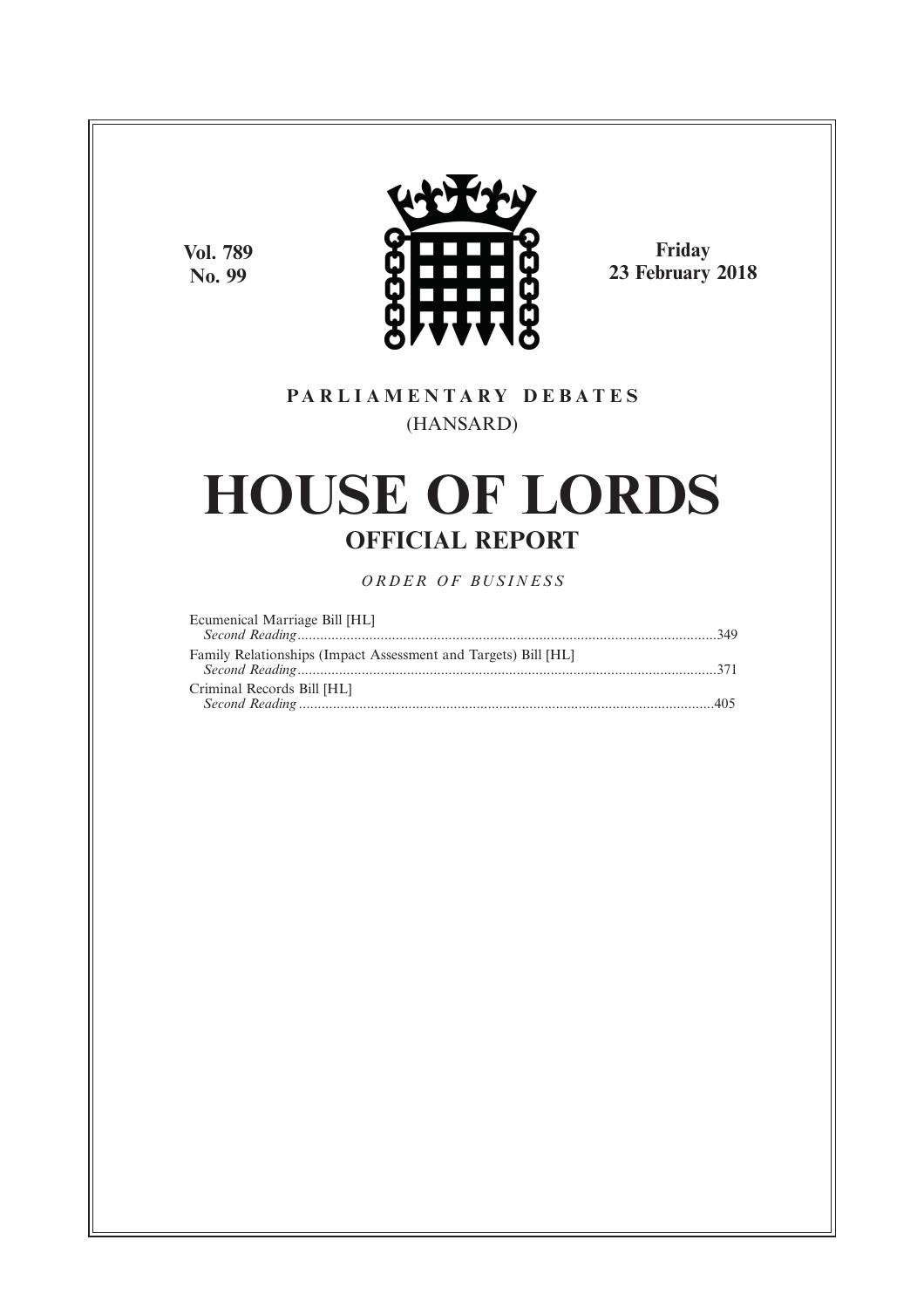Lords wishing to be supplied with these Daily Reports should give notice to this effect to the Printed Paper Office.

No proofs of Daily Reports are provided. Corrections for the bound volume which Lords wish to suggest to the report of their speeches should be clearly indicated in a copy of the Daily Report, which, with the column numbers concerned shown on the front cover, should be sent to the Editor of Debates, House of Lords, within 14 days of the date of the Daily Report.

> *This issue of the Official Report is also available on the Internet at* https://hansard.parliament.uk/lords/2018-02-23

The first time a Member speaks to a new piece of parliamentary business, the following abbreviations are used to show their party affiliation:

| <b>Abbreviation</b> | <b>Party/Group</b>                  |
|---------------------|-------------------------------------|
| CB.                 | Cross Bench                         |
| Con                 | Conservative                        |
| <b>DUP</b>          | Democratic Unionist Party           |
| GP                  | Green Party                         |
| Ind Lab             | <b>Independent Labour</b>           |
| Ind LD              | <b>Independent Liberal Democrat</b> |
| Ind SD              | <b>Independent Social Democrat</b>  |
| Ind UU              | Independent Ulster Unionist         |
| Lab                 | Labour                              |
| LD                  | Liberal Democrat                    |
| LD Ind              | Liberal Democrat Independent        |
| Non-afl             | Non-affiliated                      |
| PC                  | Plaid Cymru                         |
| <b>UKIP</b>         | UK Independence Party               |
| UUP                 | <b>Ulster Unionist Party</b>        |

No party affiliation is given for Members serving the House in a formal capacity, the Lords spiritual, Members on leave of absence or Members who are otherwise disqualified from sitting in the House.

© Parliamentary Copyright House of Lords 2018,

*this publication may be reproduced under the terms of the Open Parliament licence, which is published at www.parliament.uk/site-information/copyright/.*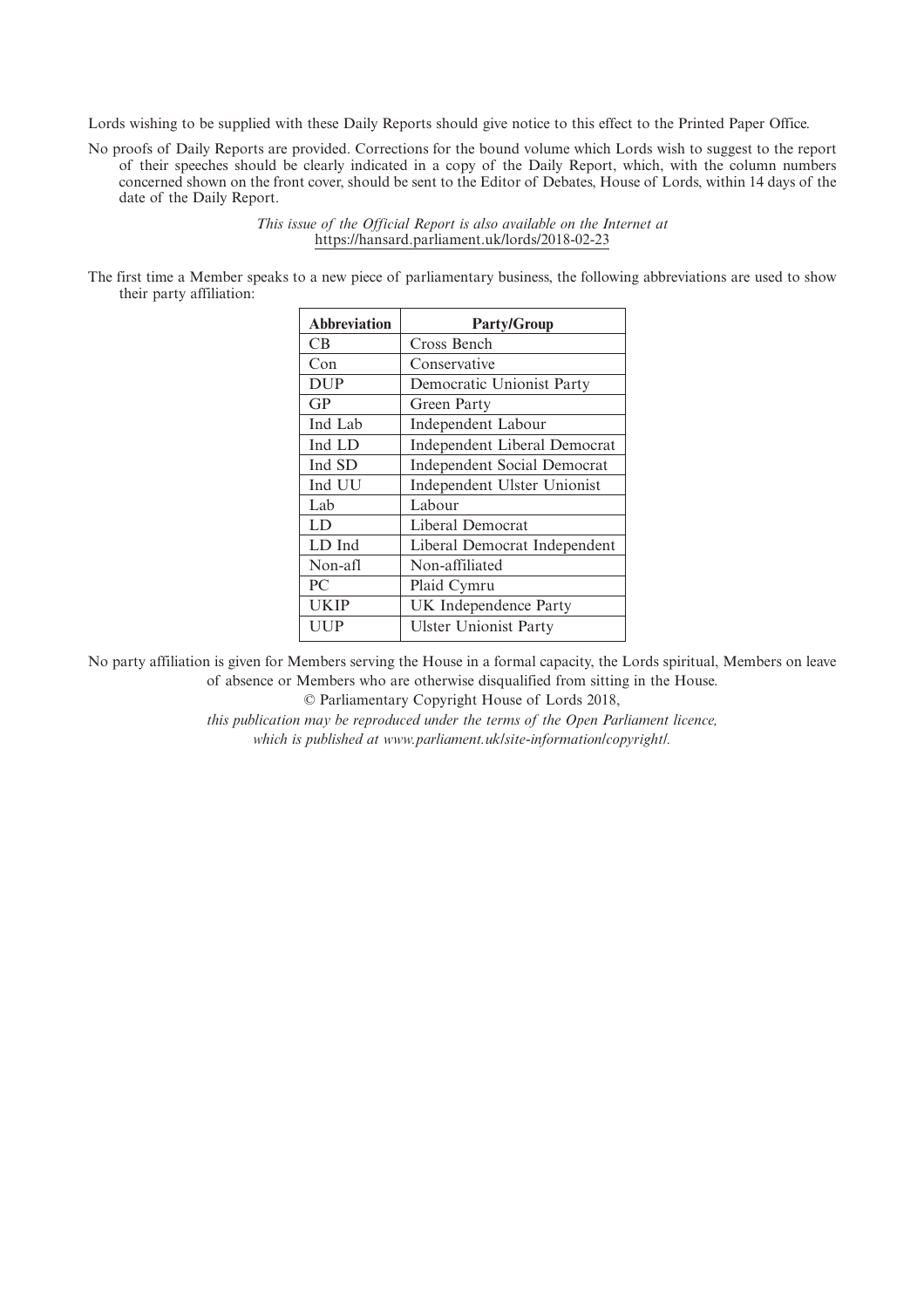# House of Lords

*Friday 23 February 2018*

*10 am*

*Prayers—read by the Lord Bishop of Winchester.*

# **Ecumenical Marriage Bill [HL]**

*Second Reading*

*10.06 am*

*Moved by Lord Deben*

That the Bill be now read a second time.

**Lord Deben (Con):**My Lords, quite by accident, I experienced last Tuesday one of the most emotional occasions of my life. We are a very small village, and a man of 57, who had always been at the centre of village life, died. It was his funeral on Tuesday. He had been born, brought up, and died within a stone's throw of the parish church. The funeral was held in the church, attended by so many people that they were standing in the tower place, in the open doors of the vestry, behind the altar rail and in the rain outside. It was very moving. But he had been a regular attender at the nonconformist church in the next village, and the service was entirely taken by the minister of that church. It was an uplifting experience. There we all were— Anglicans, Catholics, nonconformists, those only just believers, or those not believing at all—to say thank you for somebody whom we will miss and whom I shall miss every day of my life.

I reflected then on how generous it was of the established Church to make it possible for any of these services to take place in the parish church. Any of these services—except marriage. A year ago—I declare an interest in this—my daughter got married and wanted to get married in the church in which her grandparents are buried. We are one of a very small number of families who help to keep the roof on, although we are Catholics; another family that keeps the roof on is also Catholic, but that is part of what we think we should do in the village. I discovered that she could not be married by a Catholic priest. She wanted to be married by her chaplain from school, somebody whom she loved and who had helped their marriage to start, not least in the difficulties of today, when very often husband and wife are not necessarily from the same denominational background. The excellent Anglican bishop explained to me that, first, the Church of England's canon, which had been changed to cover these other services, did not cover marriage, and secondly, that in any case it could not be done because of the state's law.

At this point I have to try to explain this. It is quite difficult to explain, because I have had to explain it so much to lawyers who have not understood the basis of all this. During the passage of the Marriage Act 1949 the then Government did not want to upset the Church of England and thought it would be much better if they had a simple way of excluding it from their tidying-up process. The Marriage Act works in two halves.

The first half refers to parish churches of the Church of England and says that they are automatically licensed for marriage,

"according to the rites and ceremonies of the Church of England". If they had not put that bit in, there would be no problem. The second part explains that all other denominations have to get their churches licensed—they have to register—and then they can have marriages of any kind they like, including marriages according to the rites and ceremonies of the Church of England. This was, therefore, an easy way of stopping a great deal of bureaucracy. I have no objection to that; it seems perfectly reasonable. But there was a mistake. Some say—I think the right reverend Prelate the Bishop of Winchester is one—that the Church of England could do this if it wanted to without this change in the law. That is a disputed argument—I can vouch for that, because I know the people who dispute it. So that is the first bit.

The second reason is something that I am sure your Lordships understand but I raise it in case anyone has not thought about it recently. We in Britain are the most wonderful exponents of the fudge, and our marriage system is a fudge. Instead of the French system of going to the mayor and having a civil marriage and then going to the church and having a religious marriage, we give clergymen of all denominations the duty of being a registrar. Therefore, when you have what in my view is that awfully embarrassing bit in the service when somebody has to make sure that the organist has a long enough piece to play while mother, father, grandmother, great aunt, the woman you cannot leave out and all the rest of them go into the vestry to sign, or witness the signing of, the register, that is—although the music gives it a certain religious awe—a non-religious activity which does the state's bit.

I emphasise that that is done by any denomination. You can be a strict Baptist—the local nonconformist church in my area—or a Catholic and you do precisely the same thing: you fill in and sign the form, and you can do it because you are a registered clergyman of a denomination which has a church in which you can hold marriages. You would have thought that anybody who was allowed to do so could do that bit. However—I have had an enjoyable time finding out about all this—when most legal authorities find out about that, they look it up and tell me that I am right: that the Church of England could not do that if it wanted to unless we changed the Marriage Act 1949.

The proposition in the Bill before your Lordships is extremely simple. It does not require the Church of England to make a change. In that sense, we have disestablished the Church of England. It has its own synod making its own decisions, so the Bill does not insist that the Church of England makes the change. However, it would remove any impediment that there may be so that the Church of England could make that change. It might not want to do so. I thought that there would be no difficulty with this, because it did not seem to me that in a world of ecumenism the Church of England would want to stop such things happening.

Perhaps I may sum that up. When I rang my Anglican bishop and told him what I wanted, he said, "Well, John, you can have the mass but you can't have the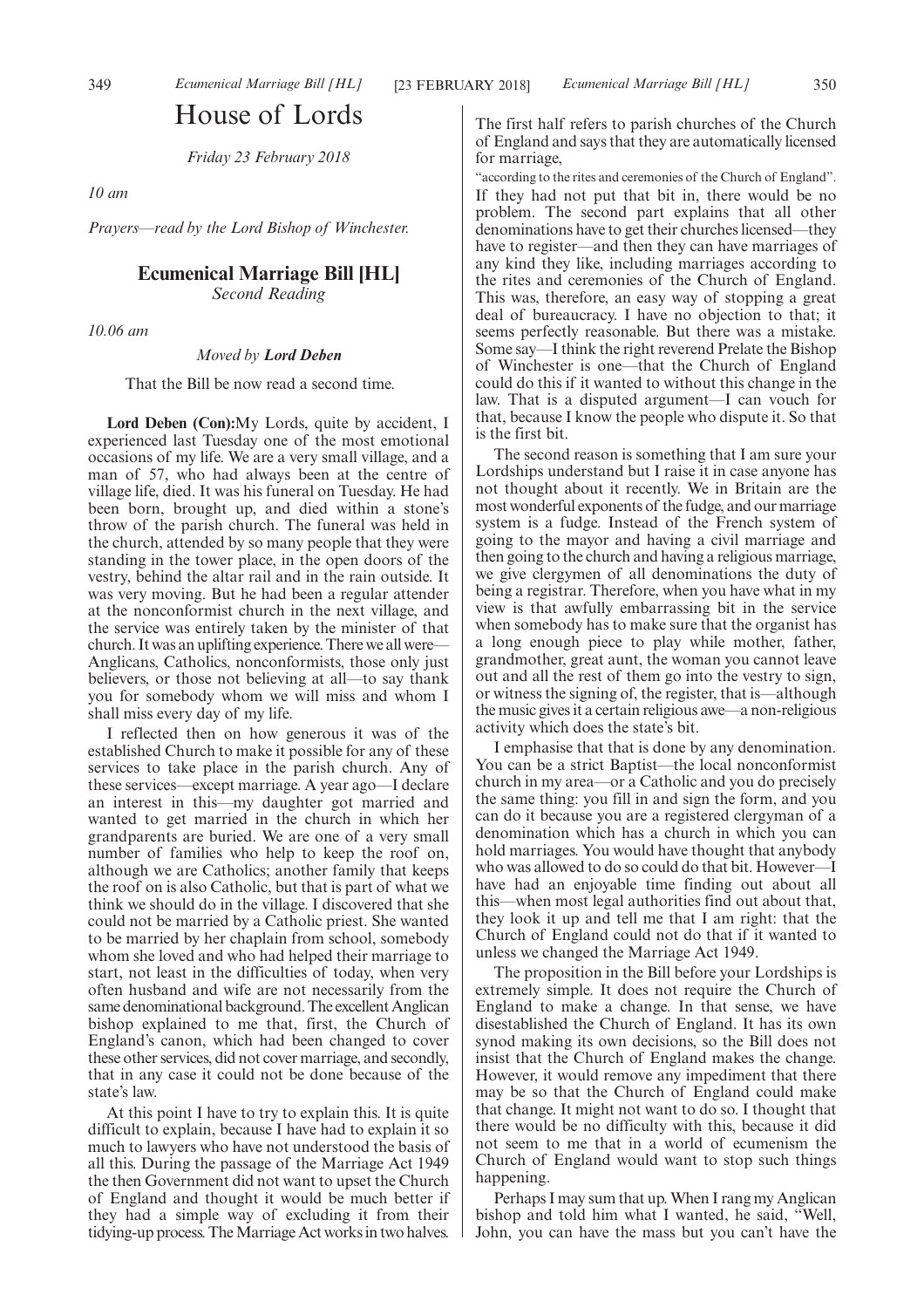[LORD DEBEN]

nuptial bit". There is nothing that divides the churches more than the mass, but if the bishop, the vicar and the parochial church council agree, the Church of England will, in its generosity, allow me to celebrate a birthday by having a mass in my parish church—which, after all, was built at a time when it would always have been the mass, although I shall leave that on one side. Those are the circumstances.

The Bill takes every precaution. It makes sure that it cannot be used for some other purpose. That is why the details come directly from the Church of England's rules relating to allowing a Methodist minister to have a Methodist service in an Anglican church. Nothing in the Bill extends that. Anybody here who thinks that it might open the door to gay marriage or result in the solemnisation of Wicca can rest assured because it does not. It merely says that a parish, its vicar and the bishop can together allow a marriage to take place according to somebody else's Christian denomination's marriage service.

Perhaps I may explain the four reasons why I believe this to be really important. First, marriage is the one sacrament made between two people, not by the priest or clergyman. Many people, particularly those who want a church wedding, come to marriage with the help of the clergy upon whom they depend. There is no doubt that it is a moment when most people want to choose somebody with whom they have a real connection. Very often it is the person who has helped them to get over particular problems. A friend of mine who is a priest is helping another friend of mine who wants to marry someone who does not have any religious understanding at all, whereas she cares about religion deeply. He is helping those two to get together. He happens to be a Catholic priest and will not be able to marry her in the church in which the boy has at least some connection. Quite simply, I want that not to stop their proceeding in the way they wish.

Secondly, we live in an ecumenical world, and we have to come to terms with that in many villages and, I am sure, many parishes in towns. There is the question of how two Christian parents bring up their children in the faith, and that starts with the promises that they make in marriage. It is important for people to have a service that ties them into the family and into all the forces that might help them live their lives together. Very often it happens in their home parish, whereas they now live somewhere entirely different. It is very important for them to be able to do that and I want that choice to be open to all.

My third reason for wanting to bring about this change is to deal with the fudges that otherwise take place. Let us not kid ourselves—people get round it. There are two well-known ways of getting round it. In our chapel here, all noble Lords can have their children baptised and can have a service of any kind—every Wednesday, we Catholics go to mass; the United Reform Church has a special service; and the Church of Scotland has a special service. You can have all that. But no one, unless they are an Anglican, can get married there unless they are prepared to have an Anglican clergyman and the Anglican rites and ceremonies—even though that is peculiar. I will tell noble Lords what the two fudges are. One fudge is that the couple get married in the Catholic church round the corner and then come and have exactly the same service in the chapel downstairs, to which they invite their guests, and call it "a blessing". They know which was the service at which they were actually married. Is the fudge to meet the requirements of the Church of England? I hope not. Rather, it is to meet the requirements of the law of the land. That is the distinction that I am trying to make

The other way is much less of a fudge. When an Anglican clergyman is decent enough to understand what this means to the couple, he and the Catholic priest, Methodist minister or Baptist minister will do the whole service together without anybody doing one bit or the other. The law can then decide which of them actually married the couple.

I do not like fudges. I hope the House knows that, in all my political life and certainly in all my life in this House, I have gone against fudges. I want truth. I do not see why we should be put in this position by the 1949 Act.

The last point is rather more challenging. I almost remember the beginning of the ecumenical movement at its great conference in the Netherlands in 1948, which my father attended as an Anglican clergyman. It depends for its continuation and extent upon generosity and learning to live together. In a small village community, births, marriages and deaths are what mark our timetable—we are much closer to that, happily; it keeps us sane, frankly, and is what matters to us. We want to celebrate those things together. Here, I want the Church of England to be challenged and to decide for itself whether it is prepared to make this step towards a more ecumenical society. In discussing this with those who oppose it, I have discovered one rather serious thing: many of them do not want the Act changed because then they would have to face the choice. They would have to ask: will we in the Church of England continue to stop it? The Church would no longer be able to excuse it, because the law would make that impossible.

This is where I have to say something which may hurt. It is funny looking back: I was on the General Synod and a very active member, but when I became a Catholic I found three fascinating things. The first and less helpful thing is that the hymns in the Catholic Church are ghastly. There is a woman called Estelle White, who I believe will have the longest period in purgatory of anyone because she knew neither how to rhyme nor how to do metre, nor could she choose tunes, and she is theologically largely inaccurate otherwise, she is all right. The second thing I discovered is that, for the first time, I went to a church that was filled with people of every possible colour and social status, from the person who swept the roads to the local squire. I had not realised quite how middle class the Church of England had become. I just wish to say that that had a remarkable effect on me.

The third thing I discovered, less happily, is that there was a tendency always for the Church of England to insist upon its position. So in a village that is largely strict Baptist, you could almost see the Baptist minister being edged out. I can think of one village, where there was no Anglican church, but still the Anglican clergyman took the lead at the war memorial, as he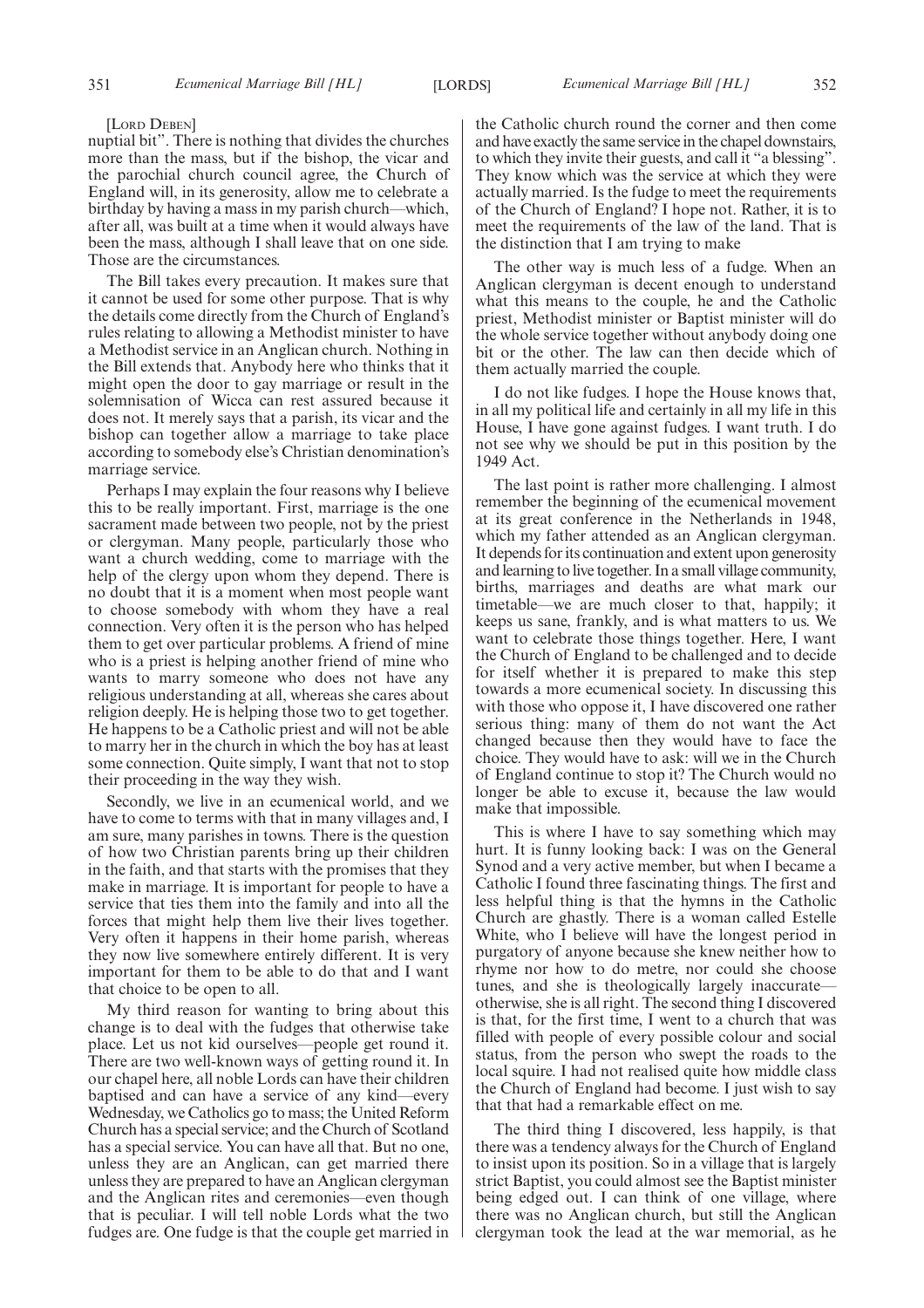thought was right. I also remember when, for the first time since the Reformation, the mayor of Aldeburgh—the first woman mayor, Elizabeth Garrett Anderson, came from Aldeburgh—who was a Catholic, appointed a Catholic priest as his chaplain. I remember going to the established church for the service. The chaplain was hidden as far as possible and the service went through as if there were no chaplain—but it was perfectly all right to have the Freemasons dressed up and sitting in two rows of the church.

I do not think that that is what the Church of England ought to be like, and I do not believe it really is like that. That is why I say this to the right reverend Prelate the Bishop of Winchester: please, take the simple point that the Church of England may have the powers—I think he thinks it has—but let us make sure it does have the powers and then let it argue the case, if there is a case, to deny this hospitality and restrict ecumenism. But do not say that we do not need this, because that is constantly used as the excuse. Sometimes, we need a challenge. I challenge the right reverend Prelate to explain to me how, in the words of the prayers we have just heard, it can possibly be charitable to say to a young couple who live in a village, "You can come here and we will allow your priest to say mass, but he can't marry you". That seems to me not to be charitable. I would like the Church of England to show itself to be not only charitable but generous. Its established position depends on that. Without that, it is very difficult to argue that it should remain established in a country where there are many more Christians of other denominations—let alone anybody else—who would like to share in our common heritage.

# *10.28 am*

**The Lord Bishop of Winchester:** My Lords, I am grateful to the noble Lord, Lord Deben, for giving us the opportunity to speak about issues of such importance to this Bench as the celebration of marriage and our ecumenical relationships. I first acknowledge the personal and pastoral issues raised by the noble Lord and the way that he has so succinctly put those in his four concluding points about sacraments, the ecumenical world, the fudges and the ecumenical movement.

I am, therefore, rather embarrassed to start with something slightly more dry and technical. However, I begin by addressing what I believe to be the key issue here, which is constitutional in nature. There is a long-standing constitutional convention, with which noble Lords will be very familiar, that the Church of England makes its own legislation by synodical process. That legislation comes before Parliament for approval, having first been considered by the Ecclesiastical Committee. This Bill represents a departure from that convention.

As many will be aware, ecumenical relations are governed by Measure. The Church of England (Ecumenical Relations) Measure 1988 and the use of Church of England buildings by other Christian denominations is governed by Canon B43, what is known as the ecumenical canon. There are already structures which give expression to the valuable relationships that we have with our ecumenical partners. Indeed, members of the Church of England are convinced

that Christian Churches should work, pray and witness together in a growing unity. As the noble Lord, Lord Deben, underlined, our prayers this morning reminded us of that—that we might live together in true charitable love.

With regard to the participation by ministers of other denominations in Church of England weddings, Canon B43 already offers considerable flexibility, with the result that Church of England weddings regularly involve ministers of other denominations. There are even provisions for the sharing of church buildings in certain circumstances. However, these practical arrangements flow from the relationships between Churches of different denominations which, as I have said, involve dialogue on many levels, not least the doctrinal one.

The current arrangement is not a result of the unintentional effects of the wording of the Marriage Act 1949. As the noble Lord, Lord Deben, will appreciate, practical arrangements flow from the progress made on ecumenical dialogue rather than the other way around, and it is no more appropriate for Parliament to prescribe to the Church of England or any Church how it carries out its ecumenical relationships than it would be to legislate on any other questions of doctrine.

**Lord Deben:** The right reverend Prelate uses the word "prescribe". This Bill prescribes nothing; it permits. Earlier he said that in this House we have a long tradition of leaving law to the Church of England. That is what this Bill does. It removes the power of this House to stop the Church of England doing something. It is the removal of an impediment; it is not a prescription. If one uses those two words, it would be a different Bill, and I have specifically avoided either of them.

**The Lord Bishop of Winchester:** The noble Lord makes his points clearly on these matters, but I hope that he will listen to what else I have to say and see if I have responded to the questions that he has raised.

In my understanding, the Roman Catholic Bishops' Conference, with which I am pleased to say we have very good ecumenical relationships, is not supportive of the Bill. I am also advised that the Church in Wales is likewise unsupportive.

I turn to the text of the Bill. Here I may have to go into a little detail and I may not quite say what the noble Lord, Lord Deben, thinks is my position. Clause 1 defines:

"Christian denominations other than the Church of England", as,

"any denominations whose ministers and churches can be licensed for the solemnization of marriage under the Marriage Act 1949". This is in the first place erroneous in that it is the building and not the minister that is licensed. More importantly, that Act makes provision for places of worship of many faiths to be licensed. The result here is to leave undefined the question of what a Christian denomination is and affords potential legal rights to the use of churches to new religious movements with which the Church of England does not have existing formal ecumenical relationships. We are returned to addressing questions of doctrine, creed and ecumenical dialogue, all of which ought properly to sit with the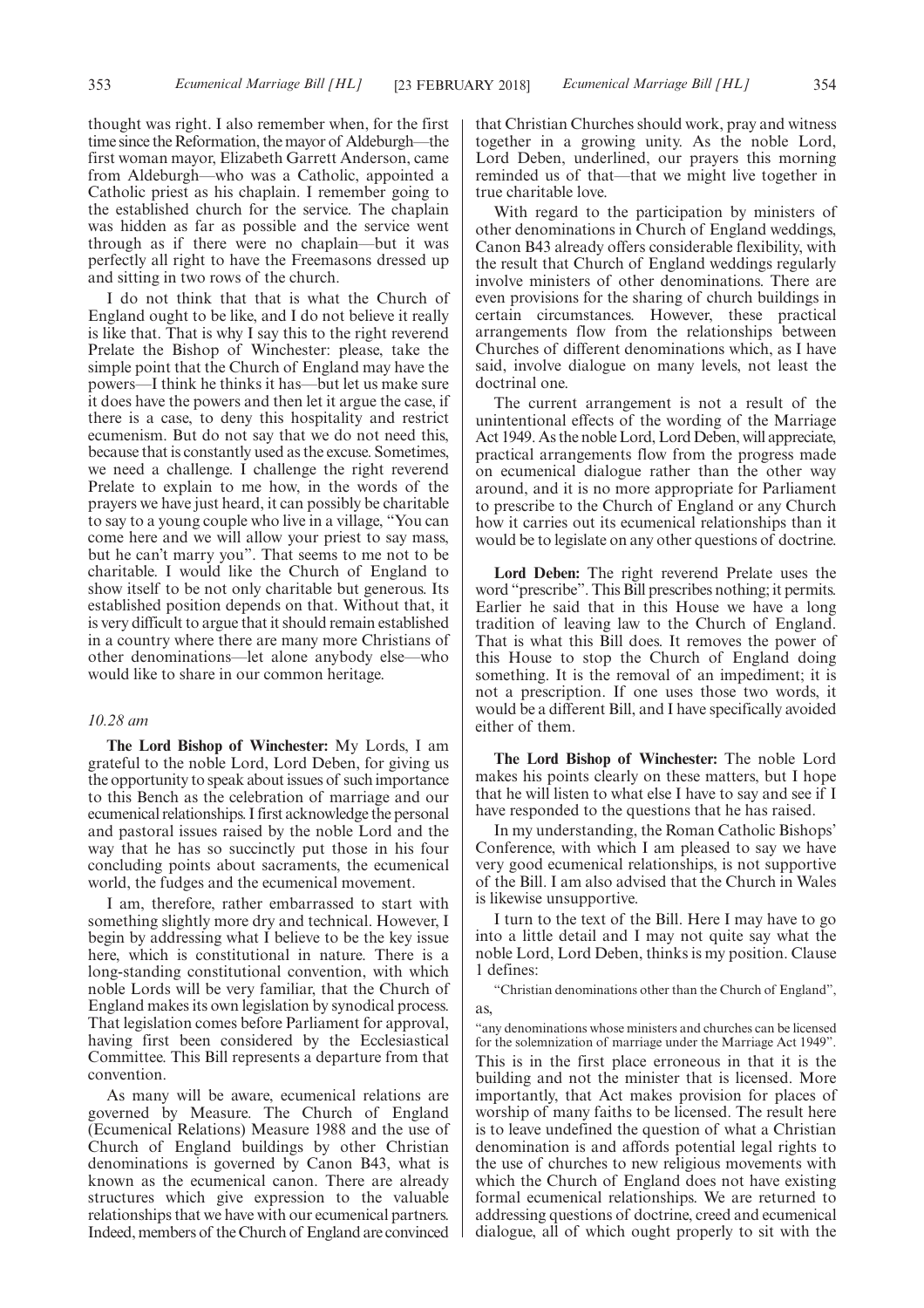#### [THE LORD BISHOP OF WINCHESTER]

Churches themselves. For the Church of England in particular there is not in the present legal framework provision for the exercise of discretion by an incumbent, PCC or diocesan bishop in individual cases over whether a marriage can take place or can take place in one place or another.

All other legal requirements being in place, if a couple live in the parish, they have the right to be married in the parish church. The Bill unhelpfully gives wide discretionary powers through the making of exceptions to a general rule. Setting aside the longwinded process that would be involved in gaining formal consent from an incumbent PCC and diocesan bishop, it is hard to see how in natural justice this discretion could be exercised with sufficient fairness and transparency to be acceptable. The more one imagines specific cases, the more there is to be said for a legal framework which does not contain the element of personal discretion.

It has been pointed out, and the noble Lord has himself made it clear, that there are some places in mainly rural areas where the Anglican church is the only church building convenient for weddings and that it would be better for marriages of other denominations to take place in them than for couples to have the choice between either a church or chapel of their own denomination in an inconvenient location or in a secular venue where religious content to the marriage service is not permitted. But it seems upside down to start addressing this issue with the matter of weddings when it relates to the mission and ministry of the Christian Church in the area. It is already possible for denominations to enter at the local level into a sharing agreement under the Sharing of Church Buildings Act 1969. Under the terms of such an agreement, each participating denomination can celebrate marriage services in accordance with its own rites and usages. The shared building can be a Church of England parish church or chapel, for example. There are many more problems of detail into which I do not propose to delve here, but would need to be unpacked at greater length were this Bill to reach Committee.

It would be a great mistake if I were to speak here of only church buildings and church ministers. The local church building, parish church or licensed chapel is significant as the focus of a worshipping Christian community. Marriages are solemnised in the building as an expression of the reality of that parish community, and in some cases of a community with a historical identity spanning centuries. The prayer, support and friendship of the local Christian community gives extra depth and meaning to the event of a marriage ceremony. In that, the church building is so much more than a wedding venue.

For all the progress that it might appear to embody, I must none the less urge the House to recognise that this Bill is not the way to encourage the ecumenical hospitality for which we continue to work and to which I am personally committed. I want to leave it, having heard the challenges put by the noble Lord, Lord Deben, right at the end of his remarks—those very direct challenges to the Church of England—which we must address.

#### *10.37 am*

**Lord Robathan (Con):** My Lords, I am delighted to follow the right reverend Prelate and to agree with him. I do so because, as a loyal and active member of the Church of England, I sometimes find that loyalty sorely tested, not least by some in the hierarchy in the Church of England who tend—how can I put this?—to be inclined to the listen less to the views of their congregations and more to the liberal, left-leaning and hand-wringing attitude towards affairs of state with which I find it difficult to agree. However, on this occasion I am delighted to agree with the right reverend Prelate.

This is about ecumenical marriage. My own marriage took place down the road in the Guards' Chapel and involved both the chaplain of the chapel, who I suppose legally married us, my parents' excellent priest who remains a great friend, and indeed a great friend of my wife, who is a monk at Ampleforth. It was an ecumenical marriage with Catholic input, and we were very grateful to him for it. I wish to say that I do not oppose anything ecumenical about marriage.

I am also the godfather to two Roman Catholic children. My noble friend Lord Deben expressed his wish that we should be more ecumenical. I should say that they are now both delightful young men, and I am glad to still be their godfather. At the christening of one in Nightingale Square, as I walked across to the church with my friend who is an Anglican but married to a Roman Catholic, he said, "The priest has insisted that all the godparents should be Catholic, so I told him that you were. Could you confirm that if he asks you"? I said, "Actually, no, I am afraid I will not. I will tell him the truth". Luckily, he did not ask me. I have told this because it is important that we should all take a moderate and reasonable view of ecumenicalism.

I was moved to take part in this debate because I am instinctively uneasy about the measure for three reasons. The first has been much better expressed by the right reverend Prelate the Bishop of Winchester, but it is important that the Church takes the lead and makes decisions in this matter. The Church of England, which is often criticised, is an extremely emollient beast. My noble friend Lord Deben referred to fudge, but it seems to me that the fudge over the christening that I was talking about was just as much fudge as the Church of England ever takes part in. I have always found the Church and bishops to be reasonable.

**Lord Forsyth of Drumlean (Con):** I am trying to follow my noble friend's argument and looking at the text of the Bill. In Clause 1, subsections (1), (2) and (3), the word "may"appears, not "will". It is a permissive Bill. Why is he suggesting that this is a direction to the Church?

**Lord Robathan:** My noble friend makes a good point, but I will come to why I am entirely against the measure in a second, if I may.

My point is that it must be for the Church to decide. If the Church brings forward such a measure, as the right reverend Prelate said, then Parliament may decide because of the nature of the established Church. It is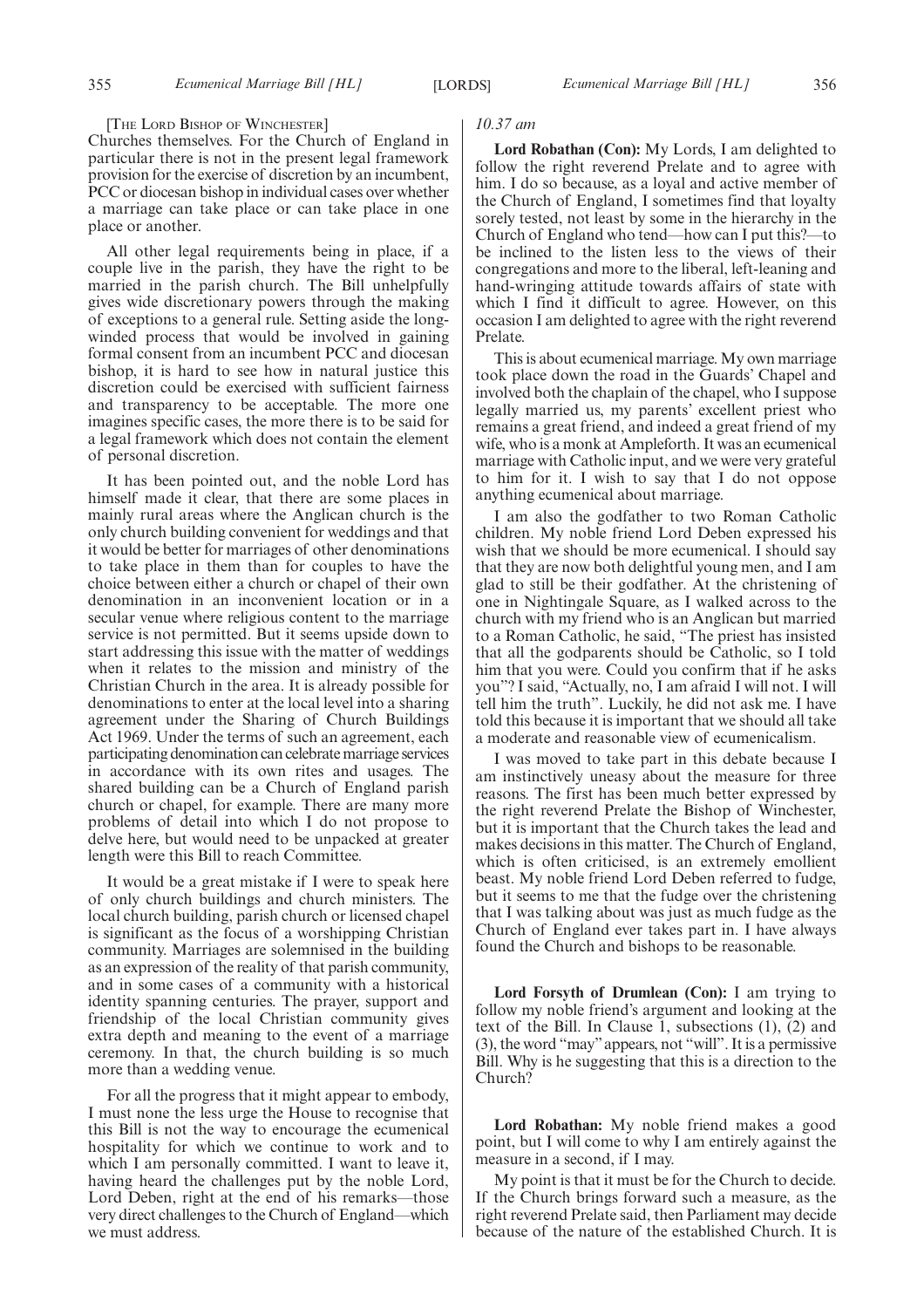of course the national Church—the established Church. One might say that it is a strange historical quirk, but it is not unreasonable to expect it to make decisions on these matters. Indeed, it would be quite wrong for us to try to influence the Church—let it lead on this matter and not us.

I would not presume to instruct the Roman Catholic Church on its doctrine on abortion, homosexuality or whatever it might be, much of which I profoundly disagree with. I do not always agree with everything that my own Church says, but it would not be for me or any other Anglican to dictate to the Roman Catholic Church how it runs its affairs. For instance, we might have a law proposed in this House that the holy water in the font at the entrance to each Catholic church should be tested for bacteria once every day or week or something—and some Anglican churches as well of course—but that would be going well beyond what any Parliament should do.

I should say to my noble friend Lord Deben that I find it somewhat strange that the measure should be proposed by somebody who has actually rejected the Church of England. That is why I am instinctively uneasy about it and would rather follow the lead of the Church of England than someone who does not actually like the Church of England.

**Lord Tyler (LD):** I wonder if I might take the noble Lord back to his original point that he felt it important that the leadership of the Church of England should listen to the people in the pew, if I may put it like that, like himself. Does he have any evidence that the leadership of the Church of England—I should say that I am a practising Anglican in that I practise regularly but do not seem to get any better at it—has actually consulted him and me? Indeed, I cannot see in the Explanatory Memorandum that the synod has actually taken a view on the Bill of the noble Lord, Lord Deben. Is this something that, at this stage, the leadership of the Anglican Church has decided on its own? Has he been consulted?

**Lord Robathan:**I am delighted at last to have something on which I entirely agree with the noble Lord, in that I too practise but do not get any better at all, so we have common ground there. However, no, I have not been asked, but then I have not been asked about a great many matters of doctrine or governance of the Church. It may be something that should be brought forward in the synod, which would be a good way forward.

#### *10.44 am*

**Lord Alton of Liverpool (CB):** My Lords, it is a great pleasure to lend support to the Ecumenical Marriage Bill that the noble Lord, Lord Deben, has laid before your Lordships' House. I have two reasons for doing so. One concerns ecumenism and the other concerns marriage, and I will take them in that order.

First, I say to the noble Lord, Lord Robathan, who has just resumed his seat, that this does not concern doctrine. I was concerned at the end of his remarks to hear him use the word "dictate". The whole point about this Bill is that it does not dictate to anybody. I was pleased to hear his response to the noble Lord, Lord Tyler, which might represent a way forward. The right reverend Prelate the Bishop of Winchester said at the end of his remarks that he will reflect on the arguments laid before your Lordships' House by the noble Lord, Lord Deben, earlier on, and the Church of England Synod would be a good place for this proposal to be taken to.

But the right reverend Prelate also based some of his argument on the constitutional question. I would simply refer him to the Library Note, which states:

"Under the Church of England Assembly (Powers) Act 1919, Parliament has a role scrutinising legislation which relates to the administration and organisation of the Church of England".

Whether you look to the 1919 legislation or in this case the 1949 Marriage Act, which the noble Lord, Lord Deben, referred to in his remarks, Parliament has had a very clear role. Parliament itself has a right to have a view about these things and to consider measures of this kind. That this should now go to the synod before we reach Committee so that some of the points raised by the right reverend Prelate earlier on might be considered, is a perfectly proper point of view to put. I hope that the right reverend Prelate will have a chance to reflect on what I thought were some terrific points made by the noble Lord, Lord Deben, in his introductory remarks.

The central point about this Bill is that it lays no mandatory duty on the Church of England but is an empowering measure that simply removes an accidental statutory impediment to the enablement of clergy from other denominations to bring together couples in holy matrimony in a parish church. As the noble Lord reminded us, that does not force anyone to do this, but simply allows them to, and with the same restrictions about what is already permitted for funerals, baptisms and communion services.

My own parents married at the time of the passage of the 1949 legislation. That legislation did not require Anglican parish churches to register for marriages. They were deemed to be licensed; but the law states that marriage was to be, as the noble Lord mentioned earlier on,

"according to the rites and ceremonies of the Church of England".

That was never intended as a restriction, but in an era when ecumenical relationships were much less common, it was simply a statement of fact. It was the reality. When in those unecumenical times marriages were made across the divide, they were often the source of bitterness, rejection and hostility. My own parents experienced that. They were Anglican and Catholic—a demobbed Eighth Army Desert Rat marrying an Irishspeaking girl from Mayo. My mother's younger sister married a Northern Ireland Protestant and both marriages took place in a Catholic Church.

Sixty years later, echoing something that the noble Lord, Lord Deben, said at the beginning of his remarks about funerals, my Anglican father was buried from that same Catholic Church where he had married after a funeral led by my late father-in-law, who was an Anglican priest of some 60 years standing. He spent some of his ministry in the right reverend Prelate's diocese. I was delighted that, far from there being a restriction on my father-in-law conducting the service, the parish priest was hugely supportive and generous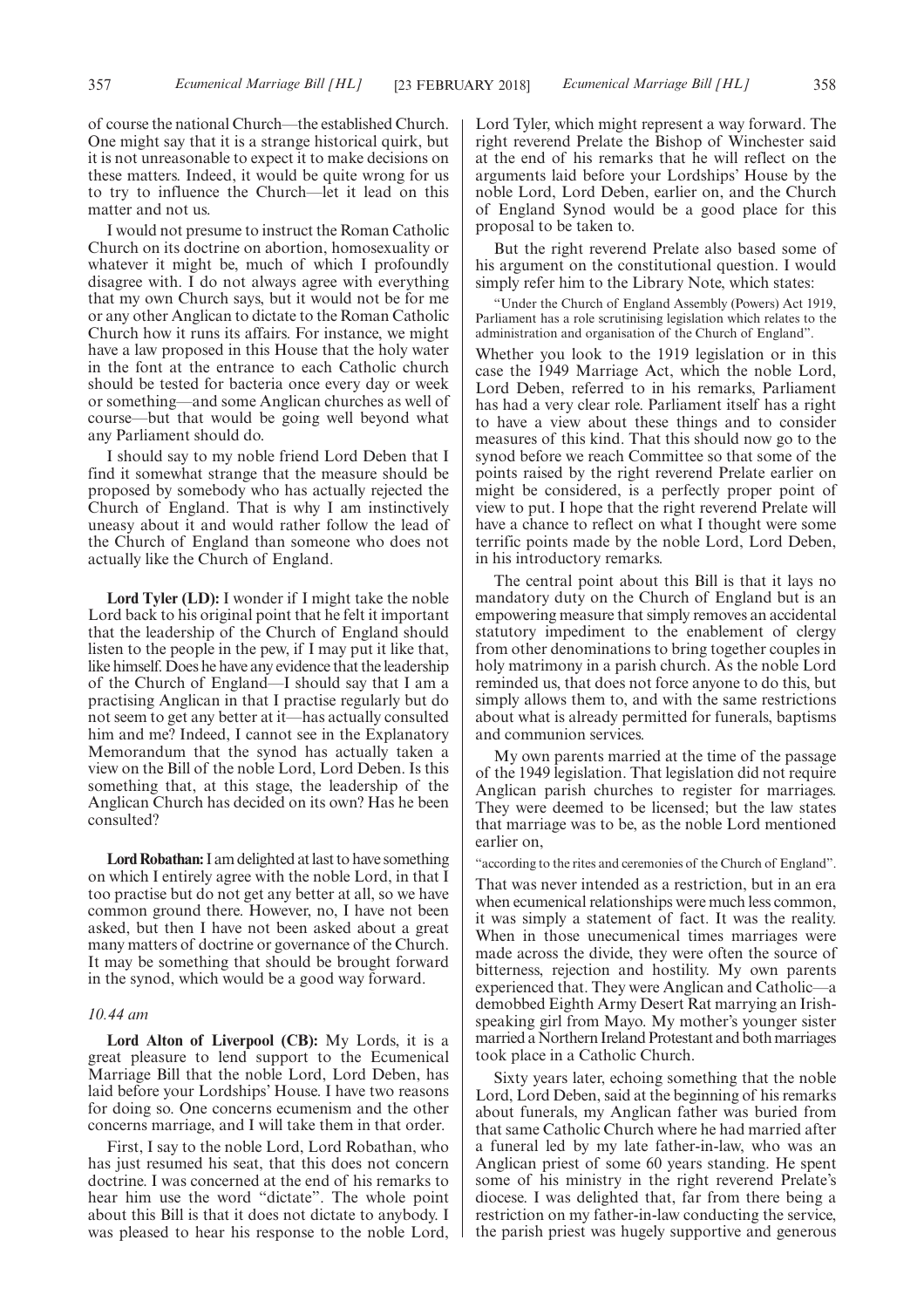#### [LORD ALTON OF LIVERPOOL]

to a fault. It also represented a sea-change in attitudes. I might add to the noble Lord, Lord Robathan, that I am godfather to children from other denominations but, equally, my own children, who were baptised as Catholics, have godparents from other denominations. That was not an impediment. My uncle told me, after the funeral of my father, that he would have never believed the progress and change in relationships that had occurred in the intervening years. He said that he had felt a great healing.

Thirty years ago, I too married across the denominational divide and, for good measure, I married a vicar's daughter with eight ordained Anglican clergy in the family—they still have not made me perfect either. But we would be foolish to forget how painful former times could be. In the 1950s, when as young people couples like my parents married, some bishops even refused to say the Lord's Prayer together or to stand alongside one another at the war memorial. Sectarianism rather than ecumenism was the order of the day. In Liverpool, as late as 1958, the city's Catholic Archbishop John Heenan, later Cardinal Heenan, was literally stoned by a sectarian mob while making a pastoral visit to a sick parishioner in the Scotland Road parish of St Anthony's.

I went to Liverpool as a student and later had the honour to serve in that city for 18 years as a constituency MP. It was mired in sectarianism. I was shocked to witness at meetings of the city council, to which I had been elected, hostile opposition to minor improvements to Catholic primary schools on purely sectarian grounds. But that is not the end of the story. Thanks to Archbishop Derek Worlock, Bishop Sheppard—later Lord Sheppard —and successive moderators of the Merseyside free churches, I was privileged to see what is known as the "Mersey Miracle" and the coming together of Christians from different backgrounds, who took as their maxim "What we can do together, let us do it, and let us ensure that what separates us does not turn us into enemies". The fruits of this practical ecumenism were vividly exemplified by the visit to Liverpool, in 1982, of Pope John Paul II, witnessed by 1 million people. Movingly, the Pope's first steps were taken in that city at the Anglican cathedral, before travelling along the well-named Hope Street to the Catholic cathedral of Christ the King.

The Bill from the noble Lord, Lord Deben, has been written to reflect that spirit of enabling ecumenism to continue and to deepen. It will empower but not require the parochial church council, the incumbent and the diocesan bishop to allow other Christian marriages to be celebrated. Despite what the right reverend Prelate said about how this could become bureaucratic, in reality it would become based on good will and precedent. I believe that, once those precedents have been established, it would happen very easily and smoothly where people wanted it to happen. That would force them to face the question that the noble Lord put to the House about whether we really are serious about how far we want this ecumenical journey to go. It might also enable a sometimes sceptical secular world to echo the observations of the pagans of Rome, who said to their own bewilderment about the early Christians, "See how they love one another".

That brings me to my second reason for supporting the noble Lord's Bill. Probably the best £4 that two people who love one another can spend is on a marriage certificate. It is sometimes said that marriages are made in heaven but broken here on earth. According to the Office for National Statistics, around 42% of marriages end in divorce and around half of these divorces are expected to occur in the first 10 years of marriage. To Christians, a church wedding may not guarantee the durability of a marriage, but the solemnising of vows and the binding through the sacrament of holy matrimony does at least create a different narrative against which to live out and to attempt to lead your married life through all its ups and downs. We should do everything we can to encourage this sacrament to be taken seriously, not least because we know what the negative consequences are when a marriage ends. The Bill simply opens up the prospect of more church marriages and, in a modest way, for Parliament and the Church to say that this can contribute to stable families, stable communities and a stable society.

To conclude, the Church of England is already ecumenically generous—I so agree with what the noble Lord, Lord Deben, said about this—in allowing its churches to be used by other denominations. It is evident here at Westminster in the use of our parliamentary crypt Chapel of St Mary Undercroft. The noble Lord's Bill involves no compulsion; it merely removes an impediment for the principle to be extended. Some say the Bill is not necessary, as another denomination can have permission to use a church as long as the service is taken by an Anglican clergyman, but there is no such restriction on any other service, yet this is the service when it is most likely that the happy couple would like to be married by someone who matters to them spiritually.

The three key reasons for giving the Bill a Second Reading are: first, that it is necessary to remove a legal impediment; secondly, that it gives the Church of England the power to add marriage to existing provisions but no direction; and, thirdly, that it enshrines all the safeguards the Church of England has already included in its canon law to cover other services. Even if, at the conclusion of our debate, there is not a peal of bells welcoming the noble Lord's Bill, I hope that we will give it a ringing endorsement and a Second Reading.

# *10.54 am*

**Baroness O'Cathain (Con):** My Lords, I am taking part in this debate because it seems extraordinary that there is just one Measure, passed in 1949, that is causing this problem. The Bill would allow for the solemnisation of marriages in Church of England chapels according to the rites and ceremonies. We know that. It has been acknowledged that the Church of England is ecumenically generous in allowing its churches to be used by other denominations. But while the Bill would allow the Church of England to add marriage to the services it can permit it would still be up to it to make the decision. All the Bill would do is remove the unintended legal barrier. That is what it is: an unintended legal barrier.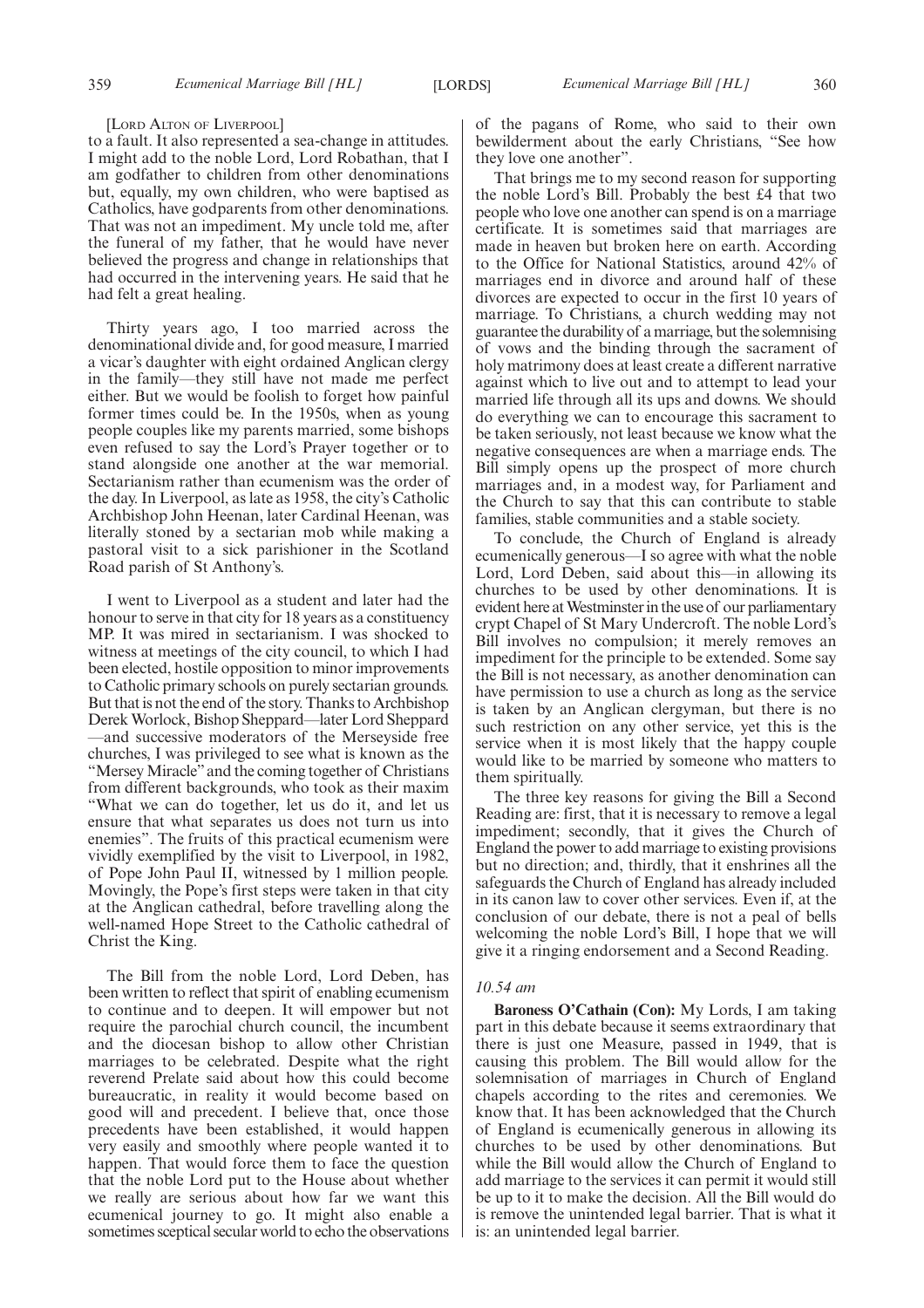As we have heard, the law on marriages is largely based on the authorisation of premises, which the Law Commission has referred to as a buildings-based system. The Marriage Act 1949 as amended requires that marriages must take place either in a register office, approved premises or in an officially registered place of religious worship. Section 5 of the Act specifies that Church of England marriages are solemnised,

"according to the rites of the Church of England".

This Private Member's Bill would change the area of the law that is currently governed by ecclesiastical law. Canon law states that a Church of England church can be used only for Church of England ceremonies, including ceremonies for the solemnisation of marriages.

Some exceptions to this can be made under canon law. The Church of England may grant permission for a minister of another Christian denomination, even in this situation, to assist in the solemnisation of a marriage. However, certain aspects of the ceremony must be performed by the Church of England. Guidance published by the Church of England outlines the roles that each minister would perform:

"The Church of England minister who solemnizes the marriage must establish the absence of impediment, direct the exchange of vows, declare the existence of the marriage, say the final blessing, and sign the registers. A minister invited to assist may say all or part of the opening address, lead the declarations of intent, supervise the exchange of rings, and join in the blessing of the marriage. He or she may also read a lesson and lead all … of the prayers".

#### The Church of England has said:

"We see no need for Lord Deben's Bill, and believe that the current arrangements give sufficient pastoral flexibility for weddings which are conducted in Anglican churches and chapels, involving people of different denominations".

Over the last 100 years, Parliament has tended not to introduce legislation that affects the internal affairs of the Church of England unless that legislation is proposed by the Church of England itself. Ministers have referred to a constitutional convention whereby Parliament does not legislate on internal Church matters without the Church's consent. For example, a recent Bill affecting the Church of England directly, the Lords Spiritual (Women) Bill, was introduced during the 2014–15 Session following a request of the Church of England. There is a constitutional convention that Parliament does not legislate for the internal affairs of the Church of England without its consent. This will be blown out of the water. Under the Church of England Assembly (Powers) Act 1919, Parliament has a role scrutinising legislation that relates to the administration and organisation of the Church of England. However, this legislation originates from the General Synod rather than from Parliament.

#### *10.59 am*

**Lord Beith (LD):** My Lords, this short but interesting debate is a welcome diversion from the heavy diet of the European Union (Withdrawal) Bill, which we have on Mondays and Wednesdays. This is something that touches people's lives; we should therefore take very seriously what the noble Lord, Lord Deben, has brought forward and so lucidly explained. He has sought to remove an impediment in a Bill which is not mandatory at all but entirely permissive.

I was disappointed by the reaction of the right reverend Prelate the Bishop of Winchester; he was rather put on the spot but I think his response was out of tune with the way things have developed in recent years and I will seek to explain why. I think he rested too heavily on the constitutional convention, bearing in mind, of course, that conventions are conventions and no more than that. We should be very careful in using that language. He rested on the convention that this Parliament does not normally legislate for the Church of England without the Church's consent or, indeed, the Church having originated the legislation. What the Bill aims to do is amend a piece of legislation of which that was precisely the case; namely, the Marriage Act 1949, which places certain restrictions on the Church of England—this Bill would remove them.

The noble Lord, Lord Alton, set out clearly that this is, however, a permissive Bill: it forces nothing on the Church of England as a whole and forces nothing on any individual parish where the incumbent might have some doctrinal reason for feeling that a particular wedding should not take place. As the noble Lord, Lord Deben, points out, it does not enter the area of same-sex marriage, on which the Church of England takes a particular position. Contrary to the views of the noble Lord, Lord Robathan, it makes no doctrinal change; it does not enter into the area of doctrine at all—we might take a different view if it did. I cannot understand why the Church of England should resist hosting Christian marriage, of all things. The Church of England now hosts all sorts of things. Parish churches are encouraged, in order to make their buildings viable, to open their doors to industrial sponsorship, to social organisations, to all kinds of activities. Here we have fellow Christians who want to conduct Christian marriages, underpinning the doctrines shared by Christians about the value of marriage, and the Church of England considers that it has to continue placing this difficulty in the way and does not want any legal obstacle to be removed.

The noble Baroness, Lady O'Cathain, quoted from the Library guidance the existing rules in the Church of England about what a nonconformist minister or a Catholic priest can do. In case noble Lords missed it:

"The Church of England minister who solemnizes the marriage must establish the absence of impediment, direct the exchange of vows, declare the existence of the marriage, say the final blessing, and sign the registers. A minister invited to assist may say all or part of the opening address, lead the declarations of intent, supervise the exchange of rings, and join in the blessing of the marriage. He or she may also read a lesson and lead all or part of the prayers".

It is a bit demeaning: there are certain things that you really have to be a clergyman in the Church of England to do; if you are a nonconformist minister there are some things we will let you do, but there is a limit. I am sure that the noble Lord, Lord Griffiths of Burry Port, will reflect on that from his years of experience as a minister conducting weddings. It reminds me of a Methodist minister friend describing his participation in Brethren weddings hosted in the Methodist church: all he had to do was sit there throughout and sign the register at the end. The Methodist Church did not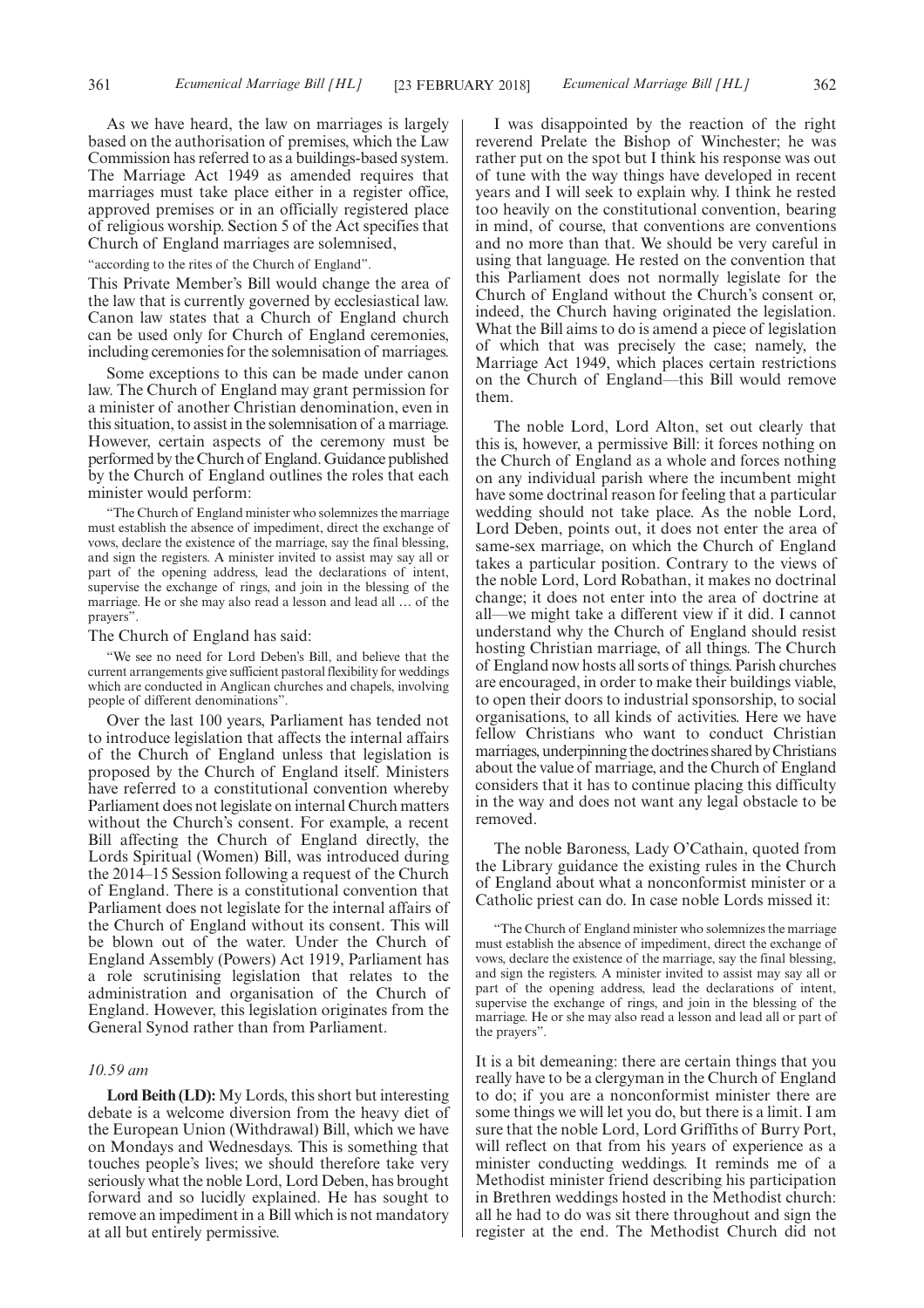[LORD BEITH]

place any other restrictions on it, but he had to carry out the legal requirement. We can surely move on from there.

We are in a world where we have shared churches, as the right reverend Prelate said. There are many in my part of the world, where the Church of England shares with Methodists or the United Reformed Church—it is extremely widespread in rural areas. Some nonconformist denominations have moved from big, old chapels into smaller premises which suit their regular worship but are not entirely suitable for holding a wedding. The parish church which is at the heart of the village, particularly in rural areas, seems much the better venue for that purpose.

The Church of England is an established Church, a role which it seeks to continue. It is sometimes a controversial role and there are those who would like that to change, but as an established Church the Church of England is the custodian—in many ways the very worthy custodian—of a wonderful heritage of parish churches. A great deal of effort goes into maintaining them but they are a shared heritage. It has always been the Church of England's own emphasis. I remember as a child the vicar saying, "This is the parish church of the whole village". He was saying to us Methodists: you belong here as well. Sometimes that seemed a little imperialistic, but lying behind it was just the parish system of an established Church. While that is the case, we surely do not want to be back in the days when Lloyd George was fighting the refusal of the Church of England to allow nonconformists to be buried by their own ministers in the village churchyard. Things have moved on so far since then that they could surely move on this issue.

#### *11.05 am*

**Lord Griffiths of Burry Port (Lab):** My Lords, it is a pleasure to take part in this debate. When I saw on the speakers' list that my name was figured there, with a B denoting Baroness, I thought that an instant act of transgendering had happened. I then thought that if that could happen at a stroke, perhaps whatever is preventing these marriages taking place can happen with similar prestidigitation. So I rise with the deepest voice that I can command in order to reassure Members of this House.

I am very grateful that the matter has been brought before us. The noble Lord, Lord Deben, explained that the 1949 Act was framed as it was by a Government, or a Parliament, who did not want to upset the established Church. As a Methodist minister I have never worried about upsetting the established Church and I reckon that I might do a little of that in my remarks now.

The noble Lord went on to talk about fudge. I remember reading *Seven Types of Ambiguity*, a great classical book that we Eng. Lit. students used to read. I think that we have had seven types of fudge, delineated very carefully and skilfully by the noble Lord, Lord Deben. I shall not run away from it, and I shall certainly not indulge in fudge in the hand-wringing, liberal, stereotypical way that was referred to dismissively on the Benches opposite: someone married in the Guards' Chapel might just feel that giving orders to Methodists is a good thing. I feel that fudge can be a very good, and in a theological sense, a very necessary thing: at the end of the day, however righteous, righteously established and brilliantly organised any Church body might be it cannot claim to have all the wisdom that can be possessed, all the experience that points to correct action. Humbly, under God, even Churches must recognise a higher power. That granted, fudge becomes an honourable thing. I have surfed on the waves of fudge through 50 years of Methodist ministry. Much of the fudge has been necessary, as I have had to discover ways of relating to the established Church.

The noble Lord, Lord Deben, also talked about the way non-Anglicans can easily be edged out in ecumenical experiences. I have more experience of being edged out than most people—I have been hidden behind pillars; I have had arguments. I was a canon of St Paul's Cathedral for 17 years. Organising a procession to go into a service at St Paul's Cathedral—what the public do not see, in the Dean's Aisle, behind the curtain—is an extraordinary thing. Precedence is what it is all about. Those of us who are honorary canons must understand our place, between the proper canons, the retired canons, the canons emeriti and those who thought they were canons but never were. It is a terrific thing to have to find your place in all of that when all you are is a Methodist minister.

**Lord Robathan:** Will the noble Lord let me know where he is next preaching? I am enjoying this so much that I would like to come and listen to him.

**Lord Griffiths of Burry Port:** I promise the noble Lord that before he goes home I will give him such a list.

I have been a Methodist minister for 50 years and I have had to work out a relationship with the Church of England over the whole of that time. My very first attendance at a Methodist Conference was in 1969, when the Methodist Church, in the days before the internet, voted on a proposal to bring the two churches together. It did it by the required majority—75% of those present and voting—and therefore voted itself out of existence. Then there was a gap as we waited for the Houses of the Convocation, in those days, to tell us whether they were minded so to do—and we discovered that by 68% or whatever it was, they had agreed, but not by 75%, so we had to reinvent ourselves, like David Bowie, and have another life.

One experience of fudge which perhaps noble Lords will be interested to hear part of— I must not disclose all the details: there are secrets involved in fudge—is to perform marriages for families of noble Lords down in the Chapel here. The intricate negotiations with Westminster Abbey could be put into a textbook relating the intricacies of the 4th-century theological search for a Christological doctrine that would suit everybody. But in the end the success was measured by the fact that the dear Anglican priest who came from the Abbey was quite content to be edged out and hidden behind a pillar. So we could do the wedding but he was there to record it and that was that. There are all kinds of imaginative things.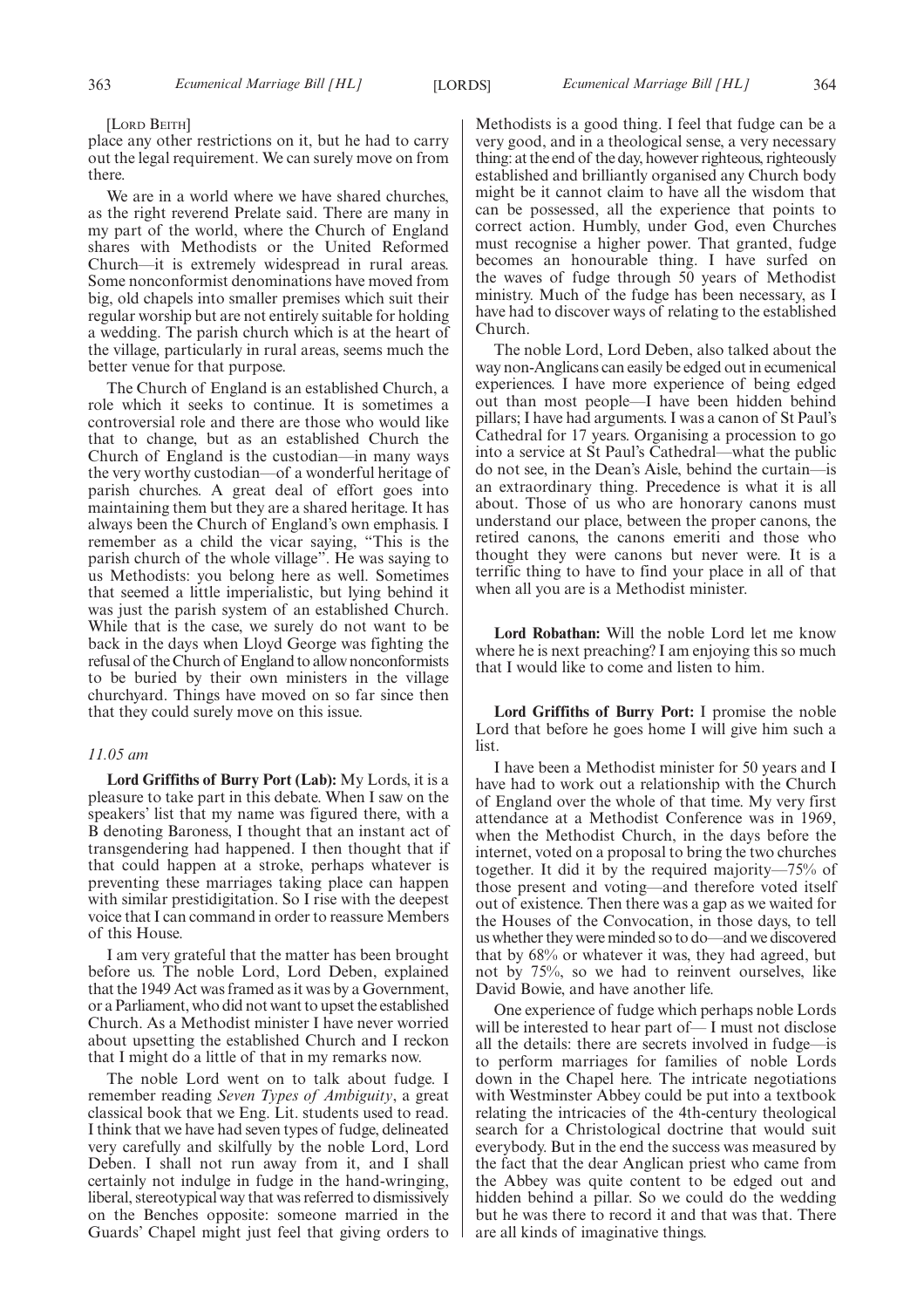Perhaps as a matter of fact I should explain to the House the difference between a clergyman of the Church of England and those of us who are not. We do not have any authority to perform a marriage unless we have delegated authority from the Registrar-General. The Registrar-General interviews couples, goes through all the procedural aspects of things and, when he is satisfied, issues a certificate which is my authority, delegated by him, to perform the marriage in the building that has been authorised for the purpose. So we have never had the powers and that is the point at the heart of all of this: the Church of England is by law established and priests of the Church of England are also notaries public. They have the public status of officials of the state. They read the banns, they establish the mores, they take all the interviews and so on and they can give themselves authority in the other part of their capacity to perform these acts of marriage. That is where the difference lies.

Incidentally, on the prayer about being united and knitted together, and the part that was not quoted earlier in the debate, perhaps the knitting together is something that has to happen from heart, soul and mind. I hope that the Church of England will be generous enough to say to us Methodists, who have reinvented ourselves, "We were wrong 50 years ago. It is time, as an act of generosity, to take you back into our bosom". It is our mother Church. The right reverend Prelate the Bishop of Winchester is here and I am glad to take advantage of his supine position to make this point. I hope he will go away and argue with some conviction in the courts of the Church that it is really time that that horrible act of 1969 was reversed.

Since I am also a member of the Ecclesiastical Committee—perhaps I should have declared that interest at the outset—I feel that the modes of achieving these desirable objectives do exist. The noble Lord, Lord Deben, is absolutely right that this is a desirable objective. The right reverend Prelate the Bishop of Winchester will have heard the concerns expressed and I hope that he will take the measure of that concern to the courts of the Church, using the facilities that already exist, to bring back to the Ecclesiastical Committee a measure which will endorse and undergird the generous proposal included in the measure being put forward by the noble Lord, Lord Deben.

# *11.14 am*

**Baroness Vere of Norbiton (Con):** My Lords, on what is very nearly my first wedding anniversary, I congratulate my noble friend Lord Deben on securing a Second Reading of his Bill. Like my noble friend, I have learned a huge amount in preparing for today's debate. Marriage law is very complex. I note his acknowledgement of the Church of England's ecumenical generosity in allowing its churches to be used by other denominations. In turn, I acknowledge the generosity of intention with which he has brought his proposal before the House today, which has been mentioned by many noble Lords.

Parliament lately has been debating various subjects that concern marriage. I was pleased to note the support last month from all sides of this House for the Registration of Marriage Bill, introduced by the right reverend Prelate the Bishop of St Albans. As he informed the House, the purpose of making provision to include mothers' names on marriage certificates is,

"to correct a clear and historic injustice".—[*Official Report*, 26/1/18; col. 1233.]

The Government are firmly committed to doing so. Also last month, in another place, Members debated marriage and support for family relationships more generally. My honourable friend the Parliamentary Under-Secretary of State for Work and Pensions, Kit Malthouse, responded by saying:

"The vital institution of marriage is a strong symbol of wider society's desire to celebrate commitment between partners".—[*Official Report*, Commons, 30/1/18; col. 286WH.]

It is a pleasure to be able to repeat his words in this House today.

It is true, as my noble friend Lord Deben noted, that the Marriage Act 1949 does not routinely provide for other Christian denominations to solemnize marriages according to their own rites and ceremonies in Church of England churches and chapels. Noble Lords, including the noble Lord, Lord Alton, referred to this as an accidental omission. But this is neither an injustice nor an accident. However, the law does provide for other denominations, both Christian and others, to solemnize marriages in their own places of worship and in their own ways. Such provision reflects a longstanding freedom that couples should be able to marry in their place of worship, regardless of denomination or faith. That is entirely right.

How Church of England marriages take place is a matter of law and practice that go back many centuries before the 1949 Act. There has long been a tight association between the Church's rites and ceremonies, its churches and chapels, and the reading of banns to give public notice of a marriage. We have a richness of ways in which partners can celebrate their commitment to each other before family and friends. Whether they choose to enter into marriage through a religious or a civil route, there is an unbroken connection between the place of the marriage and the type of ceremony that may be used.

Because provision for Church of England marriages and provision for other religious marriages were not made at the same time, there are some differences in the requirements that must be followed. None the less, important principles of public policy have endured and run throughout. The law sets out the requirements for a legally valid marriage. It also includes safeguards against marriages that should not take place at all, for reasons of important public policy. Marriage is one of our greatest institutions. The Government have always a duty to consider with the most studious care any proposals for change.

The Church of England has legislated for nearly 100 years through Measures that are received by the joint Ecclesiastical Committee. Although it is possible, it is not conventional for Parliament to legislate directly on matters that properly belong to the Church. I have therefore paid great attention to the contributions that all noble Lords have made today. I recognise that my noble friend Lord Deben has introduced a proposal that requires the Church's permission for marriages to take place. I listened carefully to what he said. I also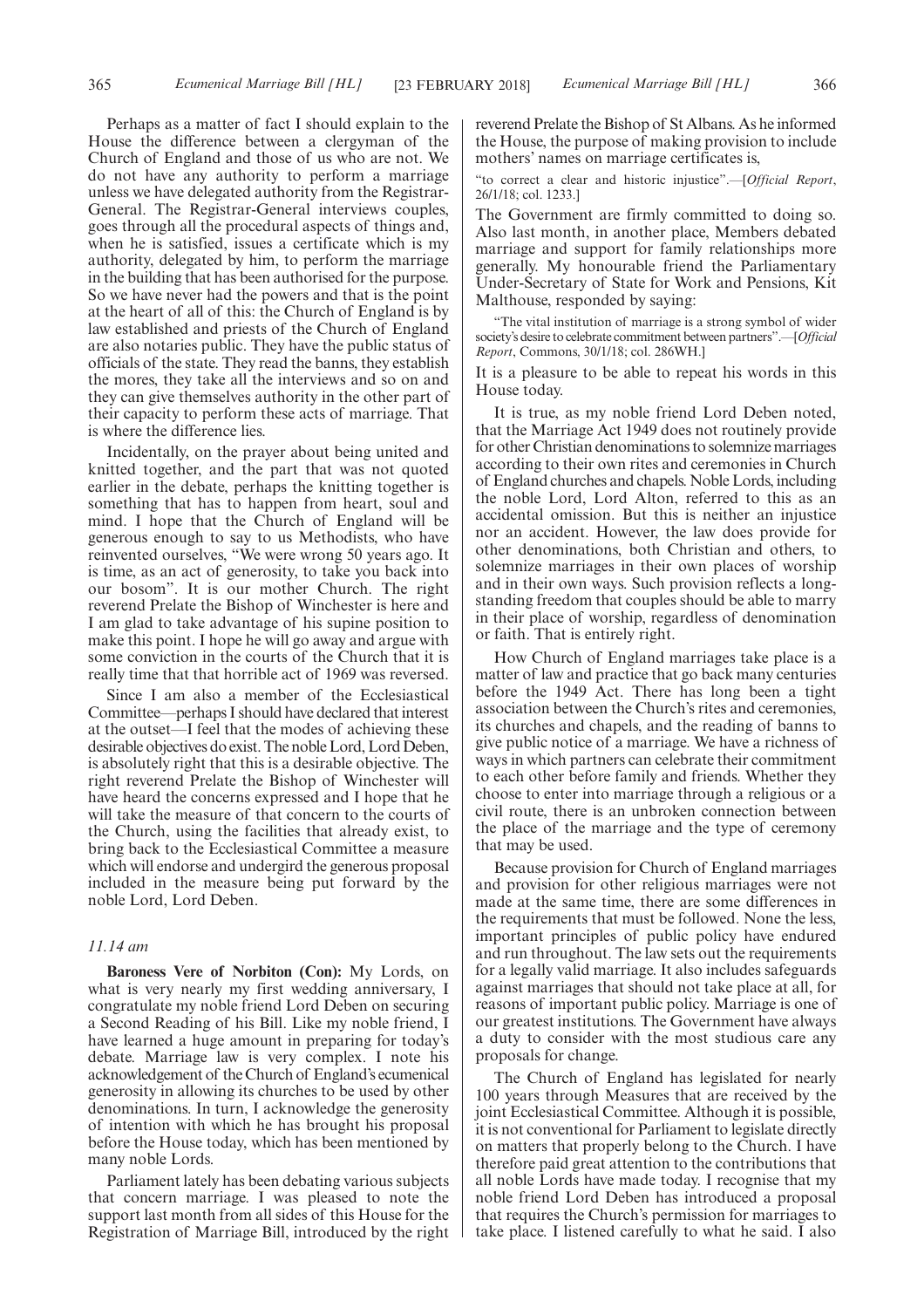[BARONESS VERE OF NORBITON]

listened carefully to the right reverend Prelate the Bishop of Winchester, who set out the position of the Church of England. I am also struck by the right reverend Prelate's understanding that the Catholic Bishops' Conference and the Church of Wales are not supportive of this Bill. Many noble Lords, including my noble friends Lord Robathan and Lady O'Cathain, have noted that it must be for the Church of England to decide. Without the Church of England's consent to changing the law that affects it, the Government are clear that they cannot support the Bill. This is the Government's principal reservation.

I also note that the Government have not seen evidence of any demand from denominations or couples to use Church of England churches and chapels for their own marriages; nor have the Government heard of any dissatisfaction with the current arrangements, apart from those expressed by my noble friend Lord Deben—

**Lord Griffiths of Burry Port:** I am grateful to the Minister for giving me this space but I could give plenty of evidence of people who would like to avail themselves of this facility—plenty, plenty, plenty.

**Baroness Vere of Norbiton:** I thank the noble Lord for his intervention; perhaps I should have prefaced my "evidence"with "sufficient". We are certainly always open to receiving evidence because that is the best way to make law.

As a government Minister, I cannot of course comment on the ecumenical purpose of the Bill or on the practices of denominations. These are matters for others to determine, in their own way and their own time. I see that only this month, the General Synod of the Church of England has done just that in welcoming a joint report with the Methodist Church on how the two Churches can work more closely together, including in what they speak of as an interchange of ministries. The report is called *Mission and Ministry in Covenant*; I note that its authors acknowledge that they have built on the foundations of dialogue between the two Churches over many years, as mentioned by the noble Lord, Lord Griffiths. They also recognise that there is still much work to do. It is clear to me, then, that if Churches wish to take the initiative to work closely together, it is not a change that can be achieved overnight. Instead, it takes long consideration and, no doubt, prayerful reflection.

With all this in mind, and repeating that the Church's position is sufficient reason for the Government not to support the Bill, I turn now to the detail of what my noble friend has proposed. Clause 1(2) makes it clear that the proposal would extend to peculiars, royal or otherwise. The Government would wish to approach very cautiously any proposal from outside the Church that affected royal peculiars in particular, since they come under the direct jurisdiction of Her Majesty the Queen.

Clause 1(3) requires that the proposed marriages are solemnized and registered only by a minister licensed to perform marriages in a church of another denomination. The existing law sets out that a marriage in another denomination's registered building must take place in the presence of either a registrar or an authorised person. This authorised person will usually be a minister of religion, but not necessarily. The law does not require a minister to perform a marriage, only that the marriage should take place in the presence of the people required by statute. Furthermore, notice of such a marriage could not be given by the reading of banns, and the Marriage Act 1949 would require further amendment to provide for a superintendent registrar's certificate to authorise marriages by other denominations in Church of England churches and chapels. The existing law provides for offences relating to the solemnization of marriages; the Government would also need to consider whether these offences ought to be extended.

Clause 1(4) presents a problem of definition. I am aware that there is potential for dispute about which groups constitute a Christian denomination. Whether this is justiciable would be a matter for the court. Lord Ramsey, as the then most reverend Primate the Archbishop of Canterbury, understood this difficulty when he introduced his Private Member's Bill nearly 50 years ago. Now known as the Sharing of Church Buildings Act 1969, it extended to the denominations which had taken part in the negotiations for the actual construction of the Bill. Furthermore, it provided a mechanism so that other denominations could apply to various Christian umbrella organisations to have the Act extended to them. Although not the prime intention of Lord Ramsey's Bill, a consequence of a sharing agreement made locally with the Church of England under this Act is that other denominations may solemnize marriages in the Church of England building concerned. The requirements of the Act must be met, including that the other denomination has the building certified and registered in the usual manner.

I have endeavoured to be helpful to the House in setting out these points in detail. It remains the case that the fundamental issue for the Government is the Church of England's position on its own affairs. Because the Church does not support the Bill, I must, as a matter of principle, express the Government's reservations about the Bill.

I turn briefly to the point raised by the noble Lord, Lord Alton. He spoke very movingly of how differences in religion can affect families and communities, and the benefits of practical ecumenism. I accept his point that marriage is symbolic because it is a union—a coming together. None the less, families and communities have overcome their differences by themselves without changing the law. If one denomination is willing to involve another at an appropriate point in the marriage ceremony, that will surely be most welcomed by families and communities. That, however, remains a matter for the people involved, not for the Government.

The noble Lord, Lord Beith, commented on non-C of E participants in C of E weddings. He said that there are certain parts of the marriage in the Church of England that cannot be performed by ministers of other denominations. But in any marriage, whether religious or civil, there are certain requirements that must be met and the presence of certain people is required. My noble friend Lady O'Cathain helpfully noted these in her contribution.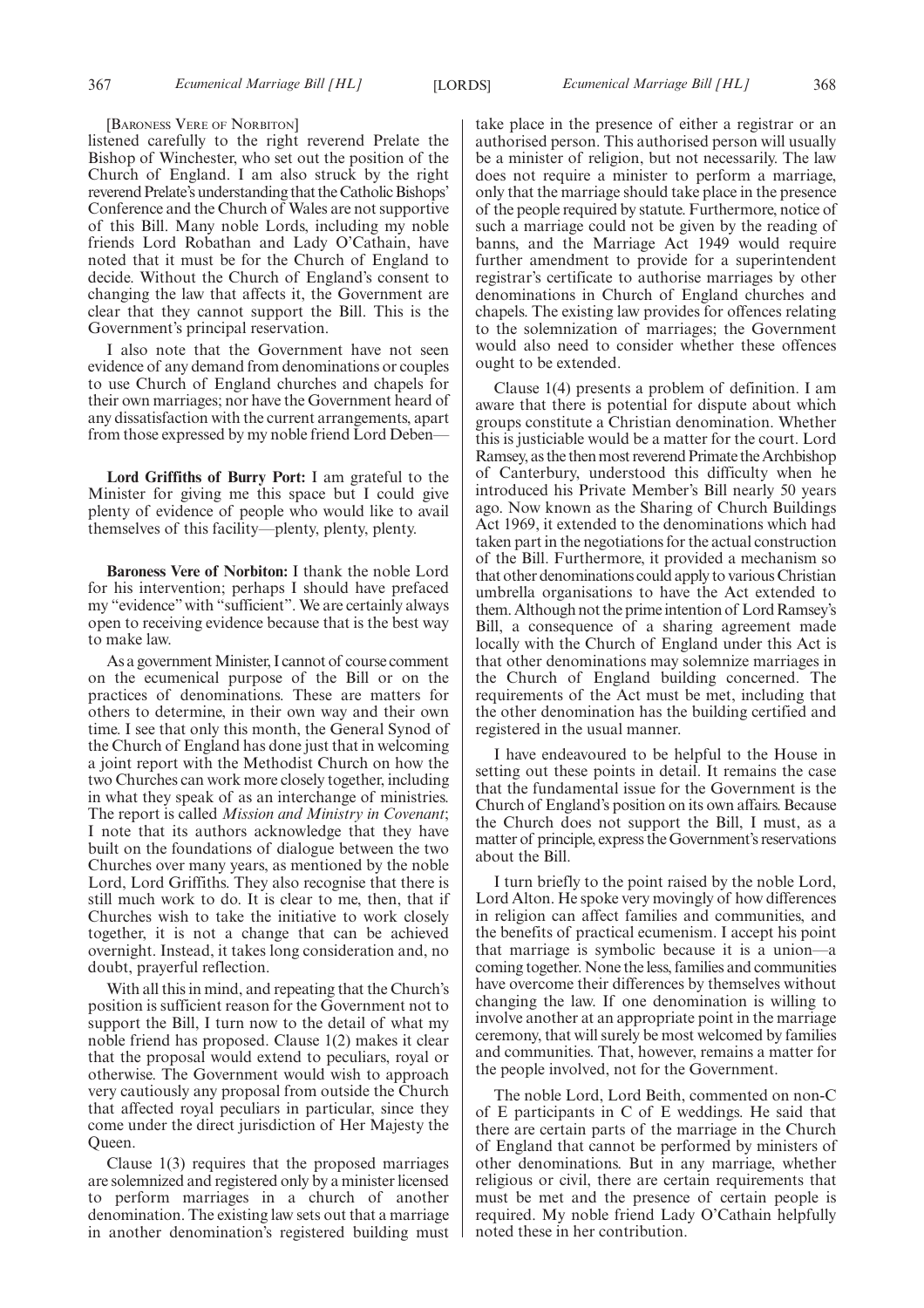I remain grateful to my noble friend Lord Deben for bringing this matter before the House today and encouraging such an interesting debate. I know that many of your Lordships have a close interest in these matters—in how different denominations work together in sharing their faith and witness. This has been a fruitful debate that has drawn on long reflection and wide experience from across the House. I should therefore like to thank all noble Lords who have taken part today.

#### *11.25 am*

**Lord Deben:** My Lords, I thank all those who have taken part in this debate. I say to my noble friend who has just spoken that none of the things she raised could not be altered in amendments to the Bill. There is no difference between us and no reason at all why we cannot meet all those things. I just want to come back at her clearly: the Bill does not tell the Church of England to do anything. It is entirely fictitious to suggest that we are breaking the convention. What we are doing is removing a legal impediment for the Church of England to make up its own mind, which is clearly different.

The 1949 Act says that churches are licensed for marriage according to the rites and ceremonies of the Church of England. The Church of England would have to get Parliament to remove that if it wanted to change it. All I am doing is removing that impediment to start with and leaving the Church of England to make up its own mind. That is what this House has done on successive occasions, and why the Church of England now has so much power to make up its own mind. I say that as somebody who was a member of the General Synod of the Church of England for more than a decade, so I know how the system works. But I know also that every time one raised this question, and I have raised it for many years, I was told that it could not be done because of the previous law in this House. All I am doing is removing that. If I hear anybody repeat the argument that we are asking, forcing or doing anything else to the Church of England, I will just ask them to look at the Bill. It does not say that at all. The fact that that is the only argument that has been properly brought forward suggests to me that the Church of England does not want to be challenged by the ecumenical realities of where it stands.

I much admire my noble friend in answering for the Government but, frankly, the idea that she has never heard of anybody being worried or upset about this leaves me flabbergasted—that is the only word I can think of—because this is the issue for so many couples, as we now have an ecumenical society. They are amazed when they discover that the Anglican girl and the Catholic boy, or the other way round—or the Methodist girl and the Anglican boy—cannot make the arrangement that they expect and want to make. They want to be married by the person who has been closest to them in their courting and their coming to terms with what marriage is. They are surprised to be excluded from that and blame first the Church of England. I have been able to defend the Church of England again and again by saying "It's not the Church's fault; it is not allowed to do it because of the state's law". I want to remove that here.

I have one thing to say to the right reverend Prelate. I have been in politics for many years, and I often hear speeches which go like this: "I'm so much in favour of this reform, so keen on the other reform, and on all these past reforms. I am absolutely on that side, it's just this new one that I am against". The Church of England has a long history of that and of never being in advance. But it always finally blesses the marriage with the deceased wife's sister—remember? That spent years getting through, because the Church of England could never bring itself to be just a bit ahead of what the public really wanted. There was the demeaning comment about a "marriage venue"; no one is talking about a marriage venue. We are talking about Christian people wanting to be married in the church which is their church, in their village, which they help to keep up, which they go to for ceremonies when they are there together. They do not want some hotel or some secondary place. They want to be where they see their faith continuous and with their neighbours. I say to the right reverend Prelate that that was the moment when he lost me. It was when he did not understand that ecumenism demands sacrifice and also demands getting round silly legalistic arguments. Of course we can insist that a registrar fills in the form, if that is what is needed. Of course we can get round all those things. This Bill says to the Church of England: "Here. All the impediments are taken away. You now have the chance to make a generous gift to the rest of society and a chance to show"—

**The Lord Bishop of Winchester:** The noble Lord makes me feel slightly uncomfortable. I want to clarify what I said at the beginning. I recognise the pastoral and personal issues that have been raised, but I say to him that there are a number of clergy in my diocese, and many other clergy in many other dioceses, who know that they have to conduct 150 weddings this year. They know what it feels like for their buildings to be used for event after event after event. My comment was not about the particular concern the noble Lord may have about a wedding that he is very interested in wanting to use the parish church as a wedding venue. but about the whole package deal of the Church of England's parish church—the local priest who knows the people concerned, reads the banns, prepares the people, uses the service that expresses the faith in which people are going to be married—that cannot be separated from the building. That is a very particular way of doing a marriage service.

I have no intention of saying to the noble Lord that he wants to change parish churches into wedding venues. I do not think that that was my concern. I just wanted to clarify that.

**Lord Deben:** The right reverend Prelate is making my point for me. We are talking about Christians who want to get married and one or other of them has a connection with a particular parish church. If there are 150 weddings, there are still going to be 150 weddings, but in one of them instead of the actual words of marriage being forcefully made by a clergyman of one denomination, they can be made by a clergyman or priest of another denomination, due to the generosity of the Church of England, which recognises that its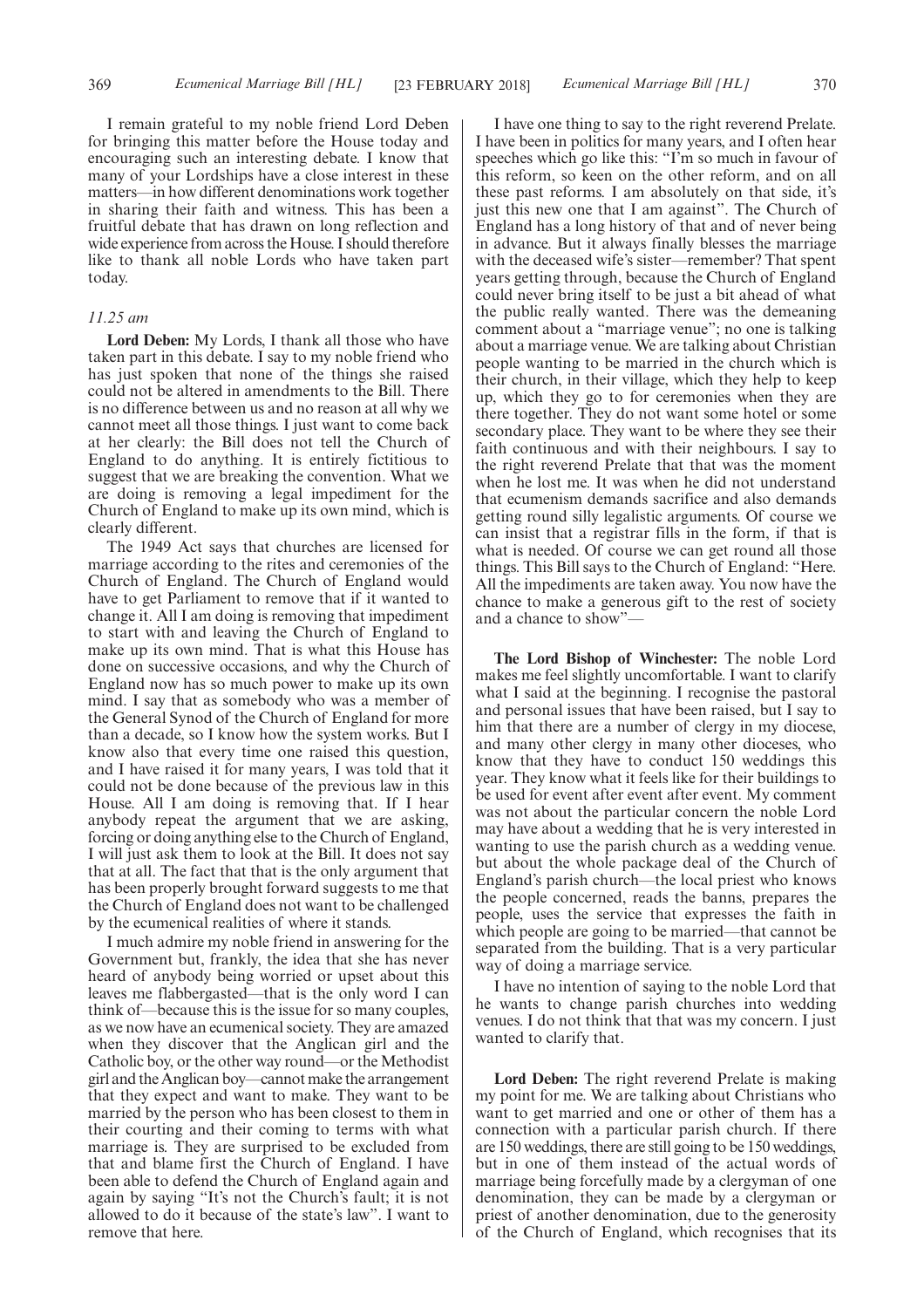#### [LORD DEBEN]

place as the national church is the evolution of a whole historic story and that it needs to defend that by showing that generosity.

I say to the right reverend Prelate that what concerns me is that I have been involved in ecumenical movements for a very long time. As an Anglican I closed, forcibly, the last Conservative club in Liverpool that excluded Catholics. When I became a Catholic, I was cut off by relatives who thought that that was unacceptable. Do not let us kid ourselves about the amount of sectarian bigotry that still exists. Our discussions about Brexit have brought it to the surface again. All I am saying to the right reverend Prelate—and I am addressing him very directly as I finish—is that this is the next step in ecumenism. It is not good enough to say, "I am so keen on the past and am entirely in favour of all that but I cannot manage this step".

In the amendments, we can get around any of the legal problems. There is no difficulty. I have a host of different ways of doing that. They are not here because I wanted this to be absolutely clearly the words of the Church of England as far as I possibly could, but if the right reverend Prelate would like me to make a lot of changes, I am very happy to do so. It would have been nice had we had that conversation before, but my first discussion about this happened this morning. It is an interesting kind of way in which this has been handled. I just say please give the Bill its Second Reading because the time has come and there is no longer anything but mere political and bureaucratic reasons for trying to stop it.

*Bill read a second time and committed to a Committee of the Whole House.*

# **Family Relationships (Impact Assessment and Targets) Bill [HL]** *Second Reading*

*11.37 am*

#### *Moved by Lord Farmer*

That the Bill be now read a second time.

**Lord Farmer (Con):** My Lords, I am heartened by the healthy number of speakers for this debate—although I notice noble Lords disappearing—and appreciate very much the effort that they have made. I greatly look forward to hearing noble Lords' contributions.

This Bill would, if passed, ensure that all proposed changes to government policy are systematically assessed for their impact on family relationships, so they are supported rather than weakened. I will explain why policy should support families and what that will require, and summarise where we are now in terms of the family test introduced three and a half years ago. While it was a welcome forerunner to what my Bill proposes, there are strong indications that it is underperforming, and my Bill would remedy that.

In my briefing to accompany this Bill I outlined its purpose as follows. Policymakers do not habitually consider, in a systematic way, if and how policies support family relationships. It is as members of families that people usually experience the effects of policies and engage with public services. Families are impacted by policies and influence their effectiveness. Yet the focus of policy is typically on individuals. It is therefore essential to ensure that a family perspective is consistently applied to policy-making. In October 2014 the Government issued guidance for government departments on the application of the family test, which was an important first step. Departments are advised to think about family impacts in a similar way to how they consider impacts on equality to fulfil the public sector equality duty. However, equality—but not family considerations are required by law. Moreover, departments are advised only to consider publishing assessments. The Bill would put family impact assessments and their publication on a statutory footing and require the Secretary of State to report annually on progress towards family stability targets and objectives.

I shall quickly acknowledge some of the people and organisations in this country who have consistently argued for family impact assessments: the Relationships Foundation, the Centre for Social Justice, Relate, the Family and Childcare Trust, Care and my noble friend Lady Stroud, who I am very glad to see here today. When they were in government, she and my right honourable friend Iain Duncan Smith ensured that the family test introduced in 2014 focused on family stability and the quality of relationships, not simply on family finances. While these are obviously very important, we in this country have a long track record of tracking household incomes and other indicators of disadvantage but we have been singularly bad at keeping our finger on the pulse of family breakdown. Indeed, the Centre for Social Justice's 2007*Breakthrough Britain* report highlighted that although the last Labour Government recognised eight domains of social exclusion, they collected data on only seven; the eighth, family breakdown, was ignored.

This Government are not doing much better. They last published the English indices of deprivation in 2015, the seven domains of which map loosely on to the former domains of social exclusion. Again, these make no reference to the breakdown of family and other relationships. The Department for Work and Pensions' workless families strategy introduced new indicators last year. These include the proportion of children in families headed by couple parents who report relationship distress and the proportion of children in separated families who see their non-resident parents regularly. However, the social justice framework included family stability indicators: the percentage of all children not living with both their birth parents and the percentage of poorer children not living with both parents, compared to those in middle-income to higher-income households. These have completely disappeared.

In Committee on the Welfare Reform and Work Act, the noble Lord, Lord Freud, committed the Government to developing:

"a range of non-statutory indicators to measure progress against the other root causes of child poverty, which include",

# among others,

"family breakdown…Anyone will be able to assess the Government's progress here. The Government are saying, 'Judge us on that progress'".—[*Official Report*, 9/12/15; col. 1585.]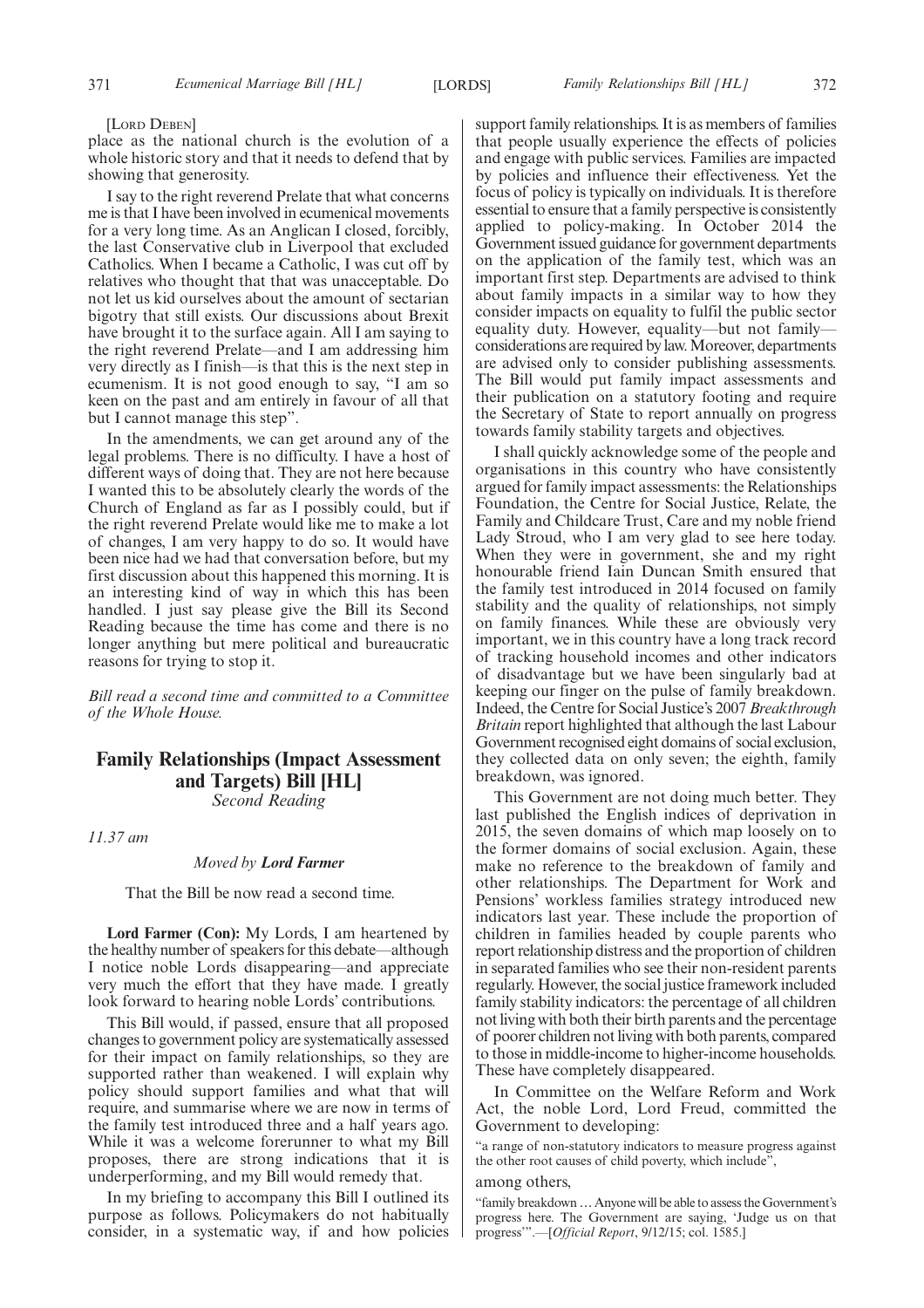As I have said before in this House, we cannot judge the Government on their progress against family breakdown as a root cause of child poverty when we no longer measure it but instead use the proxy of parental conflict. The DWP has given with one hand and taken with the other.

That makes no sense. We cannot ignore the importance of children being raised by both their birth parents where possible. There is the pain of losing daily contact with one of them, the blame that many children take upon themselves for the separation and the implications for financial hardship of raising children alone. One-third of children living with a working single parent live below the poverty line. Of course the quality of relationships is important but this is only half the story. Moreover, and rightly, the current family test asks questions about family stability and relationship quality.

Why should the Government support families? Wellfunctioning and stable families are important to all societies because of the considerable contribution that they make in, for example, generating productive workers, caring for family members and ensuring healthy child and youth development. It is always prohibitively expensive for the state to replace the functions that families perform, so Governments have both an altruistic and a vested interest in strengthening them.

When we neglect families, there are enormous fiscal and social costs. The Relationships Foundation recently published an updated headline cost of family breakdown of £51 billion. In previous years, about one-third of the overall cost was due to extra tax credits and benefits; one-third to extra health and social care costs; 15% to housing; a similar proportion to civil and criminal justice; and 5% to additional education costs. However, the sum of human misery is much harder to quantify. To take just one area, the charity Addaction found that more than half the children it was treating for serious drug and alcohol problems were from families that had split up.

The political philosophers Brighouse and Swift point out that,

"all the major political parties in the UK seek to present themselves as pro-family".

At every general election it is "family, family, family", but nothing significant appears to get done. All the major parties continue to allow the relentless trend of family breakdown to continue. As Professor Karen Bogenschneider observes, there is typically,

"a feast of family rhetoric but a famine of attention paid to the family concept. It remains one thing to endorse the important contributions families make to their members and society and quite another to systematically place families at the centre of policy design … and implementation".

We need policies with the explicit end goal of supporting families, so I and colleagues published *A Manifesto to Strengthen Families* to counter the lack of activity that we have seen heretofore, which is generating some real anger on my party's Benches. Around 60 MPs have signed it. We are not going to let this agenda go away.

However, Bogenschneider also refers to implicit policies that are not intended to affect families but have indirect consequences for them. The current family test aims to lay bare those indirect consequences so they can be mitigated where necessary. However, here again the Government could be accused of giving with one hand and taking away with the other. Departments are not statutorily required either to carry out the test or to publish the findings of the assessment process. The guidance only obliges policymakers to make a judgment as to whether the five questions in the test should be applied and whether the details of any assessment carried out should be published. While they must document the application of the test "in an appropriate way", ostensibly to build an evidence base about how policies impact families, that documentation seems to be available only to other civil servants. Its operation seems to be shrouded in some secrecy. An evidence base must be accessible if sedimentary layers of knowledge are to be added to it.

A review of progress in implementing the family test one year after its launch found that only four departments could cite specific instances when the family test had been applied, while a further four did not provide a meaningful response about how or whether their department was implementing it. More promisingly, the review outlined the many steps that the DWP was taking to ensure that officials in other departments were better able to assess family impacts. These included information exchange sessions and a policy profession course on implementing the family test across Whitehall. I would be obliged if my noble friend the Minister could inform us how many of these sessions and courses have taken place over the last two years, as such training must surely need to be ongoing, given the inevitable churn of personnel.

In response to Written Questions submitted in the House of Commons in December 2017, asking the Secretary of State in 15 different departments to which legislation his department had applied the family test, more than half provided a standard and completely opaque response:

"The Government is committed to supporting families. To achieve this, in 2014 the",

#### relevant department,

"introduced the Family Test, which aims to ensure that impacts on family relationships and functioning are recognised early on during the process of policy development and help inform the policy decisions made by ministers. The Family Test was not designed to be a 'tick-box' exercise, and as such there is no requirement for departments to publish the results of assessments made under the family test".

Such responses characterise the family test as highly discretionary, voluntaristic and opaque in its operation. Policymakers need neither apply it, document why they have not done so, nor publish documentation when they do carry it out. Accordingly, the family test is unlikely to achieve the cultural change in policy-making that was its original intent.

Also, language matters. The phrase "family test" is unfortunate because it implies that carrying it out will produce a pass or fail judgment on a government policy instead of a careful assessment of its effects on families in the round. It might unhelpfully disincentivise publication. Hence, the Bill would make it a legal requirement for government departments to carry out and publish family impact assessments where appropriate, using similar questions to those in the existing family test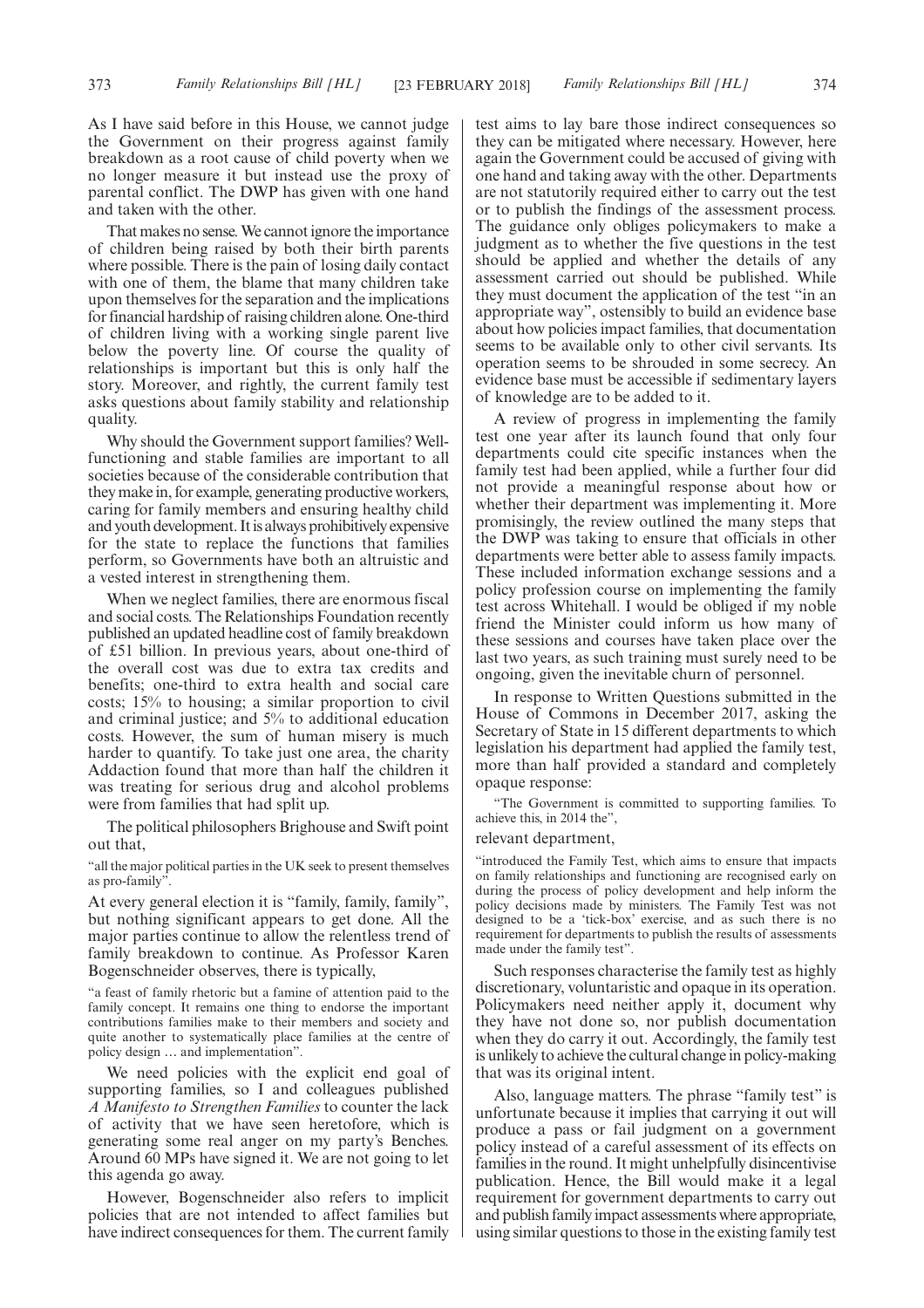#### [LORD FARMER]

guidance. Family impact assessment is an internationally recognised concept with much good practice to learn from. The Bill would also explore the benefits of extending the requirement to local authorities and ensure that the Government act in a concerted way to address family instability by publishing family stability objectives and targets, and their proposals and policies for meeting them.

Almost half of all children are no longer living with both their parents by the time they are 15 years old. Family instability is undermining our economy, our children and young people's mental health and our ability to tackle many of the major problems facing the Government, such as housing and social care crises. Addressing it directly is a priority, but so too is ensuring that government action is not indirectly making a bad situation worse. I beg to move.

#### *11.52 am*

**Baroness Massey of Darwen (Lab):** My Lords, it is a great pleasure to follow the noble Lord, Lord Farmer, and I thank him for introducing the Bill so cogently. Noble Lords may be encouraged to know that I shall not be looking at the impact of Brexit on families: I think we deserve a little Brexit relief after this week.

Families in the UK have changed significantly from when I was growing up. We are now a society with different faiths and cultures and different views on family relationships. We have more single-parent families, we have same-sex partnerships, we have more formal childcare, and so on. Families are what they are, and some families need support in their relationships.

The noble Lord, Lord Farmer, described well the thrust of the Bill, so I shall not repeat that. Of course, these issues have been debated before, notably in another place on 8 February. We have a manifesto for families, with recommendations that every government department should have a Minister responsible for families. Local authorities are called upon to set up family hubs to support families. I agree that families are at the core of communities and society. Getting it wrong for families is not only costly but painful—especially, I suggest, for children.

As the noble Lord, Lord Farmer, said, and I repeat, policymakers do not habitually consider in a systematic way how policies support family relationships. We should remember that individuals, with all their individual needs, make up families. I wish that we would concentrate more on what factors make things go right for families and people, rather than just carrying on about what is going wrong. I wish that we shared insights into what goes right with families.

Families have been high on the political agenda for many years, and rightly so. Issues such as parental leave, laws to protect children and victims of domestic violence, support for disability in families and the teaching of relationships in schools have all emerged. Trying to improve people's lives, especially children's lives, is not only admirable but makes economic sense—as the noble Lord, Lord Farmer, said.

I turn to the Bill, which suggests that we need to look at the impact of policies on families. I agree, but how do we do this without having a reverse effect or no effect at all? Let me briefly relate two anecdotes from my experience which taught me a lot about assessment.

I was once part of a project which looked at child impact assessment on a limited number of Bills in Parliament. Ideally, looking at the potential impact of policy is important before the impact is felt. I also suggest that it is important to include in planning assessments those on whom the impact will fall, such as children and families.

An example might be designing a family-friendly transport system. Any mother, father or grandparent—or anybody else—trying to balance two children, a pushchair and shopping knows how unfriendly transport can be, in both frequency of service and facilities. In the impact assessment project, we quickly realised that a Bill without the word "child" might still profoundly affect children. It is the same with families. Almost any policy from any policymaker in any field will affect families in practice.

The lesson here was about the need for early consultation before designing any intervention for children and families, and the need for agencies to collaborate to effect change. All of that is relevant to the Bill.

Another experience was when I served as an advisory teacher across London schools. I, and others in the same role, went into schools, usually at their request, to examine programmes of health education, offer training to teachers and deliver more effective programmes. It worked. When the role became more inspectorial, ticking boxes to say that such and such was or was not being delivered, it all fell apart.

Entities such as schools and families grow and develop from within, with support and encouragement from outside. We cannot simply judge them. People know that they are being judged and often act in ways contrary to what is intended. Families often need support, not just assessment and data. Many projects I know consult and involve families and communities thoroughly.

At the heart of all laws, policies and practice must surely be early intervention. It has often been said that most young people will become parents. They may or may not marry. What we do know is that the breakdown of relationships is common. Children can be encouraged to develop good relationships from an early age. Most, thankfully, learn this at home. Sadly, some do not and, unless there is intervention, they will continue a cycle of being ill-equipped to pass on those skills to their children. There is much excellent practice in schools, where good relationships between children and children and staff and children are encouraged and an ethos is developed in which consideration for others is paramount.

We probably all agree on what a good, functioning family might be. It begins with the parents and, usually to a lesser extent, other members of the family. Those parents have a right to be taught the skills of good parenting, inside and outside school. Most are not: most rely on instinct and example. I suggest therefore that Clause 2(b) on family formation should include the word "education".

It is a good idea to have someone responsible within a department who has oversight of family welfare; it is also important that local authorities,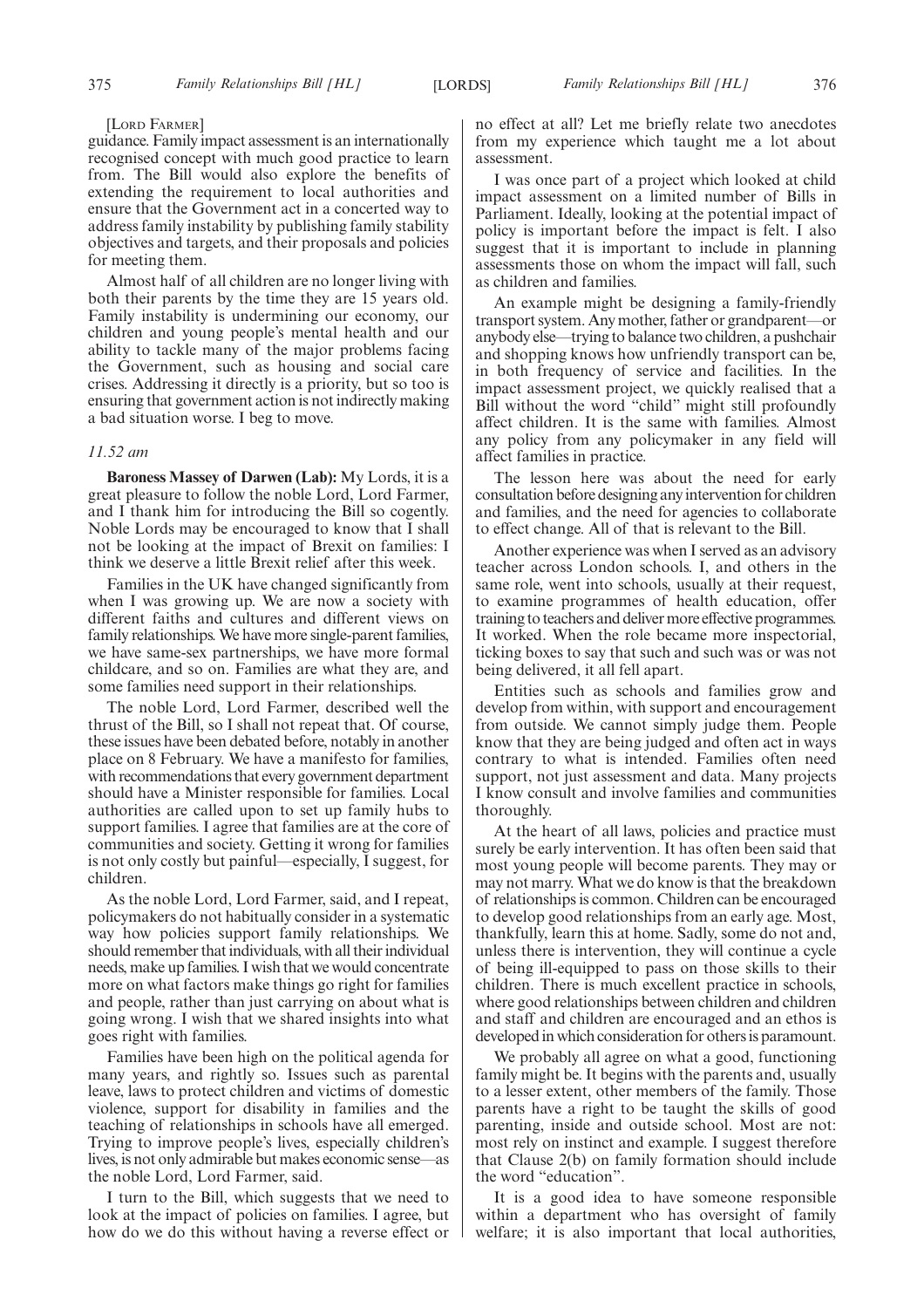which know their populations best, are enabled to do a good job. Sadly, cuts in services have affected this ability. I wonder how serious the Government are about supporting families when there are unacceptable levels of family poverty and unacceptable cuts to local services such as Sure Start, library services and recreational services. Families grow because they do things together and can afford it. The other government flagship, social mobility, is not going to happen without strong and stable families that support and encourage young people to aspire. We know that unemployment can create generations of unemployment, sometimes in very specific deprived geographical areas of the country.

I was interested in the troubled families programme, which, in phase 2, had 60 outcomes across, for example, crime, education, employment, health, domestic abuse and child safeguarding. That is all very well; these issues tear families, communities and society apart. I note that comparisons were to be made between councils, as they should be—but, on a positive note, I feel that comparisons should be about sharing good practice and not just making comparisons.

In October 2014, the Department for Work and Pensions published guidance for government departments on the family test, referred to by the noble Lord, Lord Farmer, which assesses the impact on the family of every single domestic policy. But I have the impression and I get the feeling that the noble Lord, Lord Farmer, shares it—that, despite good intentions, this task is super-complex, with nobody really pulling the whole thing together. How are the Government going to make family policies transparent to decision-makers, families and the public, and how will family policy be made a genuine concern across all departments and at a local level? What are the implications of this initiative for budgets at national and local level?

I admire the dedication shown by the noble Lord, Lord Farmer, to improving family relationships. The Bill is an honest attempt to do just that. I would like to further discuss some of the issues, such as the role of assessment, with him and others.

#### *12.02 pm*

**Lord Blencathra (Con):** My Lords, it is a pleasure but a rather daunting task to follow the two such erudite and knowledgeable speeches made so far on this Bill, and I congratulate the noble Baroness for bringing her wealth of knowledge and teaching to bear on it. I strongly support my noble friend's Bill and the dedication that he has shown to this issue over many years.

I want to work backwards in the Bill and start with Clause 3, which sets targets for family stability and asks the Government to publish objectives and targets and proposals and policies to meet those targets. I assume that by targets my noble friend does not mean numerical targets—that  $X\%$  or  $Y\%$  of families must reach certain goals—but targets more in the sense of objectives. I want to take a step back behind the Bill and ask why it matters. What is the point of having strong and stable families? Why is it important?

I discovered many years ago in the Home Office, as Criminal Justice Minister, some fascinating statistics on how the level of criminality among young people depended on the strength of the family relationship. I am absolutely certain that that has not changed one iota over the last 20 or 30 years; we still get the same statistics and trends coming through. I choose my words very carefully here, as I do not want to be misconstrued, but it would seem that in a strong family certain factors are present, while in a weak family certain factors are lacking. A weak family is one where a single parent is trying to bring up children on his or her own. Usually, that single parent will be a woman, not through any fault of her own, but because the father has cleared off and abandoned his responsibilities. A more difficult factor is when the person is trying to bring up two or three children who, increasingly, may have different fathers, and she is struggling on her own.

The statistics also show that, if a factor is present where one or more of the parents or close relatives have been engaged in criminality, the children of that family face another uphill task to be on the straight and narrow. When there is one or more person unemployed, that is another, additional factor bearing down on a family. When the children are truanting and no one is doing anything about it, or when they are not in a loving or caring relationship, those are further negative factors.

I am not suggesting for one moment that, in any family where one or a couple of those factors are present, the children inevitably will go on to a life of criminality, but all the statistics bear out the facts that, the more of those negative factors are present, the greater the chance that the children of that family will themselves not have stable families in future, and the children themselves may go on to a life of criminality. I am making no judgment at all on the sex of the parent; that is irrelevant for these purposes. Two people bringing up children is more than twice as good as one person trying to bring up children. That is why strong and stable family relationships are important and why my noble friend's Bill is important.

I move on to Clause 2. I am so pleased that my noble friend has suggested in the Bill that the Secretary of State must carry out an assessment before extending it to local authorities. That is the right thing to do. I am worried that we should get this right in central government first, before we extend it to local authorities. We all know that there are some excellent and brilliant local authorities out there, but there are some pretty daft ones as well—and I can imagine some of them carrying out a family impact assessment when it is quite unnecessary, wasting money and discrediting the whole thing. I can imagine, when a local authority decides to change the colour or shape of the recycling bins or boxes, it could waste months doing a family impact assessment that is not necessary.

However, in housing policy a family impact assessment is absolutely vital, as it is with planning policy. I am appalled with the number of houses that are built without gardens these days. It is bad for the environment—no food for the hedgehogs or blackbirds but it is appalling for the children to have no play space. I have seen that around the country. So, yes, planning policy impacts families, not just whether you have bungalows for older people or enough bedrooms for children but whether you have a play space as well. So that is an area where it may be appropriate.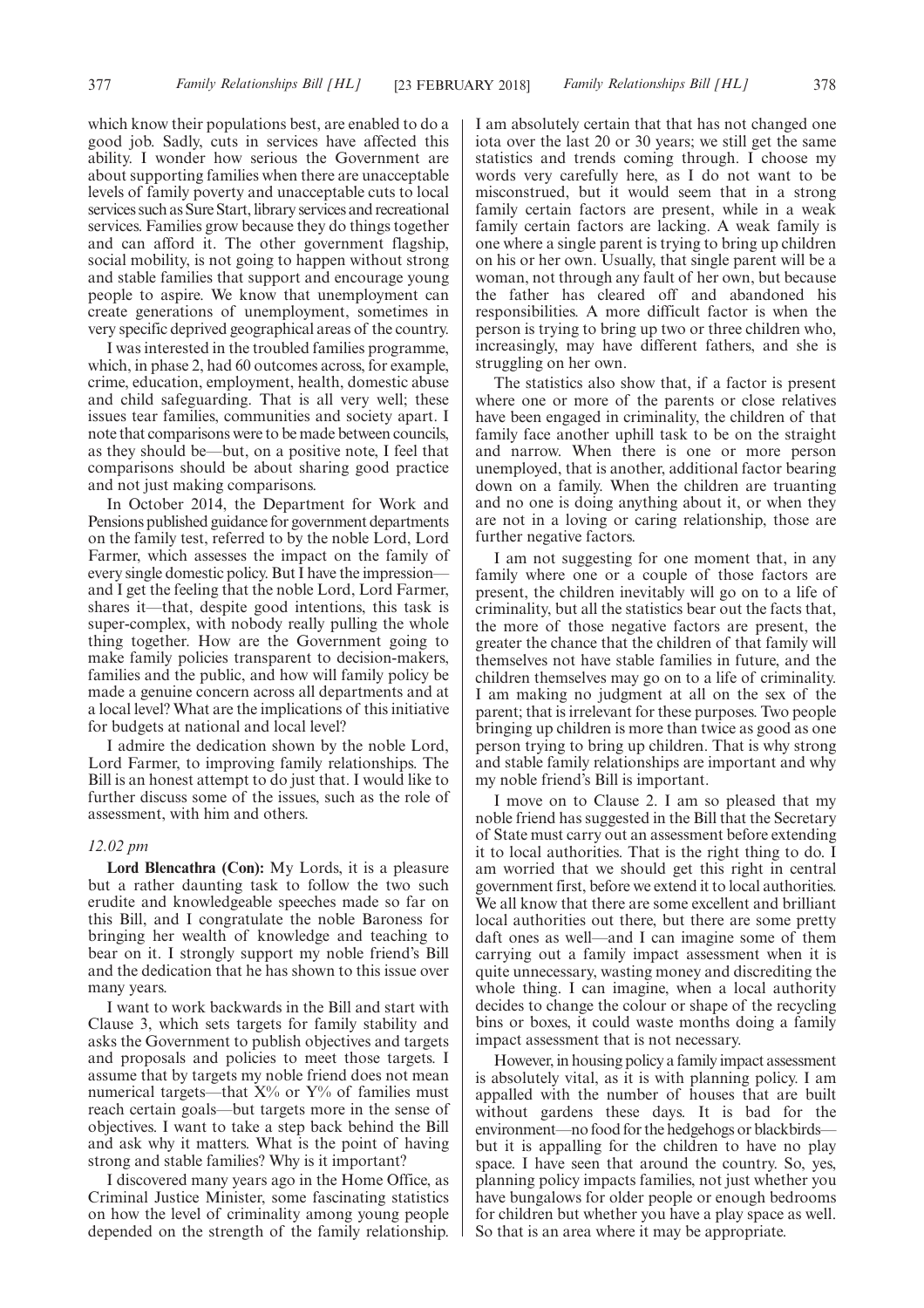#### [LORD BLENCATHRA]

That brings me on to suggest that, before we extend this to local authorities, we would need a sort of checklist for them—things to think about that may impact on families. If there is just a general obligation for local authorities eventually to carry out a family impact assessment, that could damage the policy because they would be missing out in some areas and doing it improperly in others. So a sort of checklist may be helpful. Obviously, it should include education policy, social security and housing policy, as well as health policy when it is done locally. But what about care homes for the elderly? What does that have to do with families? Well, if they are separating a married couple who have been together for 50 years, that is a family. That is a grey area that needs to be thought about. So it is worth while doing an assessment and carefully thinking it out before we extend this to local authorities.

That brings me on to central government. In the briefing I read, I was surprised to see that only three departments—the Department for Work and Pensions, the Department for Education and the Ministry of Defence—referred to specific instances in which the family test has been applied. Noble Lords may ask what it has to do with the Ministry of Defence. There are two very important issues. First, the Ministry of Defence faces a problem at the moment with a shortage of money—it will always be short of money—and of recruitment. You cannot have an Army based on young, single men and women. We are losing married people from our Armed Forces at a rate of knots. Why are we losing them? Because the Ministry of Defence housing for our soldiers, sailors and air men and women is an absolute disgrace. It always has been and, at the moment, it looks like it always be.

In the press this morning, I read two Ministry of Defence stories—the first about the disgraceful treatment of a brave and heroic Army major who has been investigated for the seventh or eighth time for alleged offences in Iraq. It is an absolute disgrace that we have not stopped that. But the bigger story was about the number of people resigning from the Armed Forces because the accommodation in Aldershot—and Aldershot is not any worse than the rest—was so deplorable. As one woman said, "My tent in Afghanistan was better than the housing I got from the Ministry of Defence in Aldershot". Without going further down that route, I would love to see the Ministry of Defence's assessment of its housing and an impact assessment on families. If it could get it right for families, it would solve an awful lot of its other military problems.

Five departments said that they produced tailored guidance or tools for applying the family test, which I take to be a sort of checklist, and that brings me on to my point about a checklist for central government. If these departments have produced a checklist—which I assume will say, "If you are going to have a policy in areas X, Y and Z, apply the family test; these other areas are irrelevant and nothing to do with families, so you do not have to do the test"—that would be a very worthwhile tool and would make it more difficult for the Government to refuse my noble friend's Bill.

I was delighted to read this morning that my right honourable friend Michael Gove is planning to put in place a deposit scheme for plastic bottles. He is going to tackle the plastic bottle scourge, and rightly so, but I hope that he would not have to do a family impact assessment on that, because it is an area that seems quite irrelevant to families, although I remember as a boy making a lot of pocket money—threepenny bits at the time—collecting glass bottles, the ones with the screw tops. I hope that Michael Gove's scheme will allow kids to collect all these bottles and get 20 pence for them; that would really clean up the countryside.

I am being slightly facetious there, but we need to make sure that central government does not obviate its responsibilities here by saying, "The Bill is too wideranging; we cannot have a family test for everything—some things are irrelevant to families". Yes, some things are irrelevant to families, but let us come up with the checklist of things that are relevant, so that government departments cannot get round them. The Bill can of course have a regulation-making power to make sure that, if a new area crops up in future, it can be added to the checklist of things that government departments must do. We could make the case that a whole range of things tangentially affect families—cycling, climate change, overseas aid—but let us concentrate on the key areas and the key departments first.

It is vital for the Department of Health, social security and the Home Office. The Home Office has apparently not done any of this, but it must do family impact assessments. With its policy on law and order, crime and policing, it is one of the key departments affecting families. I had not thought of transport until the noble Baroness mentioned it. Getting on and off buses with prams and pushchairs and so on affects families. We should find the key government departments that make the biggest impact on families and make sure that, through this legislation, they are doing family impact assessments in the areas where families are affected. Then, if we get it working in the key departments of central government, in due course it can be extended to the other departments and then to local authorities.

With those little caveats, I strongly support my noble friend's Bill and I wish him all success. I know that the Minister will have to give the sort of generic speech that every Minister gives, probably rejecting the Bill—as we heard for the last Bill a few moments ago and as I heard for my Private Member's Bill; there is a market for coming up with a generic ministerial rejection speech—but I hope that is not the case today. I hope I am proven wrong.

#### *12.13 pm*

**Lord Kirkwood of Kirkhope (LD):** My Lords, it is a great pleasure to follow the noble Lord, Lord Blencathra; his ministerial experience is of great value to the House and I look forward to studying his speech in more detail in the *Official Report*. I am delighted to be here. My idea in coming was to support the noble Lord, Lord Farmer, in his consistent and long-established quest to make improvements in this important area of public policy. He has done an enormous amount of work behind the scenes, and this Bill is part of that. He is right to say that he should be pleased with the turnout that he has got this morning; the House will value his continuing work in this important area. I do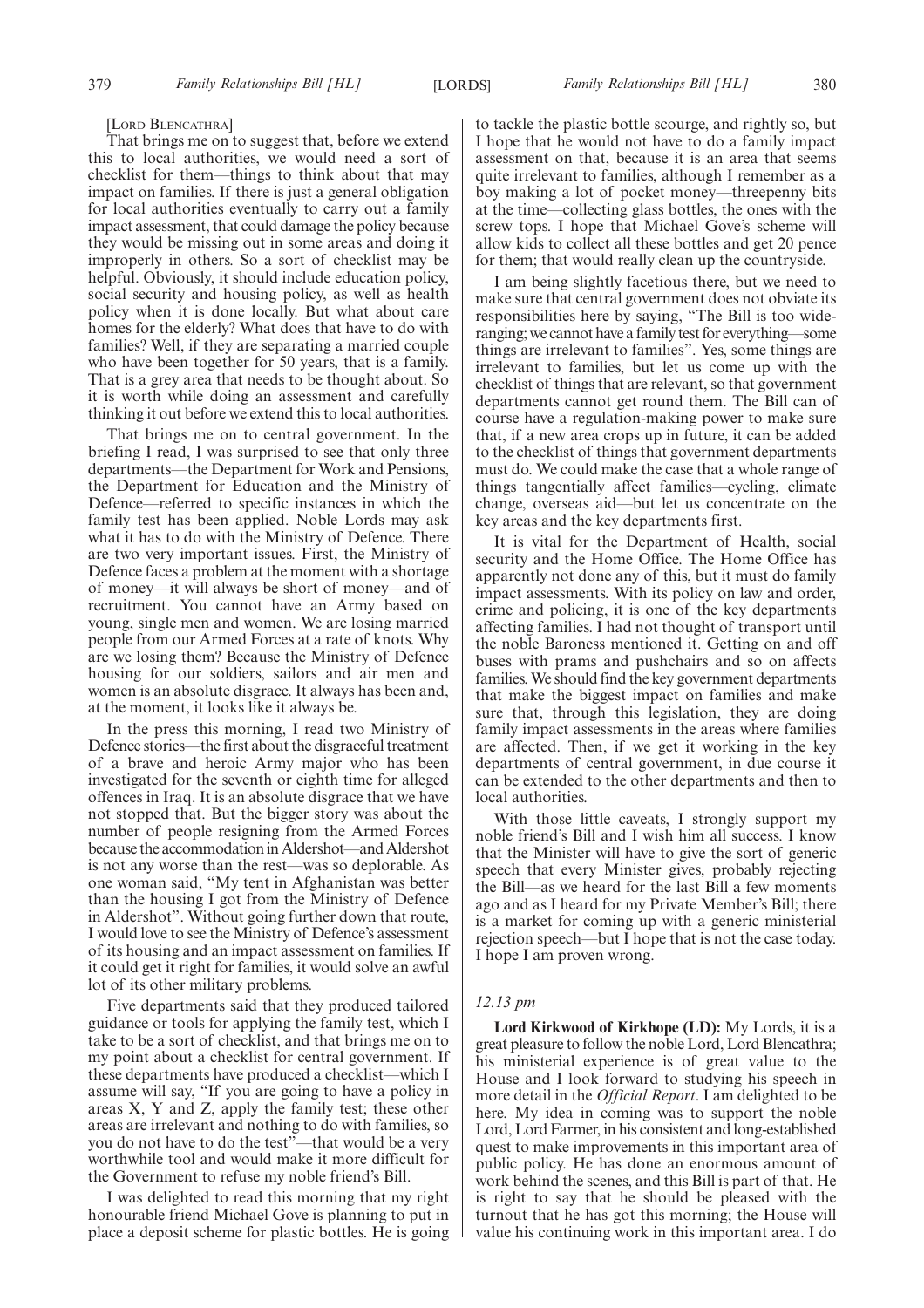not think anybody is going to say anything critical about this Bill, except that maybe we should have more of it, and faster.

I have a small niggle, however, on the Long Title of the Bill in that it refers to the Secretary of State. The Secretary of State is referred to all through the Bill. I assume this is the Secretary of State for Work and Pensions, but there is an ambiguity there and, if we get to Committee stage on this important Bill, I will move an amendment to clarify that point—that is also to demonstrate to noble Lords that I have read the Bill.

**Lord Skelmersdale (Con):** It is my understanding that—this has always been the case, for as long as I have been in this place—a reference in legislation to a Secretary of State means any Secretary of State at any time.

**Lord Kirkwood of Kirkhope:** That is fantastically good news for the noble Lord, Lord Farmer, and the rest of us.

**Lord Farmer:** My Lords, I just agree with that.

**Lord Kirkwood of Kirkhope:** So, we are all agreed about that. I am now looking at new departments and new Secretaries of State with enthusiasm and I am glad the point has been clarified; I will go home a happier man.

Family impact assessments are a very valuable tool and we should be developing them. As this Bill makes quite clear, they allow for some perspective and anticipatory thinking at the policy-making level. I can see the effect of this; I serve on the Secondary Legislation Scrutiny Committee and government departments are now getting much cleverer about impact assessments supporting, in terms of statutory instruments, the primary legislation that spawns the orders. What we should be doing here, and what I think the noble Lord, Lord Farmer, is trying to do, is to change the culture in departments so that they are always thinking about how this will work through the policy development. If they are doing that right at the beginning, it makes it much easier to get the policy right.

I think that departments—from an opposition point of view, this might be an unusual thing to say—should be braver about talking about the real costs of some of this policy. I was looking recently at some of the predictions and forecasts—we can never be sure that they will happen that way—and, frankly, in the next 20 years, when you look at the demographic change that this country is facing and all the other problems such as climate change, the resources available to do this family support work will get harder and harder to find. In telling the unvarnished truth, nobody wants to frighten anybody about all this, although some of the forecasts are really quite depressing, but we have to be realistic.

Lord Framlingham (Con): I agree very much with what the noble Lord is saying, and I am following his speech with great interest. He is talking now about costs, but does he not think it is worth considering that, if the family stay together more, the likely result of that is an enormous cost saving, both in money and other ways?

**Lord Kirkwood of Kirkhope:** That is a helpful intervention, because I absolutely agree with that. Family impact assessments are an important tool in getting to that point. That was the point I was going to make.

We need to look not only to local authorities—as the noble Lord, Lord Blencathra, and the noble Baroness, Lady Massey, mentioned—but to try to capture some soft support systems in neighbourhoods and communities in future. That is new for me; I look to the noble Baroness, Lady Stroud, when I say this, but I have always kept a bit of distance from the agenda that she has been very positively promoting in her own way, because I always had a suspicion that Conservative Governments and Conservative Chancellors in the past have sometimes used it as a way of saying that we do not really need to keep up the benefit expenditure. I am in favour of individual entitlements to benefits, and when you look at the cuts, freezes and caps, that has not been made any easier. But even I—if I can put it that way—am now thinking that we really need to look at some of these symptoms that the Centre for Social Justice and others have been looking at, as additional methods of support. We can make it more cost-effective if we have more effective family policy, and I think that this Bill does that, particularly in setting up objectives and targets, looking at reporting and being transparent and honest about that reporting.

I have a couple of points to contribute to the debate. The DWP has an enormous amount of data. The quest of the noble Lord, Lord Farmer, could be assisted considerably if some of the really clever people in the research department there thought about how to cut across and tabulate some of the real-time information. There is a minefield—no, not a minefield, a mine. What am I trying to say?

**The Parliamentary Under-Secretary of State, Department for Work and Pensions (Baroness Buscombe) (Con):** A mine of information?

**Lord Kirkwood of Kirkhope:** Ministers have their uses. There is a mine of information in the DWP, and Ministers should go back and ask whether some assistance can be given to this kind of policy programme. The data needs to be made available to local authorities, although you obviously have to be careful about data protection. There are rules about that, but you should be testing them to the limit of what is useful if that makes a difference to identifying some of the anticipated problem families. Big data is now so clever that you could begin to get, not algorithms but almost algorithms, which would anticipate where the problems were. You could make available the priorities in terms of the spatial dimension in deprived areas; and professionals in the department, and in local authorities, could start to be provided with data on circumstances that would help them to anticipate where future problems would arise. In support of family impact assessments, the department should do a little bit of work to see whether any help could be provided in that direction.

I spent a very interesting morning at the universal credit centre in Dover, where I observed two applications. I am saying this against myself—I was really looking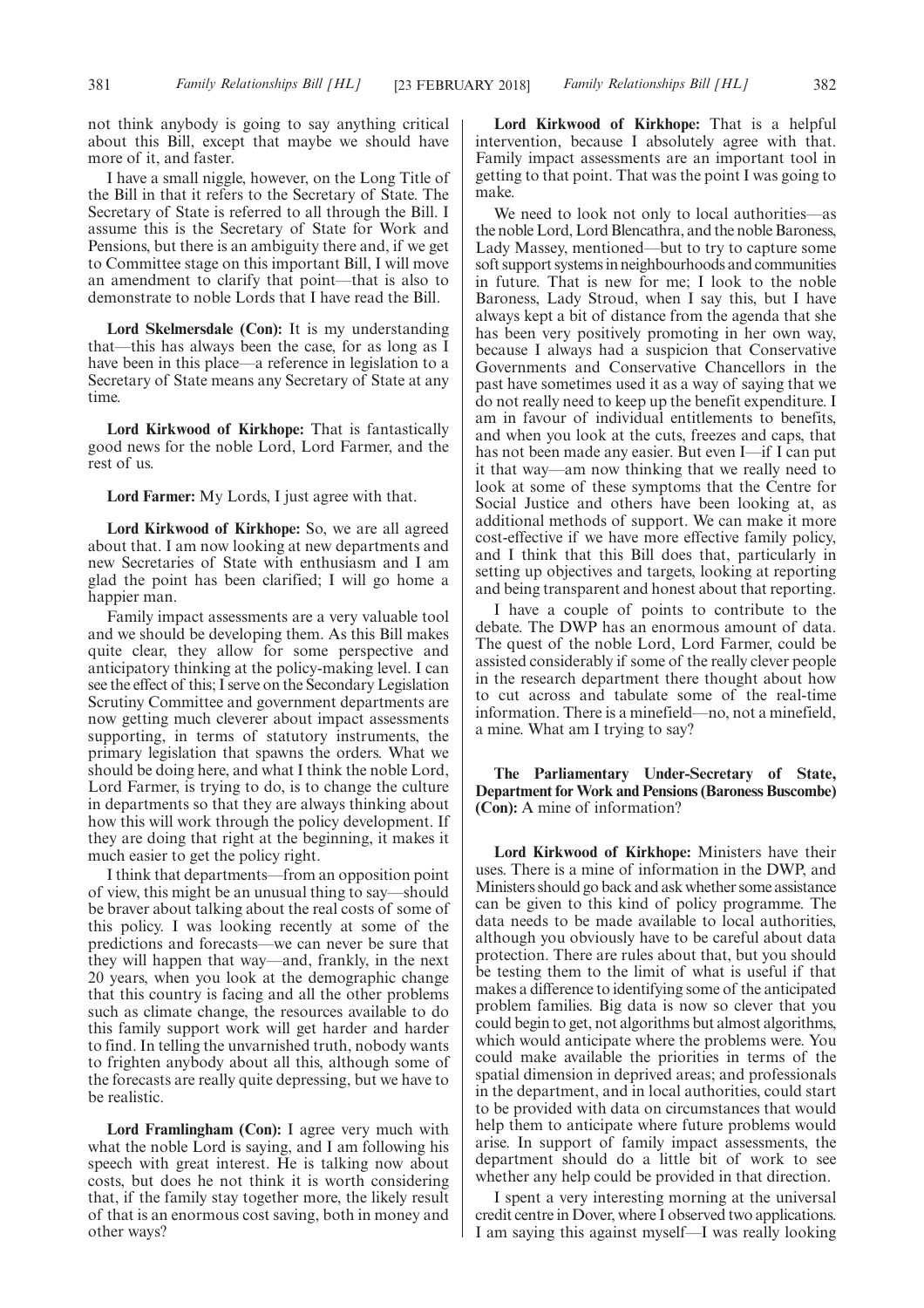#### [LORD KIRKWOOD OF KIRKHOPE]

for problems that I could come back and attack the DWP about, but they both went swimmingly well. It was clear that the job coaches were signposting people who had individual problems. That is what they should be doing, but they could be doing more of it. The noble Lord, Lord Farmer, rightly said that policy is pointed at individuals. Universal credit is actually pointed at households. The claimant commitment could go as far as saying to people coming on to universal credit for the first time that, if anyone who has signed up to it sees problems arising in their household that might lead to family breakdown, they could phone. The "Ghostbusters" number should be that of the universal credit coach who could hold the ring and say, "Let's see what we can do". I know that they have only got a certain amount of time available and they are not looking for things to do. However, in the course of these interactions with people coming on to universal credit, we might start to look at family problems a bit more broadly. That is a good place to start the discussion.

Finally, I say to the noble Lord, Lord Farmer, that if this does not work, we should think about getting more robust about enforcing it. If the DWP cannot do it, it should go to the Cabinet Office or to somebody who has control of all the Secretaries of State, now that I hear they are all in play—I hope that includes the Treasury. In the course of discussing the Bill, I hope that this House will send a clear signal to central government that we are not going to allow the family test failure to happen again on this Bill. If they do not get it right, we will come back looking for more and we will not be long in doing it. I support the Bill and encourage the noble Lord, Lord Farmer, whom I thank for the opportunity for this debate. I will stand shoulder to shoulder with him in his future work in this important area.

#### *12.24 pm*

**Lord Shinkwin (Con):** My Lords, I, too, congratulate my noble friend Lord Farmer on securing a Second Reading of his Bill. The subject matter could not be more important, for the simple reason that without families there is no sustainable society. A breakdown in family relationships leads to, as some would say we are witnessing, a breakdown in society with massive, indeed unsustainable, financial, social and painful human costs. My noble friend Lord Farmer has already outlined this and the noble Baroness, Lady Massey of Darwen, and the noble Lord, Lord Kirkwood of Kirkhope, alluded to it.

As I said in my noble friend's debate on strengthening families in November 2017, I was delighted to be a co-signatory to *A Manifesto to Strengthen Families*. The measures that it advocates, of which this is one, are not just eminently sensible but essential. The family impact assessment is particularly important because, as has been explained, the voluntary nature of the family test and the rather haphazard way in which it has been applied suggest that it is unlikely to achieve the cultural change in policy-making that was originally intended.

That is surely the key point. We are embarking on positive, beneficial and non-judgmental cultural change, which recognises the family's pivotal role as the foundation of a stable society. I stress that I completely accept the point made by the noble Baroness, Lady Massey of Darwen, that families now come in all shapes and sizes. That is covered by paragraphs (a) to (g) of Clause 1(5) and by Clause 4. For the reasons set out, this Bill provides a crucial cornerstone to that process of cultural change because, without family impact assessments being conducted consistently across central and local government, establishing a cross-government family strategy, which is fundamental to strengthening families, is just not possible

The question is not so much why we should have family impact assessments on a statutory basis. It is, surely, why not? Indeed, how can we make measurable, cost-effective and sustainable progress towards stronger families and the stability that they bring without the measures proposed in the Bill? We only have to look at, for example, the mental health costs to teenagers of family breakdown to see that the growing instability caused by a systemic devaluation of the family comes at an extortionate price. The figure of £51 billion was mentioned by an earlier contributor to this debate. On the other hand, reversing that trend by strengthening families would be an extraordinary prize, which I thank my noble friend Lord Farmer for pursuing through his Bill. We have nothing to lose and everything to gain. The Bill deserves our wholehearted support.

#### *12.29 pm*

**Lord Alton of Liverpool (CB):** My Lords, I, too, welcome the opportunity to support the Family Relationships (Impact Assessment and Targets) Bill introduced by the noble Lord, Lord Farmer. He has done the whole House a great service by eloquently setting out the details of the Bill and the history of the currently inelegantly and, in his phrase, unfortunately named family test, which has clearly not achieved all that was originally hoped for when it was introduced in 2014. It is because the family tests are not shaping policy-making in the way that was hoped for that I agree with the noble Lord that statutory family relationships impact assessments and targets should be published.

I will say why the impact assessments are needed and why it would be best if that were a statutory provision. My remarks are predicated by my belief, which I share with the noble Lord, Lord Blencathra, and others, that the family is the building block of society. That view is completely at variance with that expressed in the third Reith lecture, as long ago as 1967, by Edmund Leach, the British social anthropologist, when he famously excoriated the family by saying:

"Far from being the basis of the good society, the family ... is the source of all our discontents".

In reality, the breaking up of stable families is a far greater contributor to instability, unhappiness and discontent.

As the noble Baroness, Lady Massey, and the noble Lord, Lord Shinkwin, reminded us in their thoughtful remarks, families come in many shapes and sizes. Although some may resemble war zones, at their best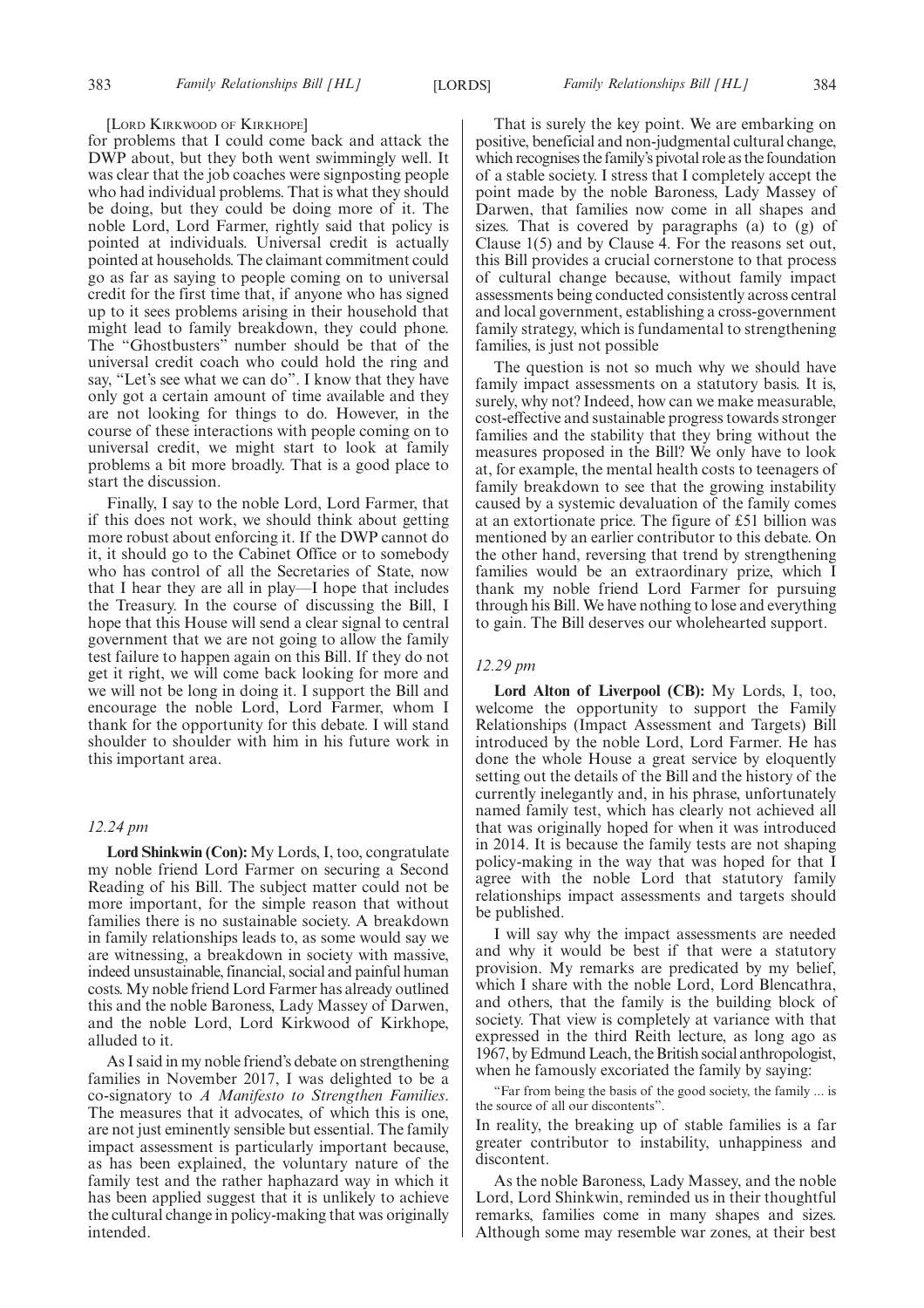they provide stability, love and a network of care to face and deal with the many challenges and misfortunes of life. I cut my own teeth representing a community where half the homes had no inside sanitation, running hot water or bathrooms, but where the open doors of people's homes in back-to-back terraced streets, populated by aunts and uncles, grandparents, parents and children, were places where burdens were shared and where an elderly person would never have been found weeks after their death and no one any the wiser. It is instructive that, with the breakdown of families and communities, it is said that some 1 million elderly people do not see a friend or a neighbour during the course of an average week.

However, the costs of family breakdown are not simply social. Yesterday, I met Michael Schluter, one of the founders, in 1993, of the Cambridge Relationships Foundation, to which the noble Lord and others have referred. In a report published a year ago, it put the figure at £48 billion—updated, as the noble Lord told us today, to a staggering £50 billion—as the cost of family breakdown. Put another way, the cost to the average taxpayer is around £1,820 a year. But of course this is about not just money or economics. How do you put a price on the often intense pain and suffering felt by those experiencing family failure, especially when there are children involved? With children now only having a 50:50 chance of living with both of their birth parents by the time they are 16, we have far too little understanding of the sheer scale and extent of the emotional costs. Too often, it is this that is the real source of distress and discontent identified half a century ago by Edmund Leach. So what might we do? Back in 1996, in another place, during the passage of the then Family Law Bill, I argued for anniversary tax allowances: tax breaks that might be given incrementally as wedding anniversaries occur. I also argued for family impact statements and, among other things, in a book, *Citizen Virtues*, I suggested that,

"these should be attached to every new Government policy, just as local authorities attach environmental impact statements to planning applications and policies".

That brings me to the two reasons why I support the noble Lord's Bill. First, why are impact assessments needed? Governments rely on families to achieve many of their most important goals, yet neither the nature and extent of that reliance, nor the ways in which that contribution may be fostered or compromised by the actions of government, are clearly set out. Let us consider one example of the way in which policy goals rely on families: the hugely important question of social care. Carers UK reports that the number of people providing unpaid care of 50 or more hours a week has increased by 26% in the past decade. The UK's 6.5 million unpaid carers provide care valued at an estimated £132 billion a year. Without that contribution, the pressures on social care, and thus the National Health Service, would be even greater than they already are. Yet the ways in which housing policy, which has been referred to in this debate, may influence the ability of families to co-locate to provide care, for example, are simply not reported. The generation of baby boomers comprises the largest block of people ever to enter old age in the United Kingdom. Their couple and family relationships have generally been

characterised by greater fluidity than those of the generation before them, with more step-families and more single people in old age. The full implications of changes in family stability for the family provision of social care are yet to be seen. There are many areas of policy that may influence the motivation, opportunity or capability to provide care but, without the assessments and indicators that this Bill calls for, they will remain hidden from view.

The mental health of both adults and teenagers, their physical health, the educational outcomes for children, the likelihood of needing welfare support, all these and many other policy goals are influenced by what happens in families, yet this vital resource is neglected in our policy-making. The noble Lord's Bill rightly recognises that it is not just primary legislation that should be assessed for its impact and that assessments should be complemented by family stability targets and proposals for how those targets should be met. It has long been a concern that there is no adequate mechanism for coherence to support families across all areas of government. All government departments rely on families and all influence them. Without a broad overview of how government is fostering a climate in which families can thrive and fulfil these responsibilities, family impact assessments will lack the necessary context. Equality and environmental assessments have worked because the context is understood and deeply embedded within the policy-making process. The current experience of family tests on policy suggests that the social capital of families is something of an orphaned asset as far as government is concerned.

Secondly, why should this provision be made statutory? The Bill rightly seeks to build on the existing patchily implemented family test and seeks to put it on a statutory footing to ensure that it becomes more deeply rooted in policy-making, influencing the culture of departments right across the piece, as the noble Lord, Lord Kirkwood, told the House a few minutes ago. The fact that the current non-statutory approach plainly is not working was made very plain by the series of Written Questions that have been referred to, which were put to multiple departments in another place in December. Like other noble Lords, I have looked at those Questions and the replies. Eight government departments provided an identical response, which was deeply troubling in two respects. First, that standardised reply did not even attempt to answer the basic question about what legislation the family test had been applied to since 2014. To the extent that departments are normally happy to admit when they have done something that you want them to have done, the complete failure to reference any specific application to any legislation makes me doubt that the departments in question had applied the test at all. Secondly, the Answers all contain the following words:

"The Family Test was not designed to be a 'tick-box' exercise, and as such there is no requirement for departments to publish the results of assessments made under the Family Test".

That is risible. The rather ridiculous inference of this statement is that all other impact assessments that result in published reports are just "tick-box" exercises. None of us believes that. If it were the case, the logic would be to scrap environmental impact assessments, child rights impact assessments, regulatory impact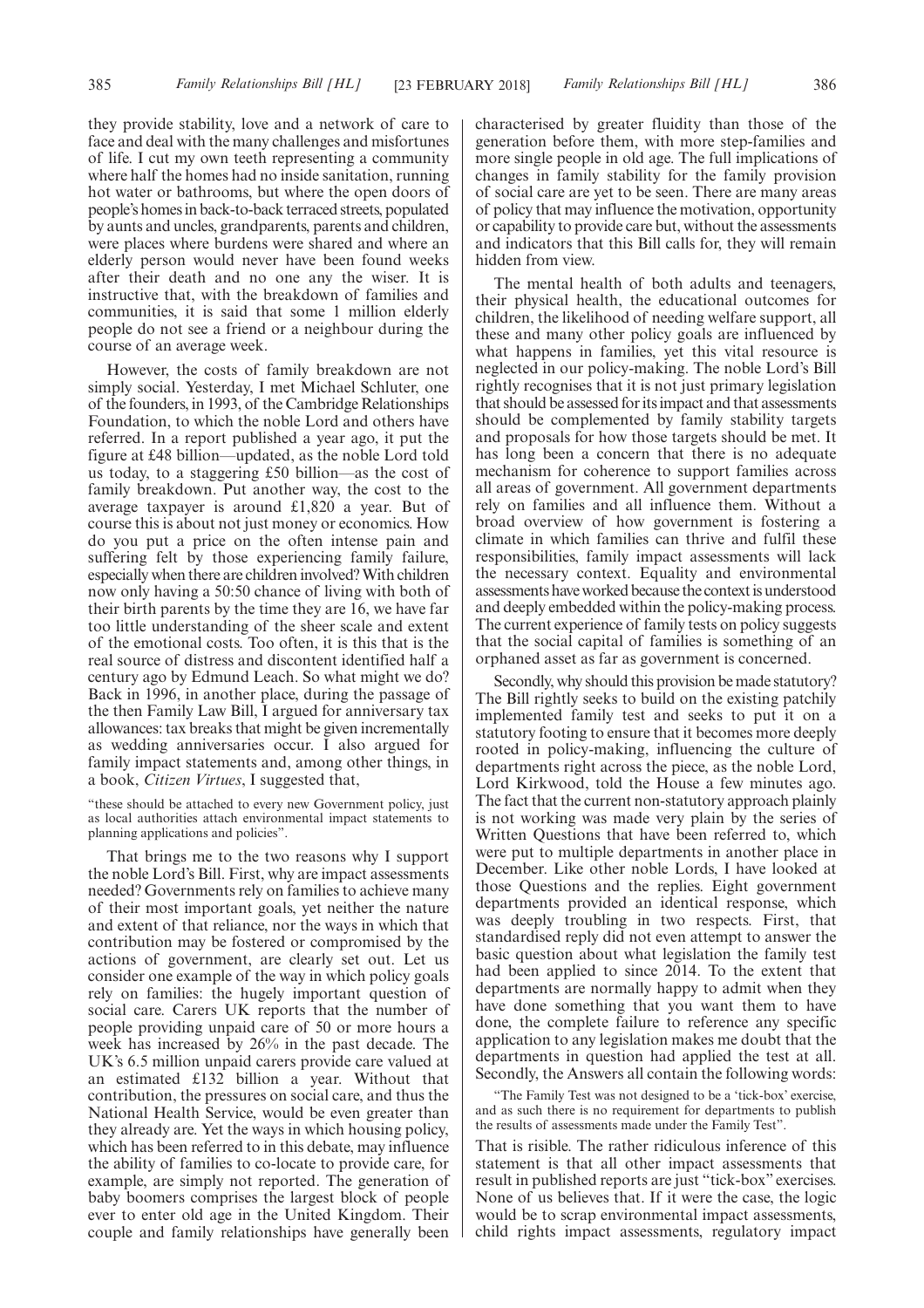#### [LORD ALTON OF LIVERPOOL]

assessments and equality impact assessments, and I am not arguing for that. No one is interested in some bureaucratic box-ticking exercise. As other noble Lords have said, what we need is transparency, accountability and a strong incentive for government departments to take this seriously. If assessments are not published, there is no adequate mechanism for highlighting the missed opportunities, costly omissions or unintended consequences of failing to consider how the vital contribution of families may be supported or undermined.

In conclusion, I say to the noble Baroness, who I know is deeply committed to this issue, that government has made commendable efforts in seeking ways to enable policymakers to consider a range of factors in policy-making. I note, for example, the recent report from the Office for National Statistics on natural capital, which said that,

"by providing valuations of the UK's natural capital, decision makers can better include the environment in their plans to allocate resources to develop, and promote the growth of, the economy".

If we can factor in and report on the natural environment in our policy-making, as we should, surely we can and must do far better in assessing both the value of and our impact on the most important element of the social environment: our families. I pay tribute to the noble Lord for his diligence and assiduity in pursuing this issue with such dedication and passion and I wish his Bill every possible success.

#### *12.40 pm*

**Baroness Stroud (Con):** My Lords, I thank my noble friend Lord Farmer for his tireless work in bringing the Bill before the House. The first time he and I met, we talked about his commitment to the family, and he has never wavered from fighting to see family life stabilised in this country, particularly among the poorest.

The Bill matters. Family stability in this country is in crisis. The UK has one of the highest rates of family breakdown in Europe, and the fact that, as we have already heard, almost half of the nation's children are not living with both birth parents by the time they are 15 should be a source of serious concern to us. Almost half of children in our poorest communities have seen their parents split by the time they start primary school. These statistics matter, because each one represents a personal story of human pain. They matter because family breakdown entrenches poverty: poverty levels for children growing up in lone-parent families have almost double the "poverty risk" than children living in couple families. They matter too because they affect children's life chances, as we heard. Children who experience family breakdown perform less well at school, gain fewer qualifications and are more likely to be expelled from school.

But it is not just the nuclear family that is impacted by family breakdown. In the UK, as the noble Lord, Lord Alton, said, more than 1 million older people say that they go for over a month without speaking to a friend, neighbour or family member, and more than 2 million people in England over the age of 75 live alone. According to the 2017 report published by the Jo Cox Commission on Loneliness, more than 9 million people in the UK often or always feel lonely.

#### David Cameron said:

"Families are the best anti-poverty measure ever invented. They are a welfare, education and counselling system all wrapped up into one".

#### He said that,

"if we want to have any hope of mending our broken society, family and parenting is where we've got to start … So: from here on I want a family test applied to all domestic policy. If it hurts families, if it undermines commitment, if it tramples over the values that keeps people together, or stops families from being together, then we shouldn't do it".

The step that he took, as we have already discussed this morning, was the creation of the family test, an excellent way to ensure that issues affecting families are assessed and addressed. But the family test at present is not effectively applied across departments and is not applied in a uniform way.

The Bill seeks to address that by doing two things. First, it would require the Secretary of State to publish objectives and targets for promoting "strong and stable families" and for the Government to report on their progress towards meeting these objectives. Why is this so important? In policy terms, government machinery has little idea how to support family stability, let alone what approach would promote strong and stable relationships. It was my experience from five years serving in the DWP that politicians and civil servants were comfortable talking about childcare, parenting, or flexible parental leave, all badged under supporting families, but not about how to support the adult relationship that is at the heart of a family and from which family stability is achieved. I can remember the negotiations required within the coalition just to be able to collect and report on family stability data, and the moment we left the DWP, as my noble friend Lord Farmer said, the statistical set was discontinued.

The requirement in the Bill provides an opportunity to reverse some of the human pain that comes from the breakdown of the family, and improve the life chances of many, and will give civil servants the opportunity and mandate to gather the evidence base for recommending the best policy interventions from around the world that really support and move the dial on family stability. There are reasons why the UK has the highest levels of family breakdown in Europe, and we do not need to accept that this has to be the case.

Secondly, the Bill requires government departments to publish family impact assessments, setting out an assessment of the impact of a policy proposal on families and family relationships. I welcome the clarity that my noble friend Lord Farmer has introduced in defining the specific areas of impact that he is calling for. This provides clear benchmarks by which civil servants can undertake an assessment. He calls on government to consider family stability factors ranging from a person's ability to play a full part in their family's life through to factors that impact on the family formation, and from families undergoing transition such as the birth, adoption or fostering of children through to families where relationships are fragile.

For an impact assessment to be applied, Ministers and officials need clarity. This is by far and above the hardest judgment area for a civil servant. I can remember our work in the DWP when considering the family test on welfare reform. It was complicated. Would increasing the work requirement on a lone parent lead to better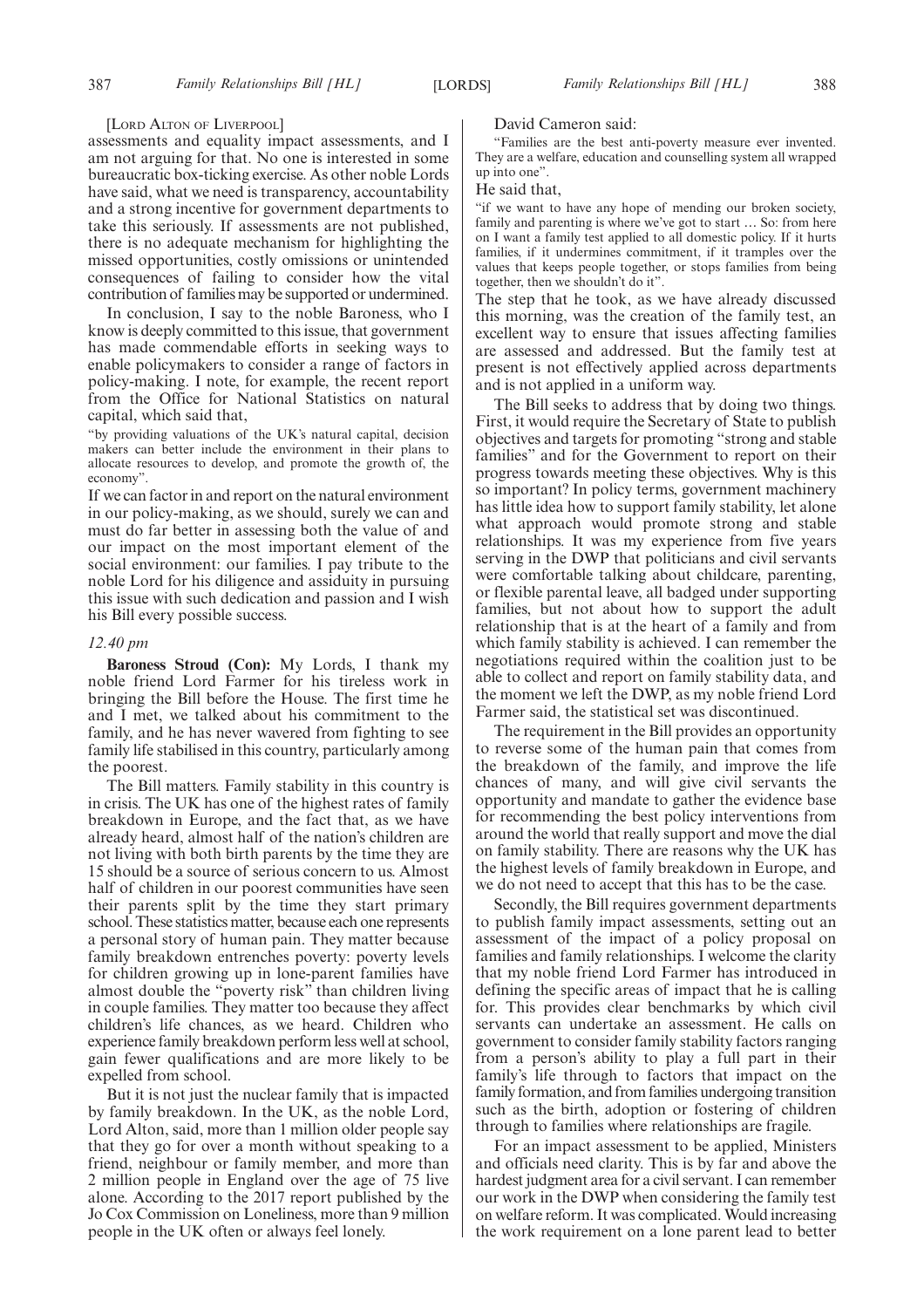life chances for a child or increase stress at home? What was one measuring? Would the benefit cap lead to increased incentives to partner with the father of one's child or to a greater likelihood of relationship breakdown? These are not simple areas. We also found that civil servants and Ministers were quick to equate more money with greater family stability and less money with greater vulnerability, rather than drawing from an evidence base of what factors strengthened and stabilised vulnerable families.

It was my observation that officials who applied the family test needed better evidence of what strengthens and what weakens families, and that departments needed to be helped to use this evidence base when preparing, designing and delivering policy rather than treating an impact assessment as a means of checking policy once it had been decided.

The strength of this Bill is that it clearly provides a definition of strong and stable families as those that have relationship qualities that contribute to the emotional health and well-being of the family, including that the parents or guardians with whom a child lives remain consistent over time. It clearly lays out the requirement for the Secretary of State to publish objectives and targets for promoting "strong and stable families" and for the Government to report on their progress towards meeting these objectives. It then clearly provides guidance on which areas need to be reported on for impact. This is all hugely helpful.

If we really believe that families are the best anti-poverty measure ever invented and that they are a welfare, education and counselling system all wrapped up into one, let us ensure that it is not government policy-making that undermines this key building block of a healthy society, and let us do everything we can to ensure that this valuable and precious unit of love, care, affection and identity is protected and supported with all due care.

#### *12.48 pm*

**Baroness Howe of Idlicote (CB):** My Lords, I am very pleased to be part of this interesting debate and, in particular, to speak in support of the Bill introduced by the noble Lord, Lord Farmer. The value of happy families is hard to quantify. Although it extends far beyond mere economics, it none the less has a profound impact on our economic life. The cost of family breakdown, for example, is extraordinary and continues to increase, as documented by the Relationships Foundation, rising from £37 billion per annum in 2009 to £48 billion in 2015. That, as we have already heard from the noble Lord, Lord Alton, is equivalent to £1,820 per taxpayer.

In that context, quite apart from broader well-being considerations, it makes complete sense that the Government should take care that the policies and legislation that they develop do not have negative unintended consequences for family life. Indeed, such is the importance of this commitment that it should be not merely an aspiration but a fundamental discipline of government.

Mindful of that, I was delighted when on 18 August 2014, as has already been referred to, the then Prime Minister, David Cameron, announced the introduction of the family test. He stated:

"I said previously that I wanted to introduce a family test into government. Now that test is being formalised as part of the impact assessment for all domestic policies. Put simply that means every single domestic policy that government comes up with will be examined for its impact on the family".

In Answer to a Written Question in the other place in October 2014, the then Education Minister, Edward Timpson, said:

"In addition, the new Family Test, announced by the Prime Minister on 18 August 2014, will also mean that every new domestic policy will be examined in terms of its impact on families".

In another Written Answer given in the other place in the same month, the then Secretary of State for Northern Ireland stated:

"'From October 2014, every new domestic policy will be examined for its impact on the family".

The commitments made between August and October 2014 quickly broke down. It was later in October 2014 that the Department for Work and Pensions issued guidance on the family test for the whole government. It highlighted two crucial failings, one of which was the narrowing of the scope. In the first instance, the Government U-turned on their commitment to review every domestic policy. The guidance stated:

"Policy makers need to make their own judgements about how they apply the test in a sensible and proportionate way at each stage of the policy making process ... While public policy by definition impacts the lives of individuals, families, communities and society as a whole, there will be policies, which do not have any impact at the level of the family per se, or where the impact is small and indirect, or temporary in nature. Where that is the case it may not be sensible or proportionate to apply the test".

Central to the rationale for the family test was the idea that, because the family is at the heart of the social environment, policies that are not developed with the family in mind can none the less end up impacting it. To this end, I am concerned that the guidance rather infers that it is obvious when the family is engaged and that, where the impact is small and indirect, it can be forgotten about. This is clearly seen in the Answers to Written Parliamentary Questions in which entire departments suggest that the policies and legislation they are working on are such that the family test is not engaged. The only department to provide detail about the implementation of the family test is the Department for Education in relation to policy areas that so obviously impact the family one is tempted to say that it should have been thinking of the family anyway, even in the absence of any new family test discipline.

The second area is optional testing and recording. DWP guidelines make it plain that the family test will be optional, that there is no requirement to conduct it and that there is no penalty for not doing so. The guidance, however, encourages the recording of assessments when they take place. It states:

"It is important that the application of the Family Test is documented in an appropriate way as part of the policy making process. Where a detailed assessment is carried out, departments should consider a standalone document to bring together their analysis. Departments should consider publishing assessments where they are carried out, and where policy is being submitted for collective agreement through the Cabinet Committee process, the assessment should be included alongside other policy documentation".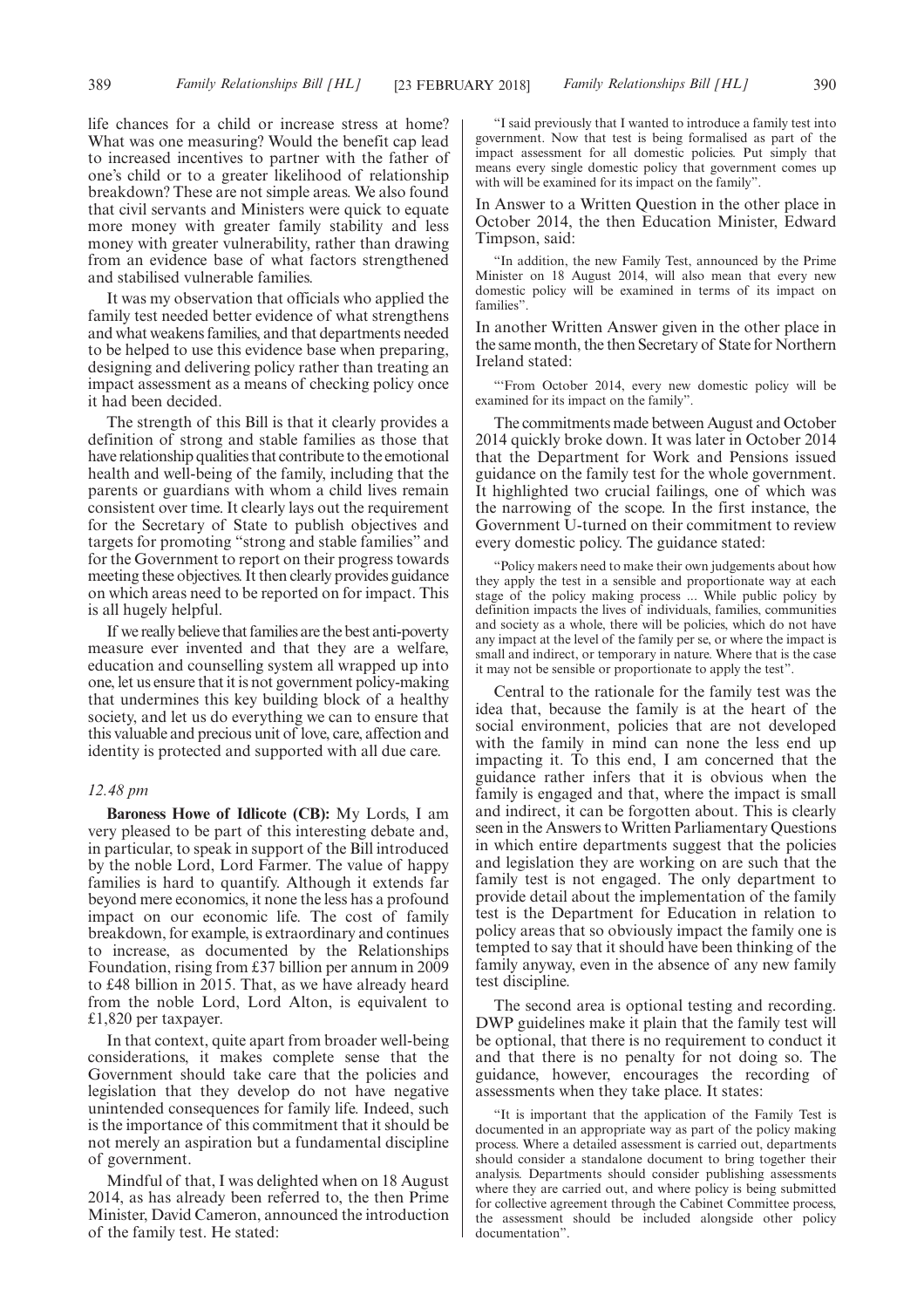[BARONESS HOWE OF IDLICOTE]

However, once again, there is no legal requirement to record an assessment and no legal requirement to conduct it.

Answers to some of the most recently asked Parliamentary Questions make it clear that, for the most part, no records of when or where the family test was conducted are published. Interestingly, the Answers all contain identical words, suggesting a crossdepartmental stonewalling policy. One Answer stated:

"The Government is committed to supporting families. To achieve this, in 2014 the Department for Work and Pensions introduced the Family Test, which aims to ensure that impacts on family relationships and functioning are recognised early on during the process of policy development and help inform the policy decisions made by ministers. The Family Test was not designed to be a 'tick-box' exercise"—

we have heard that mentioned before—

"and as such there is no requirement for departments to publish the results of assessments made under the Family Test".

When introducing the family test guidance, the Department for Work and Pensions stated:

"It is important that the application of the Family Test is documented in an appropriate way as part of the policy making process".

It is striking, therefore, that even that department now provides Answers to Parliamentary Questions that excuse the absence of any published reports, with the statement that,

"there is no requirement for departments to publish the results of assessments made under the Family Test".

On 14 December 2017, in the very week that some of these Answers were provided, breaking new records in government opacity, the Minister for the Constitution issued a Written Ministerial Statement in the other place, which the noble Lord, Lord Young of Cookham, provided to us. The Statement began:

"Since 2010, the Government has been at the forefront of opening up data to allow Parliament, the public and the media to hold public bodies to account. Such online transparency is crucial accountability for delivering the best value for money, to cutting waste and inefficiency, and to ensuring every pound of taxpayers' money is spent in the best possible way".

The Statement also refers to "the sunlight of transparency", and critiques,

"more bureaucratic processes … which were time consuming for public servants and opaque to the outside world".

It goes on to describe how,

"Single Departmental Plans … allow the public to track the Government's progress and performance".

Of course, the strength of the sun's light differs year-round, and so, it seems, does the Government's commitment to transparency. I have seldom encountered a less transparent process than the family test.

If one takes time to scrutinise the Answers to Parliamentary Questions, one is left with the question: is the family test actually happening? I have to tell the House that, with the exception of the Department for Education which has published four reports, your guess is as good as mine. This is surely no way to conduct government in the 21st century.

To this end, I strongly welcome the Bill from the noble Lord, Lord Farmer, which makes conducting the family test and publishing its outcomes a statutory requirement. It is a very moderate piece of legislation that does not hold to the original "every domestic policy" commitment. Clause 1 gives departments the opportunity to determine that some policy initiatives are sufficiently removed from the family and that the family test should not be applied. Crucially, however, thinking the issue through is required and any decision not to apply the family test must be accompanied by a published reason for not applying it.

If it becomes law, the family test will be bathed in the sunlight of transparency, as it should. If it does not, I fear it will become little more than a joke. That would be funny if it was not so serious. I hope very much that the Government will support the Bill, because the current arrangement is completely unsustainable.

#### *1 pm*

**Lord Framlingham:** My Lords, it is a great pleasure to follow the noble Baroness, Lady Howe, whose knowledge of this subject is second to none. I also congratulate my noble friend Lord Farmer, who is a great champion of the family. We should all be extremely grateful for his tenacity and belief in what he is trying to do and what we want done.

Every speaker in the debate has said this, but it is none the less true that there is growing concern about the fabric of our society, and many of the problems can be traced back to the weakening of the family unit. Over the past few decades, Governments of all colours have made lots of huge and silly mistakes, but none has been greater than the failure to acknowledge and stand up for the importance of the family, with all the consequences which have flowed from that. Strong and stable families are absolutely essential to the maintenance of a strong and stable society, and they are vital for the safe and secure care and upbringing of our children.

Why is there this ridiculous and almost fanatical desire on the part of many in our pseudo-intellectual and supposedly opinion-forming circles to deny this? Perhaps acknowledgement of the value of the family by these people would be accompanied by the need to admit personal responsibility and guilt, not just in their own lives but for the lives of those who have been affected by the views they have held and the decisions they have taken. Even our language about families seems designed to confuse. We used to have widows and widowers and we used to have unmarried mothers. Now we have single-parent families. What does that mean? Does a family have to have a husband and wife? Of course it is not essential or for obvious reasons always possible, but history shows it to be the most stable and, for children, the most supportive system. Why should we have to justify it? It has been the same for thousands of years without dispute, so why did we decide to downgrade it? It should not be necessary to bang the drum for the family, but bang it we must.

I am sorry that the Church does not have more to say about the role of the traditional family. I do not understand its reticence. By displaying openness and tolerance to other relationships and unions, traditional marriage has perhaps been weakened by neglect. As has been referred to in the debate, over the years we have seen a huge increase in the divorce rate. Divorce is devastating for children. We are dishonest if we deny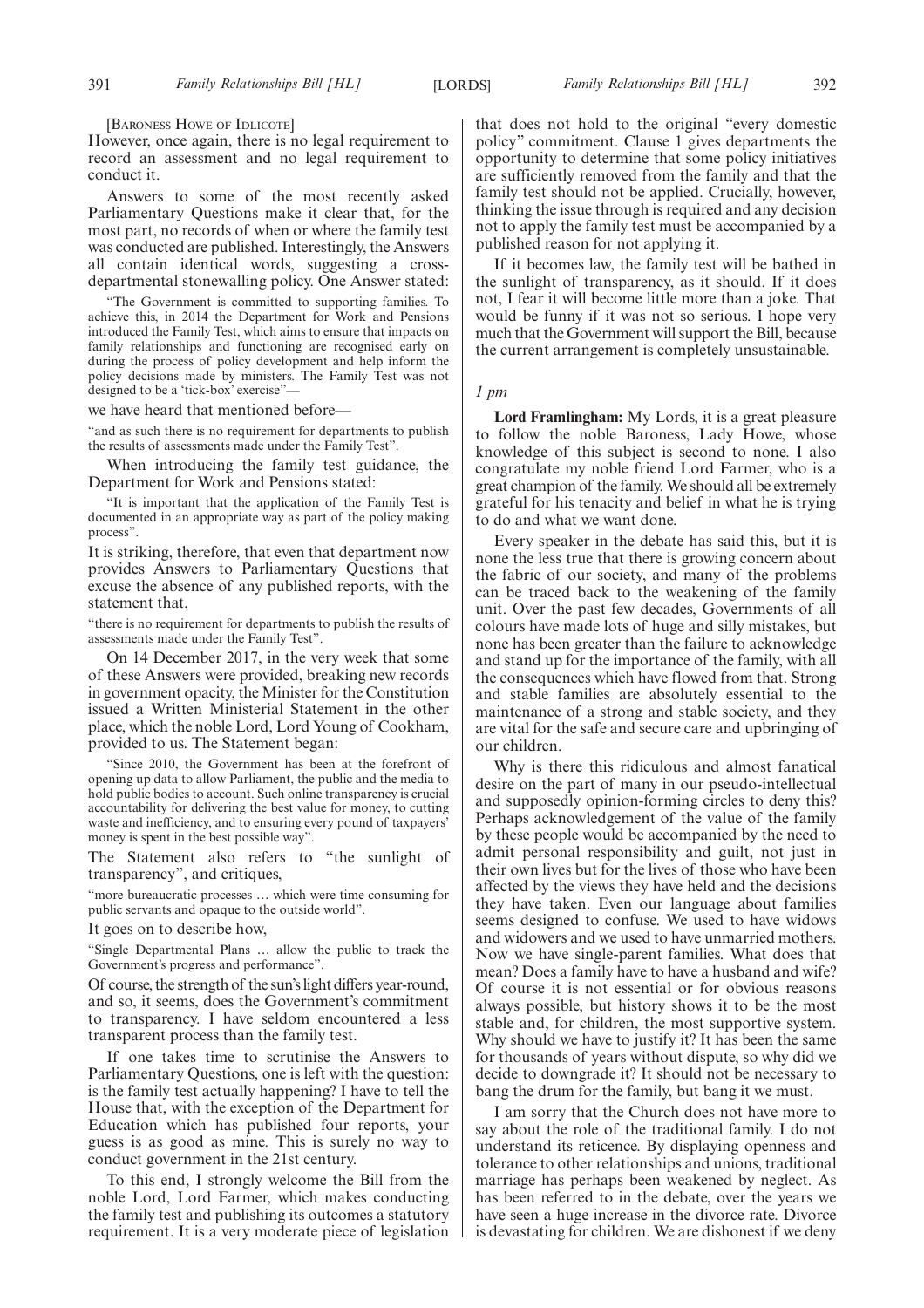this to ourselves or to society at large. Financial arrangements may be made and plans for dividing time together put in place, but for the children concerned the effect is almost always absolutely devastating, and the damage done remains with them to a greater or lesser extent for the rest of their lives. That is true uncomfortable, but true. Single parenthood from choice may work for the individual who chooses, but the children have not been given a choice. All the evidence shows that two parents give each other strength and support, and children of single parents start life at a disadvantage, obviously through no fault of their own.

Nothing undermines family life or parental responsibility more than the evils presented by the internet. It takes children to places where their parents cannot follow and they have absolutely no idea who their children are meeting or what they are doing. It is dangerous pernicious and has rapidly taken over the lives of many of our children for whom even rapid reform will come too late. We now have cyberbullying on a massive scale. I was devastated to find that thousands of primary school children are watching hard-core pornography. It is harder for an underage child to place a bet on a horse than to watch hard-core pornography. It is vital that the Government take the toughest possible action on this as a matter of the greatest urgency.

Sadly, just a few days ago, two young men were murdered. They were knifed to death in separate incidents within a few hours of each other just a short distance apart in the London Borough of Camden. As I drove home that evening, I happened to tune into a radio programme about it. The presenter was pleading with his listeners to phone in with their ideas and possible solutions and attempting to understand what had happened. I heard an expert on youth activities and members of the public all discussing reasons or possible solutions. They mentioned government and local government responsibility. They mentioned a lack of funding, counselling, youth organisations, youth groups and sport. One word they never mentioned in all the time that I listened was "parents". What is the key to this problem? It is parents and parental responsibility.

The longer this debate has gone on, I have slowly come to the conclusion that what has changed more than anything else over the years as far as keeping families together is not just love, because one hopes that love is always there, but other things. The financial need to stick together has gone, although not completely. Shame has gone too. I do not know what the answer is. It is tragic to have to admit that the only way we can keep families together is to make them poor again or reintroduce shame. That is a conundrum for us all that we must try to work through. I am sure that personal and perhaps selfish choice is, in many ways, at the heart of this. To a great extent we have lost the knowledge and the joy that is brought by putting yourself second in a family context.

The thread running through so many of the problems that I am talking about is the family, and the beginning of a solution to them is, without any doubt, the protection and reinvigoration of family life. My noble friend's Bill puts responsibility on the Government to play their part in this revival and it has my fullest support.

# *1.08 pm*

**Baroness Tyler of Enfield (LD):** My Lords, it is a great pleasure to follow the powerful and compelling speech that we have just heard from the noble Lord, Lord Framlingham. I congratulate the noble Lord, Lord Farmer, on securing a Second Reading of this very important Bill and I pay tribute to his sterling and unstinting work as a champion of family policy, which is so often the Cinderella at the policy ball. I also draw attention to my declared interests in the register.

Today's debate has been primarily about aligning the widespread concern expressed across the House to ensure we do more to strengthen family life and family relationships, with the maxim that "what gets measured gets done". There is no doubt in my mind that we need to be doing an awful lot more to support family relationships, recognising, as I know we all do and as many across the House have emphasised, that modern families come in all shapes and sizes.

I had the privilege of being the chief executive of the charity Relate for a number of years. During that time, I came to understand the huge importance of the quality of family relationships and how much it matters. That is what I focused on and what I will focus on today. I also came to understand during that time that where family relationships are under strain it is children who are very likely to suffer the ill effects. More recently, as chair of the Children and Family Court Advisory and Support Service for six years, I have particularly learned the adverse impact that high levels of parental conflict, as well as witnessing or, indeed, experiencing domestic abuse, has on children's emotional and mental health and well-being. The evidence is also very clear, as we have heard this morning, that outcomes across the board for children are better for children who come from strong family backgrounds.

If we ask ourselves why all of this matters to government and whether it is not just a matter for families, the answer is very simple if one looks at some of the Government's stated priorities, which also happen to be key policy interests of mine. When it comes to the worrying increase in childhood mental health problems, we know that family life and secure and loving relationships play an important role in the mental well-being of children.

Turning to another area, social mobility, which is known to be a personal passion of the Prime Minister—it is also passion of mine—as co-chair for a number of years of the All-Party Group on Social Mobility I was very pleased in 2015 to chair a parliamentary inquiry into parenting and social mobility. I have even brought the report with me. Two key points emerged from that inquiry after looking at all the evidence. First, the point of greatest leverage on social mobility is what happens between the ages of nought and three, particular in the home. Secondly, whatever the effort and resources the Government put into formal early education something I hugely and strongly support—its impact will always be limited if it is not combined with a good and strong family home environment.

I will mention one other area of policy, which is the issue of the pressures of intergenerational fairness. It is a relative newcomer on the policy block but it has a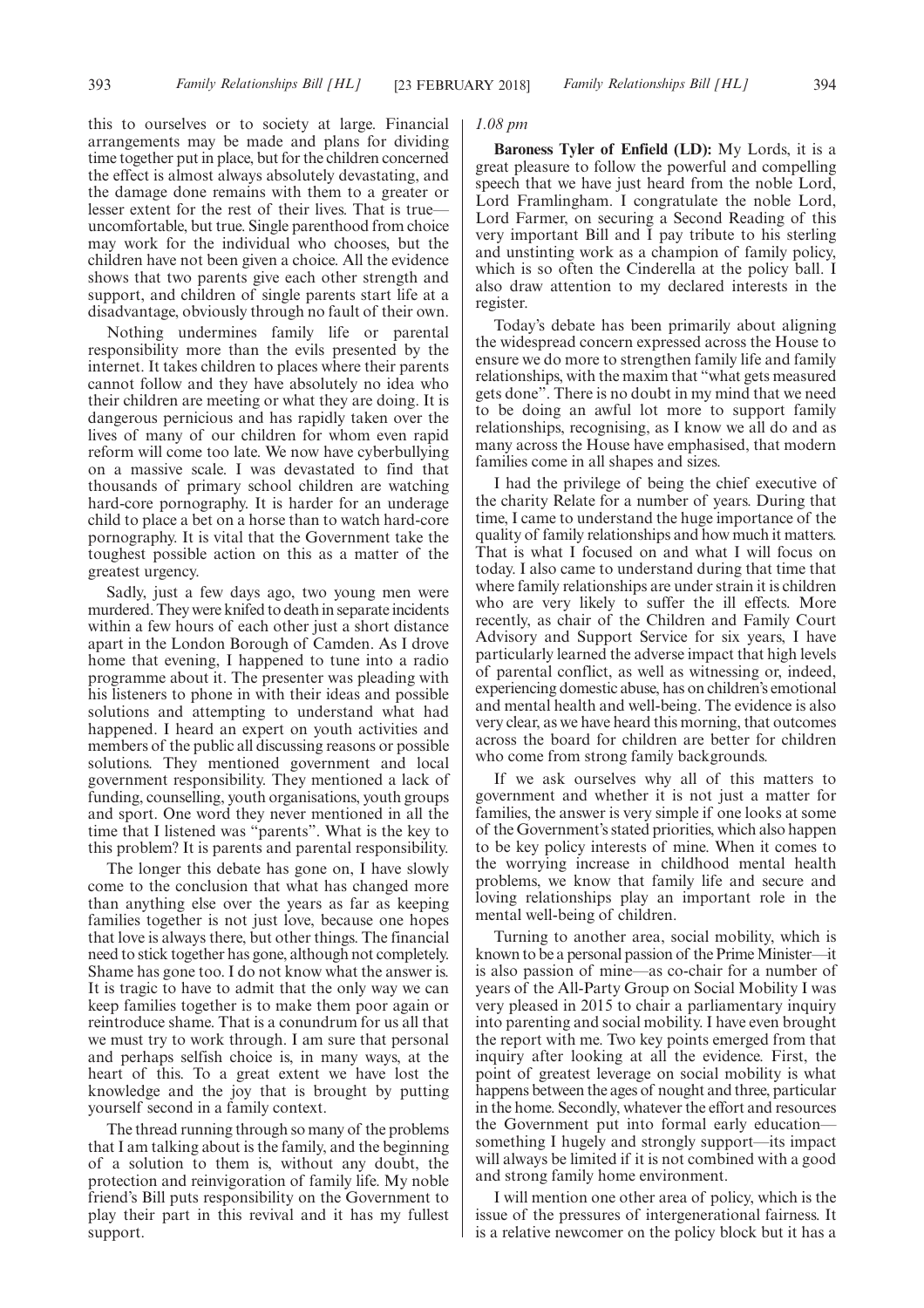#### [BARONESS TYLER OF ENFIELD]

lot to do with families. We have heard quite a bit about some of the housing issues and how the lack of affordable housing, and in particular the lack of the right type of housing for families, makes it a lot harder for the younger generation, particularly new families, to get their foot on to the housing ladder. These things really matter and policy needs to take account of them.

I also mention the late Jo Cox's commission's report on combating loneliness, which the noble Baroness, Lady Stroud, also referred to. That report emphasised the value of the family test in strengthening intergenerational relationships within families and reducing the potential for animosity between generations stemming from what many consider to be real generational inequalities.

All these things matter and are big issues. They matter in their own right and they demand a serious family-based response. Yet too often family policy is the one area that is overlooked as policymakers look for the appropriate policy levers to pull. In short, the focus of policy, as we have already heard, is too often on individuals rather than on families and the communities in which they live.

Family is arguably the most homeless of political issues. Strengthening families and developing policies to support families to care for each other, including for children, older relatives or family members with long-term health issues or disabilities, is a very important social policy objective. It is critical to social care, as we heard from the noble Lord, Lord Alton. Our social care system, in as fragile a state as it is, would collapse completely without the contribution that family members make. Where does responsibility for family policy actually sit within government? I argue that it sits both nowhere and everywhere, and that is a real problem. As an issue, it feeds into almost every area of government policy-making—although not every single one, as the noble Lord, Lord Blencathra, made clear—which means that a single Minister or department will never be able adequately to address the issue.

A consortium of charities and other organisations involved in family support, called the Relationships Alliance, which includes Relate, recently wrote a very thoughtful report assessing progress a year after the family test was implemented. It states the current situation well:

"The absence of a transparent mechanism to record when the Test has been applied means that it is impossible to accurately assess how successfully the Test is being incorporated into the policy making process. There is little information available to the public about a process and little accountability for implementation of the Test. Whilst the Government rightly wishes to ensure that the Test does not become a 'tick box' exercise, this does not preclude recording and monitoring of its use".

It is also apparent, as we have heard, that only a very small proportion of departments have produced tailored strategy, guidance and tools to support the implementation of this. None of the departments that have not produced tailored guidance have referred to plans to do so. The work of the Department for Work and Pensions to support cross-government implementation of the test is valuable, but it is not a suitable substitute for a tailored implementation strategy within each department. Will the Minister inform the House how many departments have now produced a tailored implementation strategy? I share the concern already expressed, in the light of the inadequate responses to various Written Questions in the other place, that the Government seem to be so focused on not turning this into a tick-box exercise that they have lost sight of what it is about, which is to ensure that an assessment is actually carried out within departments of the impact of policies on families. This is not rocket science.

As things stand, it is hard to have confidence that the process is being followed from the outset of policy design, let alone at the end point when policies are being signed off across government. Imperfect though it may be, the statutory need to demonstrate compliance with the public sector equality duty, as already referred to, has helped to drive a culture of equality awareness in government, the key point being that it is statutory and not voluntary. We need a similar imperative for family impact assessments so that policymakers, Ministers and civil servants, learn to think about it so that it becomes intuitive to "think family" when policy is being designed.

I have long argued, based on my experience of working at Relate and at Cafcass, that the structure of government does not seem to recognise the fundamental importance of family relationships. There is at present no Cabinet lead for families, as was recommended in a number of important reports, both recently and less recently by the noble Lord, Lord Laming, in his report following the shocking death of Victoria Climbié. To be frank, we seem to be going backwards: until 2010 there was a Cabinet Sub-Committee on Families, Children and Young People, and during the coalition years the importance of families was recognised in the Cabinet Committee on Social Justice. As far as I can see—and I am very happy to be corrected if I am wrong—this is now taken forward and co-ordinated by a junior Minister in one department. What sort of message is that sending? A Cabinet lead would really help to drive implementation of these assessments. Back in 2016 it was clear that the Cabinet Committee on Social Justice was taking that lead. So will the Minister inform us which body has taken over from that committee?

The recommendation of the Relationships Alliance, which I have already mentioned, that as decision-making is increasingly devolved to local level, the Government should carry out a cost-benefit analysis of supporting local authorities and NHS bodies to carry out equivalent tests on policies, is very well made, and I am very pleased that the noble Lord, Lord Farmer, included it in Clause 2.

On Monday I had the privilege of visiting the Family Drug and Alcohol Court, which is working with parents who have a lot of problems, particularly with drug and alcohol dependency, and who need to turn their lives around before they can parent effectively again. Yesterday I had the real pleasure of visiting the Pause project in Hackney, which is working with mothers who have had more than one child taken away from them into local authority care, again to try to help them turn their lives around.

This sort of work is so important. I was shocked to the core, to be honest, to hear from one of the workers at the project about a case where there had been no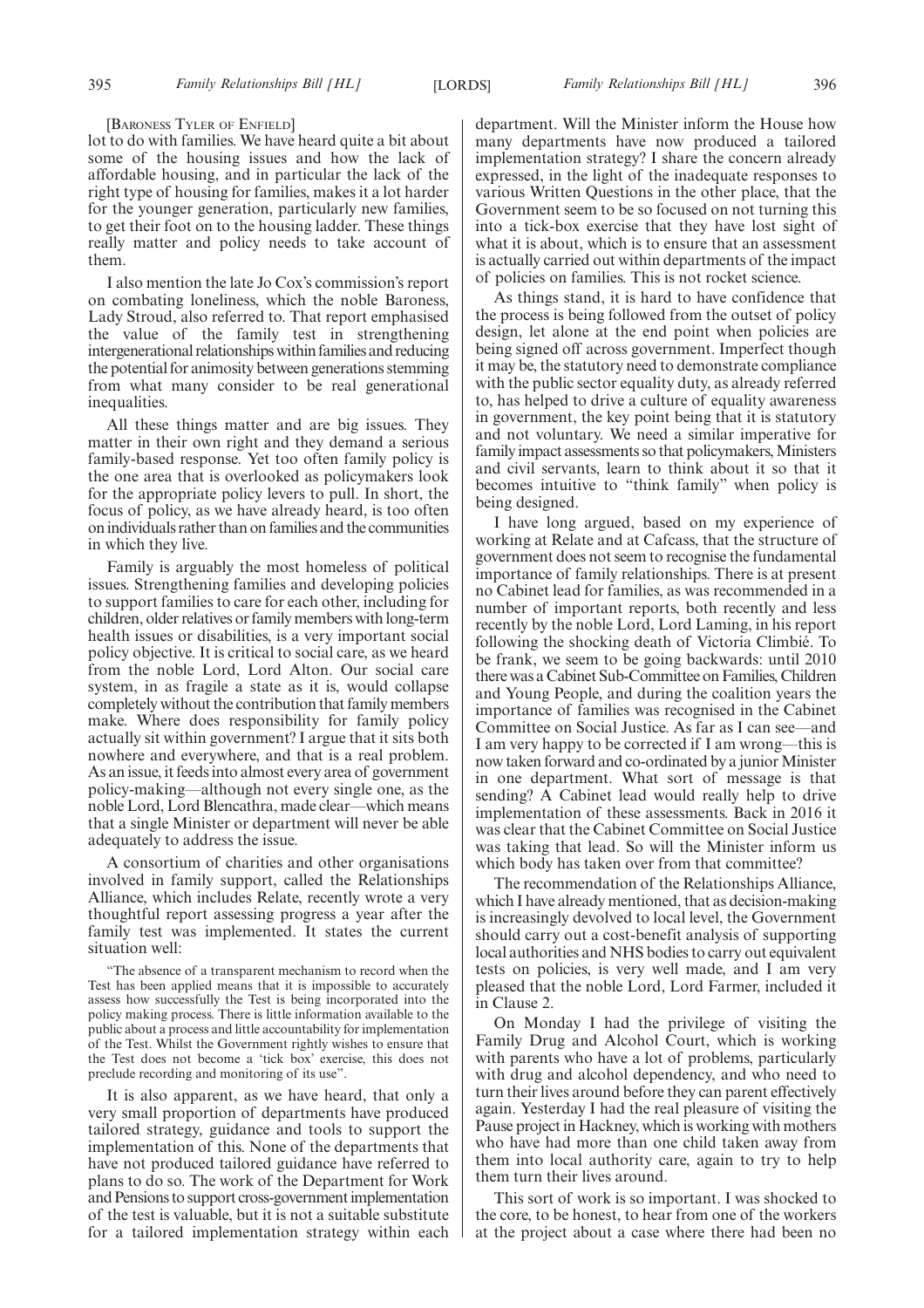such help or intervention for mothers in this situation and one mother had had 13 children removed from her and taken into local authority care. I know that that is an extreme example, but it shows how important family support is and the help that the various projects and initiatives that I and others have mentioned can provide. Many of these are under threat as local authorities and the NHS are really struggling with finances and having to make cuts. That is why I think it is so important, when these decisions are being made, that these tests are carried out at the local as well as national level.

Although many of us in this House, myself included, welcomed the introduction of a family test and the stronger focus on families it was meant to give to government policy-making, it is very clear from the debate today that it has not lived up to its early hype. So it is time for this House to do what it often does best: improve both legislation and policy-making as the Bill passes through the House. I strongly urge the Government to support it. I support it very strongly myself and hope that at the end of the debate we do not get the standard rejection speech from the Minister, because the support across the House has been overwhelming.

# *1.22 pm*

**Lord McKenzie of Luton (Lab):** My Lords, it is a great pleasure to follow the noble Baroness, Lady Tyler, and benefit from her expertise in this area. I agree with the noble Baroness, Lady Howe, that this has been an interesting debate. We should thank the noble Lord, Lord Farmer, for introducing it. Of course, the subject has been aired at both ends in recent times and the noble Lord has been true to his word in promising a Private Member's Bill when the *Manifesto to Strengthen Families* was debated in November last year. In doing so, he instanced what he saw as the inadequacy of the non-statutory family test and the potential benefit of family hubs and local one-stop shops to help disadvantaged children.

As we have heard, the family test was introduced as far back as August 2014, with the enthusiastic backing of David Cameron. But, as we now know, not all of his initiatives turn out well. The test comprises five questions that policymakers need to consider, including the impact of a policy on families, their formation and their sustainability. As the noble Lord, Lord Farmer, and others have said, publication of the outcome of such tests was not mandatory and few have been published to date. This issue was the focus of attention of the noble Lord, Lord Alton, a long-standing campaigner on this matter, the noble Baroness, Lady Howe, and the noble Lord, Lord Blencathra, who took us for a brief walk down memory lane to the days when you could get 3p on a recycled bottle—I think it was a Tizer bottle; that was the premium rate you could get.

So that we can get a better assessment of the consequences of the provisions in the Bill before us, can the Minister confirm on the record how many tests have been carried out or are under way, and precisely why the outcomes could not be published? Indeed, what is the Government's view of the future of this test?

Although the noble Lord, Lord Farmer, has previously acknowledged that Tony Blair was there first, we know that much of the current thinking on the role of the family emanates from the Centre for Social Justice. We have heard authoritatively today from the noble Baroness, Lady Stroud, who is a strong campaigner on this issue, as well as from the noble Lord himself. Their focus is on the scale of family breakdown in the UK, with the assertion that it plays a role in driving poverty and further enhancing disadvantages. It follows, they argue, that family breakdown is an issue for society itself, not just individual families, and that it is necessary to have data to begin to build a picture of this and to test policies against. I think that view was shared by many noble Lords, including the noble Lords, Lord Shinkwin and Lord Alton.

We should be clear that this is not exclusively a Conservative agenda. We on these Benches share an analysis which says that family breakdown and parental conflict can contribute to driving poverty, and that policy-making should encompass an assessment to avoid such outcomes. Where we would differ, I suggest, is in our asserting that lack of income is the fundamental cause of poverty. Research by the Tavistock Institute confirms that family separation can cause or increase family poverty and that the Government's emphasis on improving the quality and stability of family relationships is an important anti-poverty measure to help avoid relationship breakdown, or to ensure that it is better managed when couples part. However, it says the evidence is clear that incomes matter and that poverty and lack of money is in fact a major cause of relationship breakdown, as well as a consequence of it.

The Bill's requirements for the scope of a family impact assessment are potentially very wide and not without resource implications. Given the context of the Bill, one would have expected it to come with an impact assessment. Can the Minister say whether there is one and if not, why not? In particular, the definitions of family and families are commendably wide, including civil partners, a range of carers, children and grandparents. This begs the question of who would not be covered. Perhaps the Minister or the noble Lord, Lord Farmer, might give us a view on this.

To the extent that individuals and relationships are not included in this wide definition, we would need to be satisfied that their exclusion does not disadvantage them and that by focusing on some, others should not be allowed to slide into poverty. But we should be clear that we do not see these approaches as overriding the need to address income poverty—the fundamental issue, in our view. The Bill espouses lofty ideals of how families can be supported; at the same time, the Government have visited horrendous cuts on a range of social security provisions. The Bill is about impact assessment but we have struggled to get from government a cumulative impact assessment of a decade of cuts to social security on the incomes of families with children. How have these matters featured in the family test so far? To what extent are the "Targets for family stability" required by Clause 3 to have an income component?

The CPAG has looked at these matters and concluded that the cuts to the legacy social security system—benefits and tax credits—and the effects of universal credit will lead to alarming losses, which will damage the life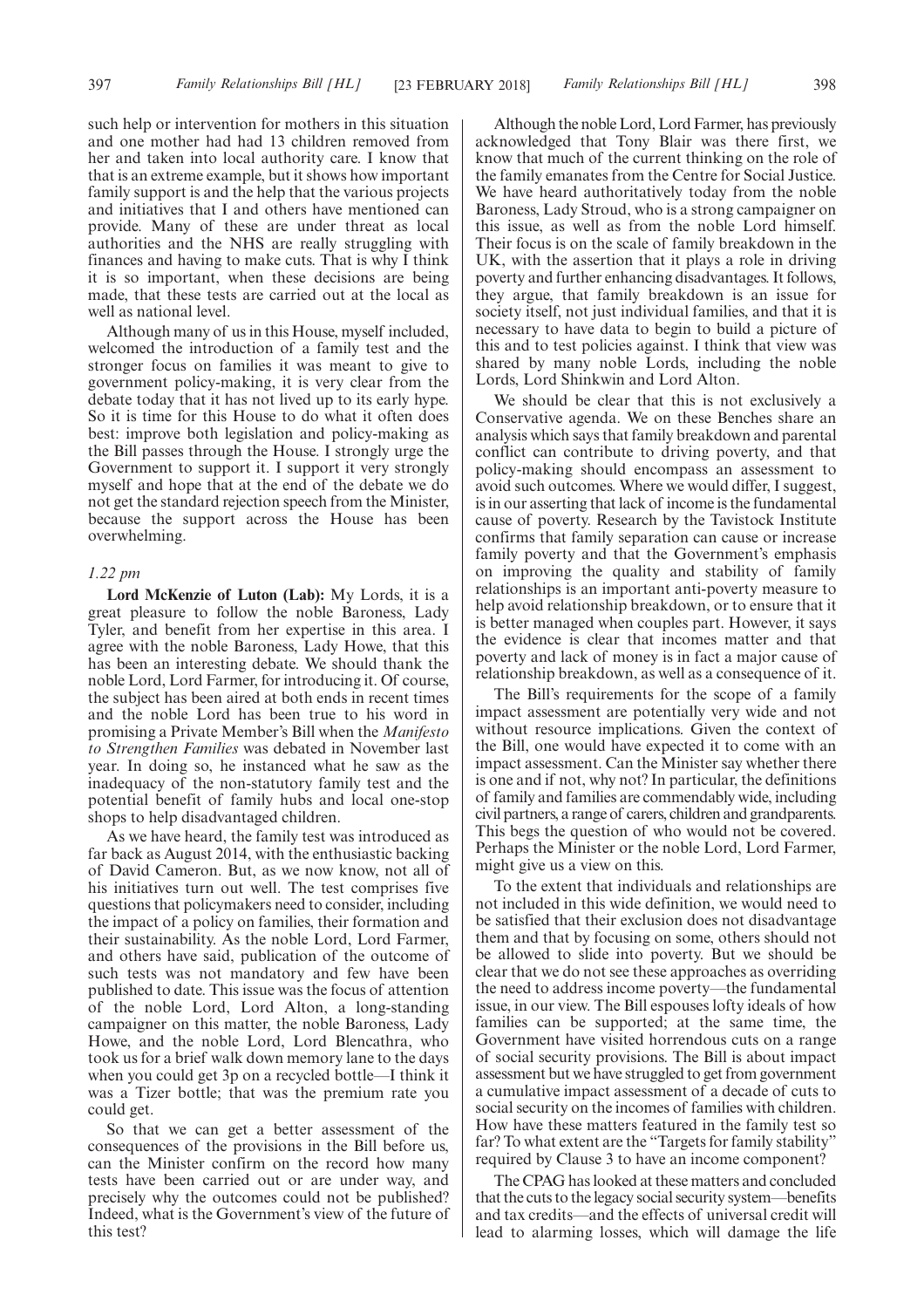#### [LORD MCKENZIE OF LUTON]

chances of hundreds of thousands of children. Families already at greatest risk of poverty will lose most; I think the noble Lord, Lord Kirkwood, alluded to this. This is not just lone parents but families already on low incomes, larger families, families with young children and families where someone is disabled. It calculates that families with four or more children will be more than £4,000 per year worse off because of the cuts to the legacy benefit system, and more than £5,000 worse off following the cuts to universal credit.

Just consider some of the policy changes since 2010: the health in pregnancy grant abolished; child benefit frozen for three years; uprating of most workingage benefits restricted to 1%, and then frozen for four years; restrictions on the Sure Start maternity grant; the baby element of child tax credit abolished; the benefit cap introduced and then reduced; the two-child limit introduced; local housing allowances cut; and much more.

What possible countervailing policies to promote strong and stable families could wipe away the negative effects of all this? The Bill proposes that the Secretary of State must publish a report no later than six months from the coming into force of the legislation setting out the costs and benefits of extending the requirement for a family impact assessment to local authorities. Will the Minister say whether central government would be prepared to fund such engagement by local authorities should there be a decision to proceed? She will be aware that no new money was made available for public services in the recent local government settlement and that local authorities face a £5.8 billion shortfall by 2020. Of particular concern is the need for £2 billion to plug the gap in the shortfall in children's services, again needed to support the most vulnerable.

The Bill invites the Secretary of State within nine months to set out objectives and targets for promoting strong and stable families, and proposals and policies for meeting them. Should that come to pass they should presumably be informed by a consultation exercise. My noble friend Lady Massey produced some valuable insights for us from her experience, the lesson being the need for early consultation before designing any intervention for children and families and the necessity to cross barriers if change is to be delivered. In responding, perhaps the noble Lord, Lord Farmer, will share with us what he considers should feature in those objectives and targets.

On previous occasions the Government have declined to accept that family impact assessments should be put on a statutory basis. Given the passion displayed by the noble Lord, Lord Farmer, and others, we look forward to hearing whether the position of the Government has changed.

#### *1.32 pm*

**Baroness Buscombe:** My Lords, I thank my noble friend Lord Farmer and congratulate him on securing a Second Reading debate on the Bill. I also thank all noble Lords who have participated in today's excellent and thoughtful debate. My noble friend has worked tirelessly to strengthen families. This is evident both in this debate and beyond, in particular through his work to strengthen the family relationships of prisoners, who are often the most in need of a supportive family environment. I agree with the noble Lord, Lord Kirkwood, and my noble friends Lord Framlingham and Lady Stroud that we value his work and the message to him is: please keep going.

The Government have a critical role to play in supporting families. Strong families, in all their forms, are critical to our success as individuals and as a society. I am pleased to see, and to learn from having been in the Department for Work and Pensions for several months, that families have been climbing the political agenda in recent months with debates being held on how the Government can support families and on the critical institution of marriage and its place in government policy. However, I agree with the noble Baroness, Lady Tyler, that we need to do more.

It is right that the Government continue to champion the family as the bedrock of a strong society. The family test, which has been in place since 2014, has helped policymakers to put families at the heart of policy development. We developed the current family test in conjunction with the Relationships Alliance, a group of expert organisations with a rich depth of knowledge about family relationships and functioning. Led by the Department for Work and Pensions, we continue to engage with other government departments to help them to implement the family test, and by doing so, ensure that families are considered early in the policy-making process.

Yes, families come in all shapes and sizes, in the words of the noble Baroness, Lady Massey of Darwen, and the noble Lords, Lord Alton and Lord Shinkwin; that is a critical point that should be made. However, I say to the noble Lord, Lord Kirkwood, that there is no question but that, for example, the Cabinet Office is looking very closely at how we can do more to strengthen policies in support of the family, as indeed we are across government.

My honourable friend in another place, Oliver Dowden, who is the Minister for Implementation, led a debate on 8 February this year on the strengthening families manifesto, during which he said:

"Within the Cabinet Office, we are continually looking at ways to measure the impact of policies in relation to the family. We currently analyse that impact through mechanisms such as the implementation unit, which falls within my brief. That is a central part of the initiative".—[*Official Report*, Commons, 8/2/18; col. 659WH.]

I should explain to noble Lords that the implementation unit is a cross-governmental unit to support departmental capability and public service reform.

With regard to the statutory basis for the family test, I reassure noble Lords that the Government continue to be committed to the family test and the benefits that it brings by ensuring that families are central to all the policies that we develop. The family test and the five questions within it are intended to comprise a broad and flexible tool that encourages consideration of the family from the first stages of policy thinking and throughout policy development. Good policy-making requires giving consideration to a range of important factors, and the family test is a tool to assist policymakers to take into account impacts on family relationships and family functioning.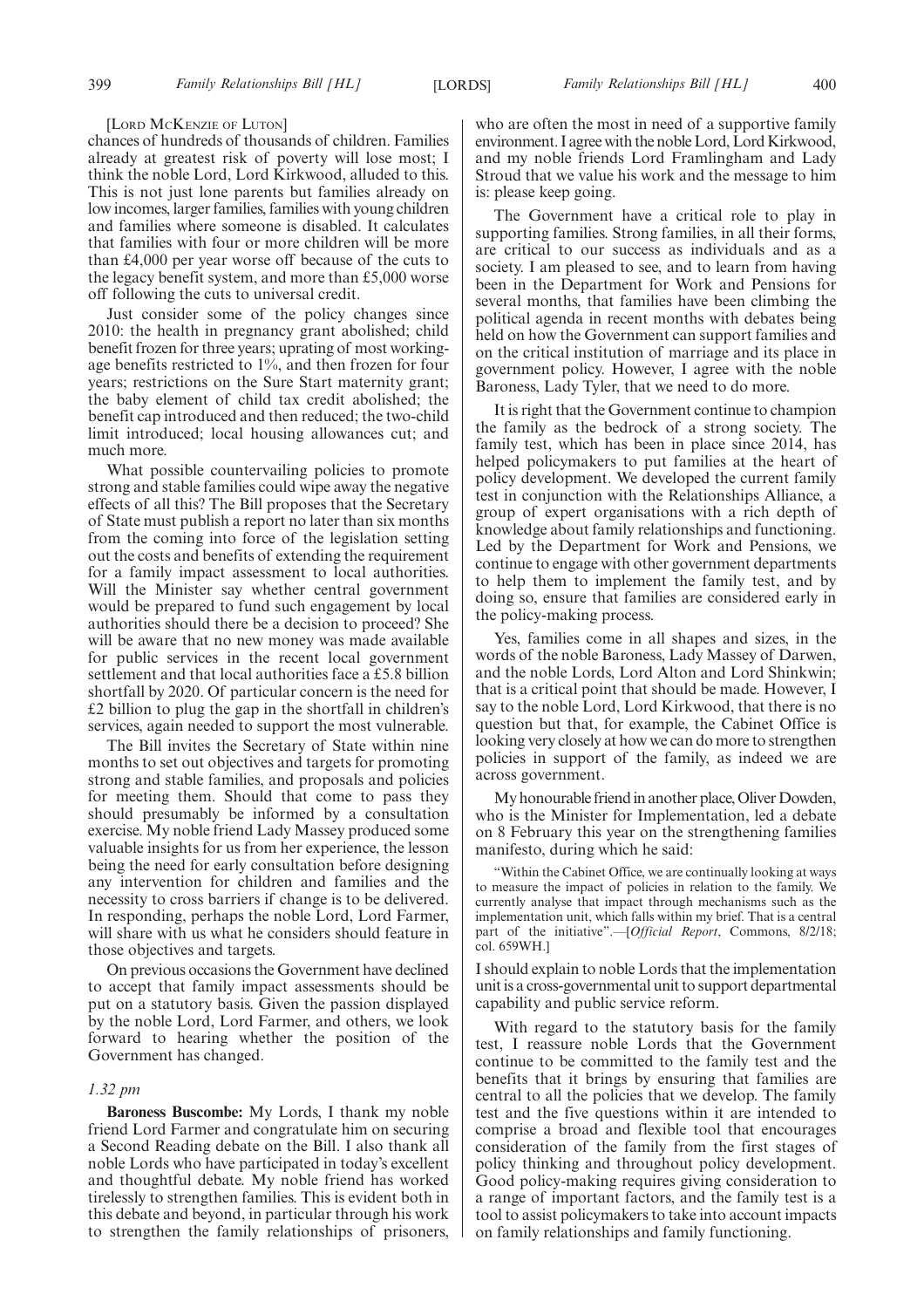I am pleased to see that the proposals for the family impact assessment laid out in the Bill take into account all the factors that we consider as part of the current family test. Indeed, we agree that the Government should consider these factors, and the family test already supports this to happen throughout government. However, we are concerned that placing such an assessment on a legislative footing could risk losing the flexibility to adapt and change. I have been very struck by a number of the ideas and suggestions from noble Lords in today's debate. Embedding such an assessment within primary legislation would mean that we lost that flexibility, which is an important feature of the current family test.

Noble Lords have made reference to the use of different language and talked about a different narrative and changing the culture. I believe it is very difficult to change culture. I say that as a lawyer; indeed, as a lawyer I am rather cynical that embedding policy in primary legislation can always succeed in changing culture. I am sure all noble Lords present will know that the recent report from the Jo Cox Foundation recommends that the Government should consider amending the family test to consider the matter of loneliness, which we know is a significant problem for many people across this country. Indeed, I would see loneliness in a sense as a subset of family and the breakdown of family, and that is something that we should consider in the round.

My noble friend Lord Framlingham spoke passionately about the impact of the internet on children and their response within their family and beyond. This is where, I fear, the truth is that legislation is a double-edged sword. It is easy to exclude if it is not on the list; indeed, the noble Lord, Lord McKenzie, made reference to the list of what constitutes the structure of a family. We have to take great care and think about futureproofing. However, that is not to say that we disregard much that is in the Bill or the spirit behind it with regard to the development of our policy.

The Bill also raises the matter of reporting on the costs and benefits of extending family impact assessments to local authorities—something raised by several noble Lords. We know that local authorities and the wide networks of partner organisations they work with are best placed to understand the families living in their areas, which is why central departments, including the Department for Work and Pensions, work closely with local areas on a range of family issues.

My noble friend Lord Farmer asked how many information exchange sessions and courses on implementing the tests had taken place over the past two years. The noble Lord, Lord McKenzie, also referenced the tests and the number of courses. When the family test was first introduced four years ago, the Department for Work and Pensions ran a number of seminars and sessions and supported departments with evidence packs and guidance. We continue to support departments to build capability of their own in this area, although I noted noble Lords' emphasis on the importance of consistency across departments.

The work being carried out at the moment at the Department for Work and Pensions includes the new reducing parental conflict programme, in which I know my noble friend Lord Farmer has taken a keen interest. Since today's Bill was laid last June, we have seen an increase in the total funding available for this vital work to up to £39 million. I note what the noble Lord, Lord McKenzie, said about cuts, but in many instances they have been accompanied by other support systems for the family. We are very careful to ensure that what we do does not drive breakdown in family relationships through income poverty, which he referenced. We understand, appreciate and accept that that would be entirely counterproductive.

Noble Lords have all stressed that it takes a lot more than money, critical though that is, to support the family. Through our new programme, we are actively supporting local authority areas across England to embed proven parental conflict provision into their mainstream services for children and families, as well as building and sharing the evidence base for what works to improve the quality of interparental relationships.

As we work with local areas on these critical issues, we will be able to gain a greater understanding of what support and guidance local authorities need in order to best consider the impacts of policies on families. Local authorities also need to retain flexibility to adapt and change how they assess impact on local families, including the ability to take local factors into account.

I was struck by what the noble Lord, Lord Kirkwood, said about his visit to Dover, which I have read all about. I am pleased that he found it a positive experience attending the jobcentre there. I am also pleased to be able to say that as work coaches in jobcentres become more familiar with the system of universal credit, they are enjoying and getting great satisfaction from, in a sense, going beyond their brief to support in a more holistic way the welfare, in the biggest use of that word, of those in front of them. I will also take what he said back to the department, because he is absolutely right: all the time we must think about ways in which we can so easily add to our support to the family through communication and signposting, which is so important.

I turn to the issue of family stability and the provision in the Bill which would require government to establish objectives, indicators and targets for promoting strong and stable families. We believe that families are vital. Not only are they the basic building block on which we build a successful economy and a stable society, but growing up in a loving family environment helps children develop into successful adults.

As my noble friend Lord Shinkwin said, without families there is no sustainable society. I was also struck and concerned when my noble friend used the words, "systematic devaluation" of the family, which was very much echoed in the speech by my noble friend Lord Framlingham. That is something that we should take great care of when thinking through our policy: how we respond to that idea of systematic devaluation of the family. But I was also struck by what was said in response to that, in a sense, by the noble Baroness, Lady Massey, who has spoken on this subject for so many years in your Lordships' House, with such eloquence, expertise and experience—and I so welcome her contribution today. She suggested that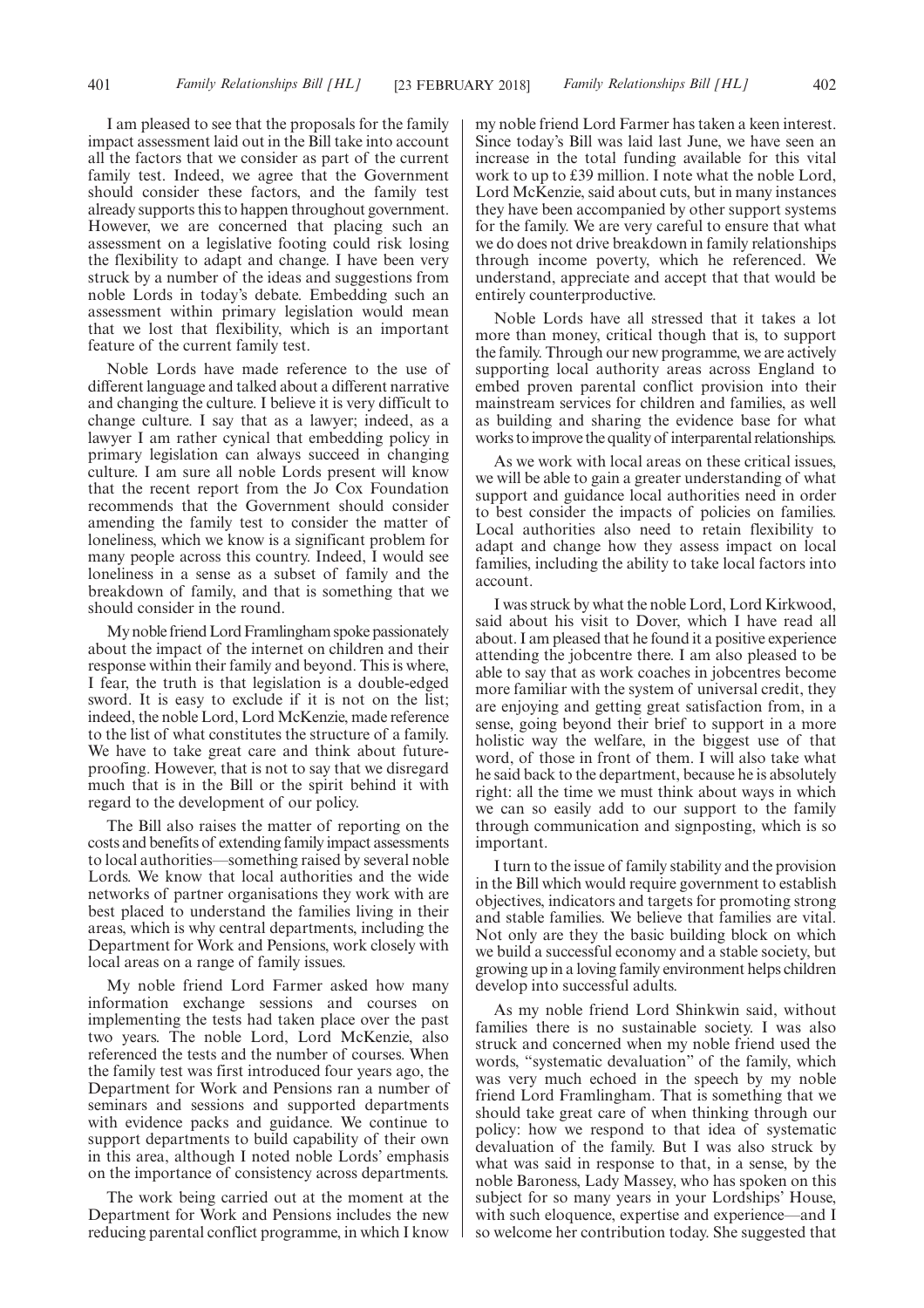#### [BARONESS BUSCOMBE]

we should ask what makes a family go right, and she is absolutely right. It is really important to think about what lends stability to a family. That is a very different experience, in many ways, from the experience and extraordinary expertise of the noble Baroness, Lady Tyler, in the work that she has carried out on all the evidence of what lends to the negative impacts of family breakdown.

To demonstrate our commitment to these key issues, last April we published *Improving Lives: Helping Workless Families*. This, with its accompanying analysis, set out nine national indicators designed to track the Government's progress towards tackling the root causes of poverty and disadvantage. It includes the new relationship distress indicators, which measure elements of parental conflict in both intact and separated families. This was based on recent evidence, which shows that, when it comes to the critical issue of improving children's outcomes, the quality of the relationship between the parents is far more important than the structure of the family. Indeed, my noble friend Lady Stroud referenced adult relationships, and we cannot underestimate their importance. As I mentioned, we are beginning to tackle the problems faced by workless families, who are three times as likely to experience parental conflict, through our new reducing parental conflict programme.

My noble friend Lord Blencathra referenced the Armed Forces and the importance of supporting them in this area. As the Department for Work and Pensions representative on the newly formed Armed Forces Covenant and Veterans Board, I reassure my noble friend that I am very much focused on the welfare of veterans and of our serving personnel. We are constantly looking at the range of extra support we provide to our Armed Forces families. Apart from anything else, as my noble friend said, retention of our Armed Forces personnel and their welfare is of vital importance.

I know that all the noble Lords present understand the importance of supporting families, and the benefits that strong family relationships can bring to us all. My department will continue to encourage active use of the family test, and continue the discussions across Whitehall, which will include the need for policymakers to consider whether any new policy supports strong and stable families or undermines these vital relationships. On a personal level, I am particularly keen to work with colleagues across government to reassess, perhaps, some of the narrative. A number of noble Lords today have referenced the use of language—how we explain what we are trying to achieve. Why do we use the term "conflict", for example? It sounds more like a war zone—and, yes, is "test" the right word that we should use? We should not be afraid to revisit that issue.

I thank all noble Lords who have participated in today's debate. I shall write to those to whom I have been unable to respond. I look forward to working with all noble Lords, because this is more than a Conservative Party issue—it is cross-government and cross-party. It is too important to be part of politics. So I look forward to working with all noble Lords as we strive to build a society that works for everyone, with the family at its core.

## *1.49 pm*

**Lord Farmer:**My Lords, I have been hugely impressed by the contributions from all noble Lords today. There have been some extremely powerful speeches. Perhaps the Minister can encourage all government Minsters, particularly those at Cabinet level, to read *Hansard* today and get into their hearts and minds the spirit and power of the arguments that we have heard.

I am conscious of time; there is another debate after this. We have been powerfully involved in this, so it has taken longer than probably anticipated. I will just say that I am extremely grateful to everybody; we have made a powerful argument and there has been broad support. I will not attempt to summarise—as I know some people do at the end—all the excellent points that have been made but, if Cabinet Ministers do read this debate, I just note that we have recently had a Minister appointed for loneliness, as has been mentioned today. Loneliness is very much a part of families, and it would be much better to have a Cabinetlevel Minister for families rather than for loneliness. Loneliness often comes particularly in old age, when people no longer have families, perhaps because of a family rift or something. It is a family Cabinet Minister who should address that.

I would like, however, to express my complete agreement with the noble Baroness, Lady Tyler, the noble Lord, Lord Alton, and others that the Government are in danger of being so obsessed with the family test not becoming a tick-box exercise that the right mechanisms will not be put in place to ensure it happens at all, or that it will be carried out in such a way that learning and cultural change—which is what we are talking about today—take place. Given that these are the bigger prizes that the test seeks to deliver, we all agree that it cannot simply be a hurdle for policymakers to jump over—I am sure all noble Lords can see how self-defeating this would be. I agree that passing laws is not always a panacea but, when the Government say that they are not minded to make family impact assessments a statutory requirement, the onus is very much on them to explain how they will boost and monitor the performance of the test. I underline again that the word "test" is a problem; I think "assessment" is a far better description of what is required.

As I have mentioned, there are several respected organisations—which the Minister also mentioned which not only co-designed the original family test but are also highly motivated to continue helping the Government to improve their operation. Their ongoing involvement is essential. The role that well-functioning and stable families can play in delivering departmental priorities was also made clear, for example by the noble Lord, Lord Alton, regarding social care. At best, family impact assessments will not just reveal how to protect families from unintended consequences of policies, but how families can work in partnership with government to deliver the best outcomes for those policies.

I thank the Minister for her supportive response and her encouragement to keep going. I can assure her that I will, as will many colleagues, I am sure. So, much like a good Boy Scout, she should be prepared.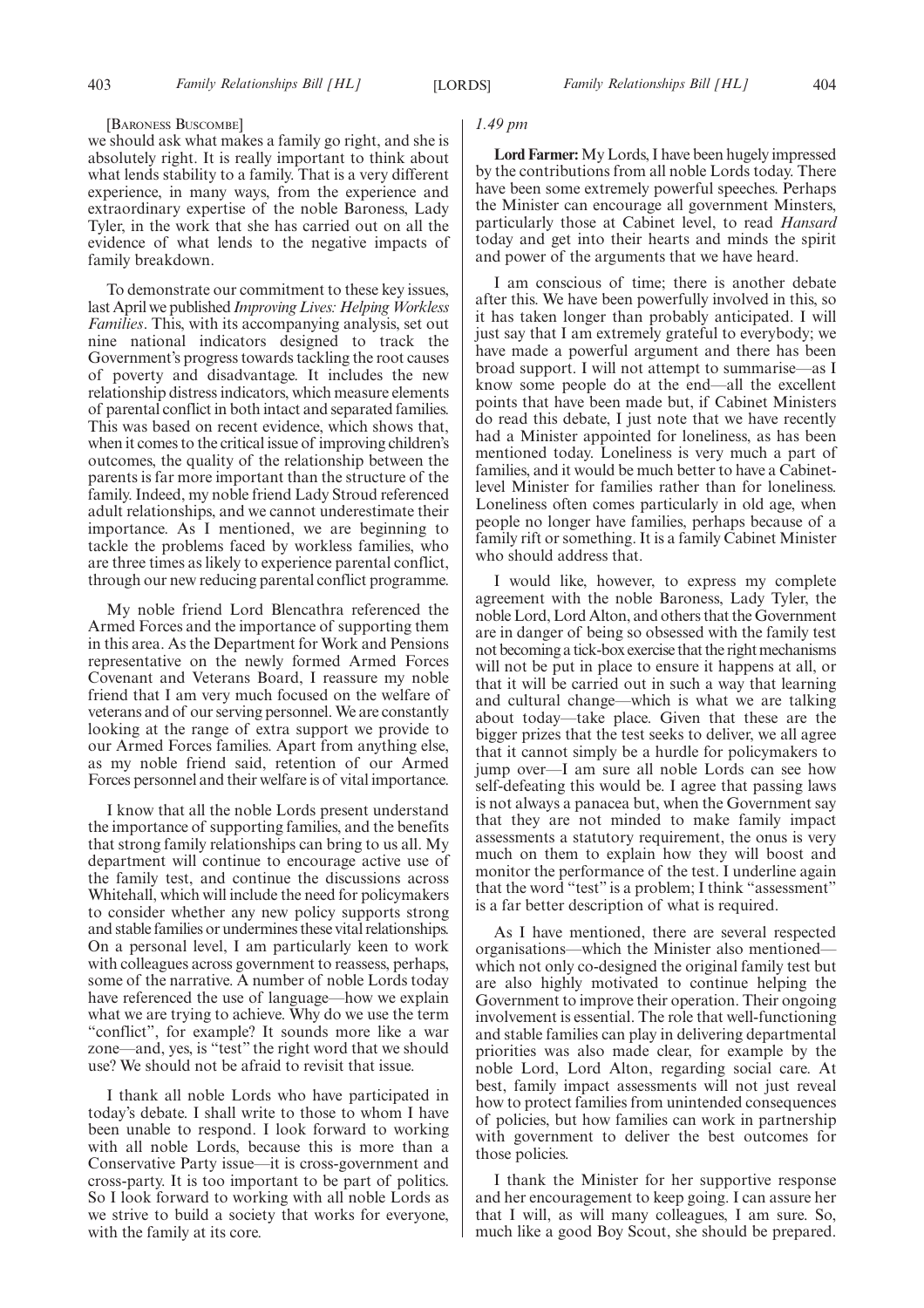All that remains is for me to thank again everyone who has spoken—it has been a terrific debate—and to ask the House to give the Bill a Second Reading.

*Bill read a second time and committed to a Committee of the Whole House.*

# **Criminal Records Bill [HL]**

*Second Reading*

*1.54 pm*

#### *Moved by Lord Ramsbotham*

That the Bill be now read a second time.

**Lord Ramsbotham (CB):** My Lords, I declare an interest as president of Unlock, the charity for people with criminal convictions, which, for years, has taken a keen interest in the reform of the Rehabilitation of Offenders Act 1974, which I will refer to as the ROA from now on, and whose co-director has issued a most comprehensive brief to those who are speaking today. I also thank the Library for its usual excellent briefing, which excellence I am sure all noble Lords appreciate and admire.

I am pleased to note that the Bill is listed under my proposed title, Criminal Records Bill, rather than as a revision of the ROA, because that better describes its subject, which is only one ingredient of the rehabilitation of offenders. Just over a year ago, when my previous attempt to revise the ROA was read for the second time, the prisons part of the Prisons and Courts Bill had not started its progress through the other place. I mention that because, at the time, I had high hopes that the need to revise the ROA might be picked up by the Government, as the revision was clearly in line with other reforms envisaged in the Bill, including the holding of the Secretary of State for Justice to account for the rehabilitation of offenders. But those hopes were dashed when the prisons part was dropped from the Bill—hence yet another attempt to persuade the Government of the need for reform.

The Bill is short, consisting solely of a suggested amendment to the list of those sentences that are excluded from rehabilitation under the ROA, a table of suggested alterations to the length of rehabilitation periods for adults and children and a clause suggesting that the title of the Act be changed.

I begin by reminding noble Lords of a little of the history of previous attempts to reform the ROA. It explains why I feel so frustrated that, despite all the evidence from many different sources, a Private Member's Bill, first by the noble Lord, Lord Dholakia, and then twice by me, should have to be used as a vehicle for trying to persuade the Government to take action on something that both their predecessors identified as a major inhibiting factor to the rehabilitation of offenders, which they profess to champion.

For many years, the main grounds for criticism of the ROA have included that it did not do enough to rehabilitate offenders, the length of its rehabilitation periods and the exclusion of prison sentences of over 30 months from its scope, the most trenchant criticism coming from the Better Regulation Task Force in 1999. Following this, the then Labour Government published a review entitled *Breaking the Circle*, in 2001, followed by a consultation, in response to which they said, in 2002, that they intended to publish a draft Bill containing their proposals for pre-legislative scrutiny. However, no such Bill emerged, which I have always regarded as a regrettably lost opportunity.

In 2010, the coalition Government that followed published a consultation document entitled *Breaking the Cycle*, in which they acknowledged that the Act was inconsistent with contemporary sentencing practice, as well as overly complex and confusing, resulting in many people not realising that it applied to them. The Government said that they were taking a fundamental look at the objectives of the Act, as part of their rehabilitation revolution, giving thought as to how it could be reformed, including broadening its scope so that it covered all offenders who received determinate sentences and reductions to the length of some rehabilitation periods. In the event, there was no mention of the Act in the Government's response to the consultation. However, a clause was added to the Legal Aid, Sentencing and Punishment of Offenders Act 2012—LASPO—which reformed the Act in two ways. First, its scope was extended to cover custodial sentences of up to 48 months and, secondly, the length of some of the rehabilitation periods was reduced.

There are, currently, three types of criminal records check in England and Wales: basic, standard and advanced. All employers can carry out a basic check as part of their recruitment process, the length of time when convictions or cautions have to be disclosed being laid down in the ROA. However, employers have to apply to the Disclosure and Barring Service, set up following the LASPO amendments, for standard and advanced checks. Professions that are protected, and for which disclosure is compulsory, are listed in the Rehabilitation of Offenders Act 1974 (Exceptions) Order 1975, which is now seriously out of date because it does not mention the DBS.

I said last time that the Government should establish a system for identifying and stopping ineligible requests for checks, which too many of the 4 million each year currently are. That requires either the Ministry of Justice or the Home Office to lay down clear criteria regarding the eligibility of applications. The DBS should publish and maintain accurate guidance on its processes. Together, the Government and the DBS should take action against employers who do not take reasonable steps to ensure that they are eligible to apply for checks. Although carrying out an illegal check is a criminal offence under the Police Act 1997, there have, as yet, been no prosecutions and the DBS does not see itself as an enforcement body.

However, while government has been idle as far as revision of the Act is concerned, others have been very active. In July 2016, the Home Office asked the Law Commission to review and report on an aspect of the criminal records disclosure system known as filtering. Although outside the scope of my Bill, filtering, which has been in place since 2013, is important because it regulates those jobs that are exempt from the ROA, requiring an individual to disclose convictions and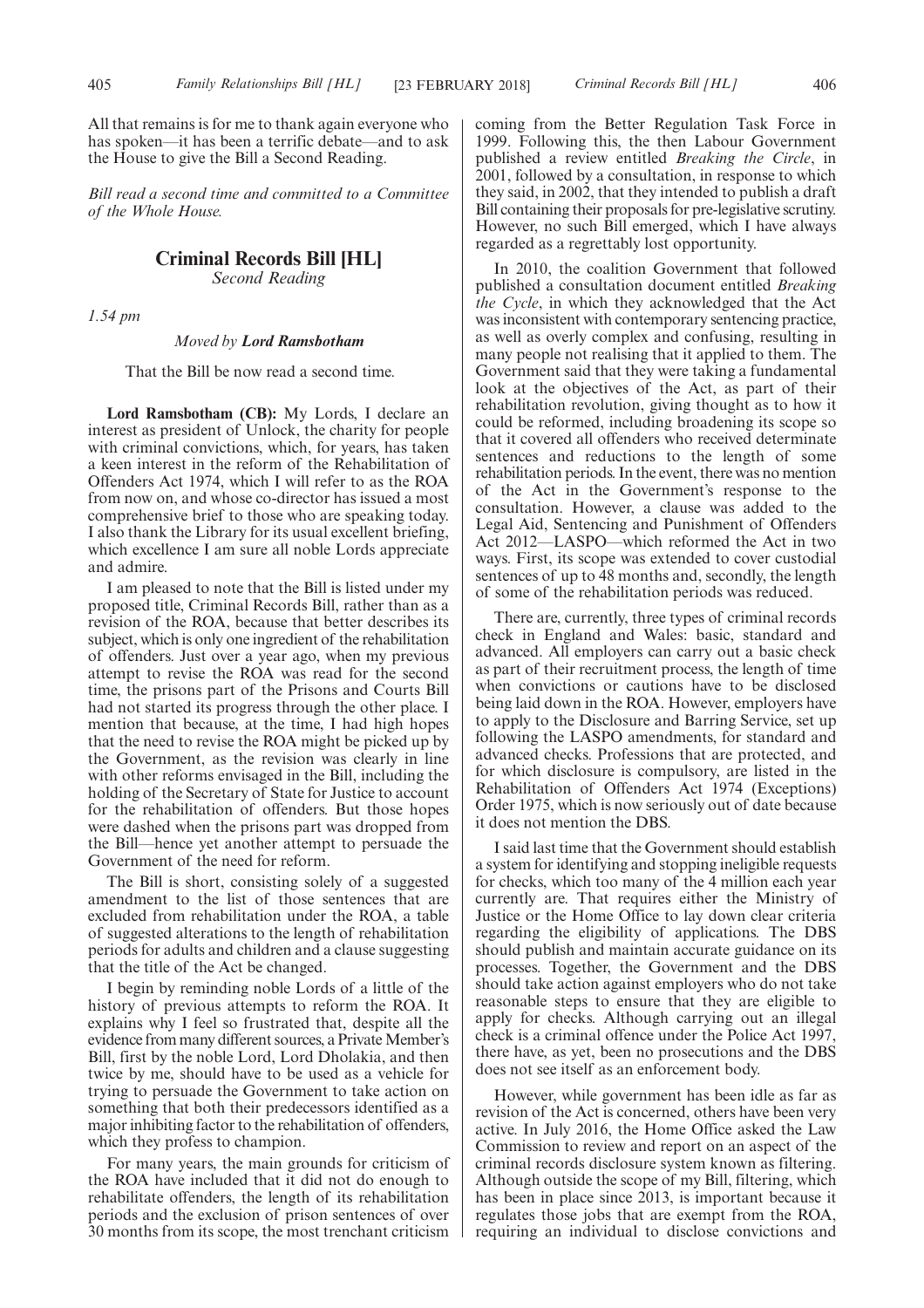#### [LORD RAMSBOTHAM]

cautions even though they are spent. The Law Commission found that the legislation governing filtering was hard to understand and inaccessible to users, that there was uncertainty as to what was or was not on the list of non-filterable offences, as the content of lists, which were in two different parts of the legislation, was changed from time to time, and that, overall, there appeared to be a lack of a principled basis for the inclusion of individual offences in the list. It said that there was a compelling case for a wider review of the disclosure system as a whole.

In March 2016, the Standing Committee for Youth Justice published a report *Growing Up, Moving On: The International Treatment of Childhood Criminal Records*, which I mentioned at Second Reading of my previous Bill. In December 2016, Charlie Taylor, now chairman of the Youth Justice Board, said in his report on the youth justice system that, in his view, the current criminal records system lacked a distinct and considered approach to childhood offending. Both reports were picked up by the Justice Select Committee in the other place, whose first report during Session 2017-19 was entitled *Disclosure of Youth Criminal Records*. The committee said that the current system for disclosure undermined the principles of the youth justice system and may well fall short of the United Kingdom's obligations under the UN Convention on the Rights of the Child. The Government, however, in their response dated January 2018, claimed that current disclosure arrangements, including rehabilitation periods and the filtering system, were proportionate and struck the right balance between protecting the public and an individual's right to privacy.

The Government claim that they can do nothing about reforming the disclosure system until the Supreme Court has ruled, which it is due to do in June, on an appeal that it has mounted against the dismissal, by the Court of Appeal, of its appeal against a judgment of the High Court, in a case brought against the current system. The same excuse for doing nothing was used by the officials in the Ministry of Justice and the Home Office who I went to see last year in a vain attempt to get government to review the ROA on its own account. I have to admit that, to me, this smacks of procrastination, quite apart from being a waste of public money. It is now 19 years since the Better Regulation Task Force reported its concerns. The Minister will realise why it is hard to take a department seriously that takes so long to action something that successive Governments have agreed needs to be done.

Since then, another voice has been added to those calling for reform. In his review of the treatment of BAME offenders in the criminal justice system last September, David Lammy MP said that,

"it must be recognised that a job is the foundation for a law-abiding life for ex-offenders, but that our criminal records regime is making work harder to find for those who need it the most. The system is there to protect the public, but is having the opposite effect if it sees ex-offenders languishing without jobs and drawn back into criminality. A more flexible system is required, which is capable of recognising when people have changed and no longer pose a significant risk to others".

The danger of being frustrated by such a long period of government inaction is that one is tempted to overstate one's case, which I hope, sincerely, I have not done today. As the Minister knows, protecting the public is the responsibility of every Government, which, in the case of those sentenced by the courts, should include ensuring that active, rehabilitative measures, designed to help them to live useful and law-abiding lives on release, are provided. Unfortunately, currently, the Prison Service and probation service are failing to rehabilitate far too many of those sentenced by the courts, for reasons that need not concern us today. But, if the Government are to do everything in their power to redress that situation, the onus is on them to examine all the causes of failure. Part of the rehabilitation process must include giving all those convicted of an offence the opportunity to have the positive things that they have done, during and since finishing their sentence, recognised, in law, and allowing them to be legally rehabilitated, subject to certain clearly laid-down conditions.

The current criminal records system has been judged to be bad in practice by successive Governments and many outside observers and wrong in law by the High Court and the Court of Appeal. I hope therefore that the Minister will accept the urgency of the need for a fundamental review of the whole system, as recommended by the Law Commission, which can be initiated only by government and not by a series of Private Members' Bills. If Scotland and Northern Ireland can do it, why cannot England and Wales? I beg to move.

#### *2.07 pm*

**Lord Dholakia (LD):** My Lords, I thank the noble Lord, Lord Ramsbotham, for this Bill, which has the support of these Benches.

Perhaps I may first make an admission: I introduced the Rehabilitation of Offenders (Amendment) Bill in previous Sessions. The purpose of my Bill was to make changes to the rehabilitation periods that are completed before cautions and convictions become spent under the Rehabilitation of Offenders Act 1974. The Bill passed all its stages in your Lordships' House but failed to secure a First Reading in the other place. This gives me an opportunity to put on record my thanks for the support I received from my noble friend Lord McNally and from the then Secretary of State for Justice, Ken Clarke, during the coalition Government.

The noble Lord, Lord Ramsbotham, mentioned that the Government tabled amendments to the then Legal Aid, Sentencing and Punishment of Offenders Bill, which amended the length of rehabilitation periods and increased the scope of the Bill to cover custodial sentences of 48 months.

We have a crisis in our prisons. Rehabilitation has become a distant dream. On 16 February—a week ago—the *Times* reported:

"Thousands more prisoners are to be released early under a government drive to relieve pressure on overcrowded and drug-ridden jails".

Will the Minister confirm whether that is so? The figures available for 2010 indicate that reoffending by all recent ex-prisoners was estimated to cost the economy between £9.5 billion and £13 billion annually. Will the Minister give the most up-to-date figures available on this? In the *Bromley Briefings Prison Factfile*, the Prison Reform Trust said: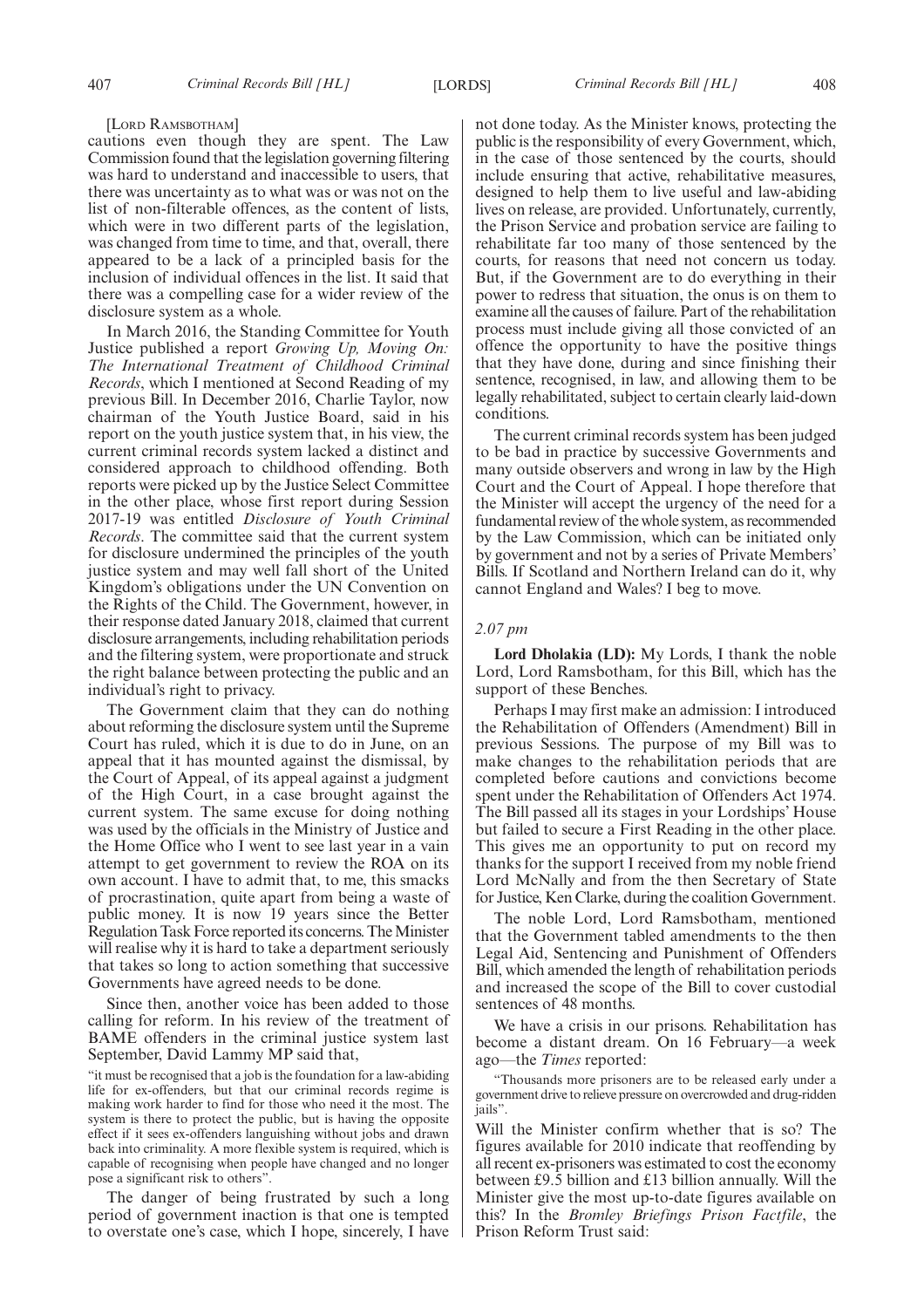"Nearly all prisoners (97%) said they wanted to stop offending. When asked what would be important in stopping them, most said a job (68%) and a place to live  $(60\%)$ ".

I said earlier that we support the Bill, which seeks to extend the protection that the Rehabilitation of Offenders Act currently provides to former offenders who have turned their lives around and avoided reoffending for a significant period. This includes ex-offenders who have served sentences of over four years but have then left crime behind them and stayed out of trouble for more than eight years.

The Bill also reduces the periods after which convictions attracting shorter custodial sentences and community orders become spent. The Rehabilitation of Offenders Act 1974 provides that after specified "rehabilitation periods" ex-offenders do not have to declare spent convictions when applying for jobs, housing and insurance. These factors were identified in the Bromley briefings. It is worth re-emphasising that the Act does not apply to people applying for jobs in sensitive areas of work, such as criminal justice agencies, financial institutions and work involving young people or vulnerable adults. In my view, there is scope for narrowing down the exceptions to the Act, but for the present the noble Lord's Bill would leave them as they are.

Despite those exemptions, since it was enacted in 1974, the Rehabilitation of Offenders Act has helped many ex-offenders to live down their past. Initially the Act applied only to offenders serving sentences of up to two and a half years. However, following my introduction of a series of Private Members' Bills to reform the Act, the coalition Government agreed to extend the Act to include offenders who have served sentences of four years or less.

Even now, however, many genuinely reformed ex-offenders can never benefit from the Act. More than 7,000 people a year are given sentences of over four years. At present, they can never be rehabilitated for the purposes of the Act, however much they do to change their ways and over however long a period. Therefore, an offender who receives a four-year sentence at the age of 18 and never commits another offence is legally obliged to declare that conviction. If asked when applying for jobs at the ages of 50 or 60, this still applies to them—and that means when applying for any job, not just employment in sensitive occupations.

Our provisions are still notably less generous than the rules that apply in many other European nations. Most European countries apply rehabilitation periods to sentences of longer than four years and their rehabilitation periods are often significantly shorter than ours. Is it not time to remove this anomaly?

The same is true in relation to young offenders. In 2016, the Standing Committee for Youth Justice published a report entitled*Growing Up, Moving On*, which compared the treatment of young people's criminal records in 16 comparable countries. It found that the system in England and Wales was the least generous of all the systems studied. A criminal record acquired by a juvenile in this country affects the young person for longer than in any of the 15 other countries compared in the study.

Again, since the Rehabilitation of Offenders Act was implemented, sentence lengths in this country have increased significantly. Many offenders who would have received sentences of four years or less back in 1974 are receiving sentences of five, six or seven years today. That means that many offenders who would have been helped by the current law if they had offended in the 1970s now find that their offences can never become spent during the whole of their lifetime.

Under the provisions of the noble Lord's Bill, offenders who receive custodial sentences would have to avoid crime for a specified period after the sentence was completed, including any post-release supervision period. An offender who received a custodial sentence of more than four years would then have to remain crime-free for an additional period of four years. That means that those offenders would have to avoid crime for more than eight years, and in some cases for a much longer period, before the provisions would apply to them. An offender who received a three-year sentence would have to stay out of trouble for a total of five years from the date of the sentence before his or her offence became spent. So for the more serious offences, offenders would have to avoid reoffending for very significant periods. Even then, the new provisions would not apply to jobs in sensitive occupations, for which they would still have to declare their full criminal record indefinitely. Less serious offenders who receive short sentences or non-custodial sentences would benefit from the Bill's provisions after shorter periods, but even then, only when they were applying for a position which does not involve work with children or vulnerable people or other sensitive occupations. These are important safeguards, which I am sure the Minister will welcome.

Taken overall, the provisions of the Bill would further reduce the scope for unfair discrimination against ex-offenders in the job market. Regrettably, such discrimination is still widespread. Surveys of ex-offenders in Nacro projects—the National Association for the Care and Resettlement of Offenders—have shown that 60% have been explicitly refused jobs because of their criminal record. I declare my interest at this stage as the president of Nacro. Of course, it is sometimes reasonable to refuse an ex-offender a job because of his record. For example, we must obviously bar offenders with a history of offences against children from working with children. Equally obviously, we should bar offenders with a history of offences against elderly people from working with or caring for the elderly. The Bill would not apply to cases such as these as they are covered by the exceptions to the Act. However, in many cases employers often turn down applicants because of offences that have no relevance to the job for which they are applying.

Unfortunately, the scope for discrimination against ex-offenders is wide because decisions to employ or refuse people jobs are not made at the top of companies. They are made by large numbers of individual managers and personnel staff who have usually had no specific training in how to deal with applications from people with criminal records. Unfair discrimination against ex-offenders is wrong in principle because it imposes an additional illegitimate penalty of refusal of employment on people who have already served the judicially ordered punishment for their crime. It also reduces public safety because an ex-offender's risk of reoffending is reduced by between one-third and one-half if he or she gets and keeps a job. The whole community benefits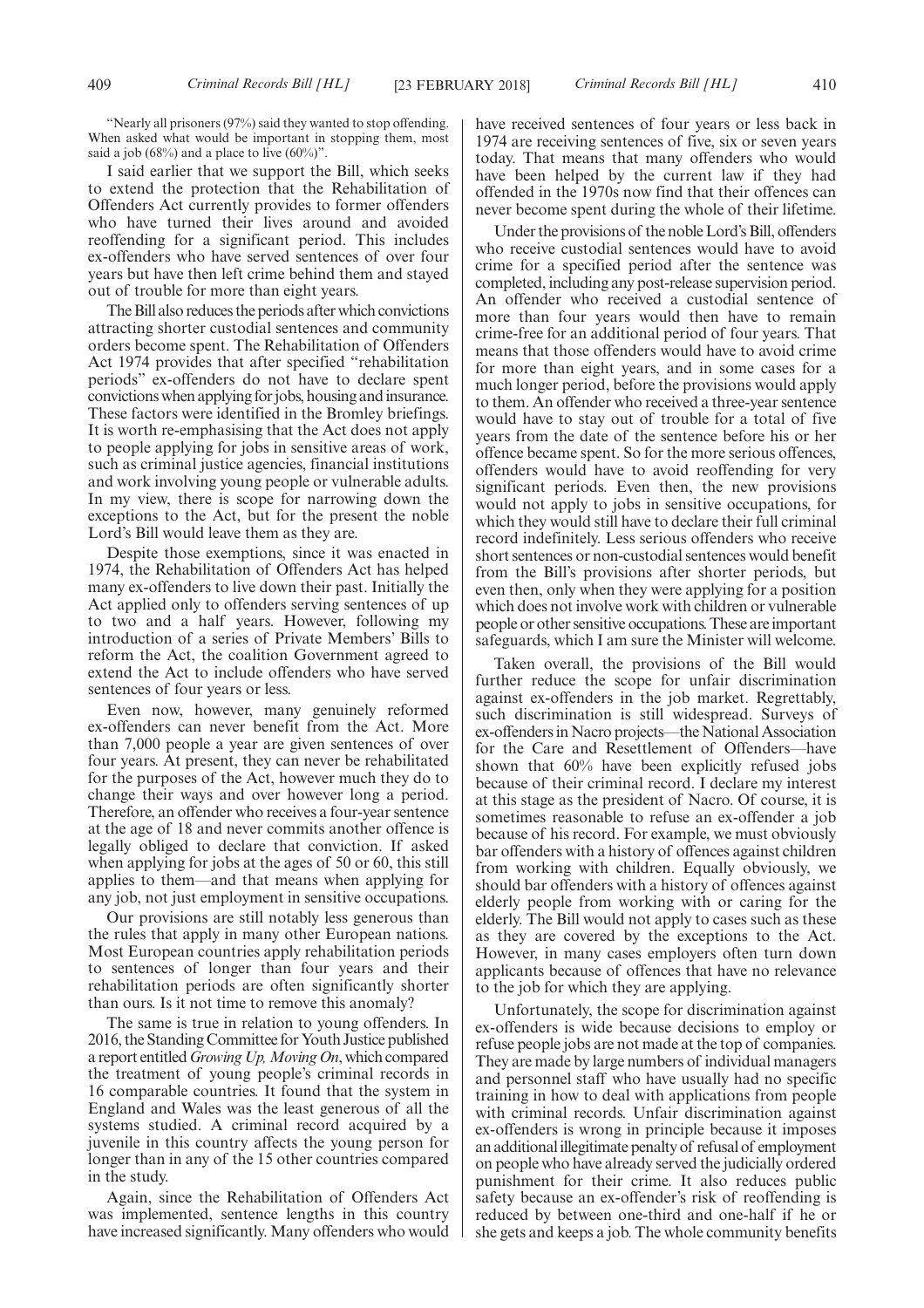[LORD DHOLAKIA]

when offending is reduced, and reformed offenders are also helped to avoid returning to wasting their lives in criminal activity.

In conclusion, the Bill would enable more people with criminal records to start again with a clean slate after a period—in many cases a very long period—free from criminal activity. That is a worthy aim and I am delighted to support the noble Lord, Lord Ramsbotham, in his efforts to achieve it.

#### *2.18 pm*

**Lord Carlile of Berriew (CB):** My Lords, as ever it is a great privilege to follow the noble Lord, Lord Dholakia, particularly given his remarkable and creditable record on the issues we are discussing today.

I congratulate my noble friend Lord Ramsbotham on presenting the Bill to the House. It deals with a very important issue. The noble Lord has a remarkable record and a huge fund of knowledge of the way in which imprisonment and other sentences of the court affect the lives of those who have been sentenced, not only when they are in custody but, importantly, when they leave custody. We tend to focus a great deal, though not always very effectively, on what happens to people when they are inside a custodial establishment. Much more difficult to pin down is what happens to them when they leave and in the years that follow, which can sometimes be the wreckage of their lives.

I would like to focus particularly on those who are under 18 years old when they are sentenced. I do so with some trepidation, knowing that the immediate past chairman of the Youth Justice Board will speak after me in this debate. The noble Lord, Lord McNally, did great service in this area and I am delighted that he is participating today.

In June 2014, a parliamentarians' inquiry sponsored by the Michael Sieff Foundation and the National Children's Bureau reported on its investigation of the youth justice system. Page 56 of the report of the inquiry, which I chaired, states:

"The panel recommends that, in the longer term, children who have offended be given a 'clean sheet' at 18, meaning that previous offences would be expunged from their record rather than only filtered. This would only be available if a specified period of time had elapsed in which there had been no further convictions. This would not be available for homicide, serial sexual offences and other violent crimes … A similar recommendation to this was notably made by the Home Office in its 2002 report 'Breaking the Circle"

This issue, along with the views that are being expressed in the debate, has been around for a long time and I would simply remind the Minister, who I think comes fairly new to these matters, that five Members of your Lordships' House were on that panel, and of the three Members of the other place, one was Robert Buckland, who is currently the Solicitor-General with a wealth of knowledge of the criminal law process, and that our report was unanimous.

In dealing with the issue of children—for they are children—who are sentenced, I want to tell your Lordships about one small episode that I experienced while doing a piece of work some years earlier for the Howard League for Penal Reform. I went into a youth custody centre and as I was walking along the corridor with officers, a boy of about 17 said, "Will you come into my room, sir?" All over the walls of his room were certificates, all of them for maths, including one for an A\* pass at GCSE. I said something really stupid to him, "You like maths, do you?" to which he replied, "I love it, sir. I want to be a maths teacher when I get out". I do not know what has happened to him since, but he would certainly have been able to obtain the qualifications to become a maths teacher. I asked him whether he had enjoyed maths when he was at school, and he replied, "I never went to school, sir". That is an example of someone who, while he was in custody, through the work of the education part of that establishment, discovered a real aptitude which he could offer to others later. However, I know, because I was an MP for 14 years and I have seen these problems in constituency surgeries, that someone like that young man applying for a teaching job at 23 or 24 years of age would not have a chance of obtaining it because his criminal record would be deployed against him. His sentence had been one of medium length.

We really have to deal with this problem. We can do any analysis you like, one of which I would call a social benefit analysis. Taking the example I have given, what would the social benefit be of that young man becoming a maths teacher or using his skills in some other productive way in employment that he obtained because his record did not have to go before prospective employers? The other one we could do is a cost-benefit analysis for society, to which the answer is perfectly obvious.

IregardthisBillfromthenobleLord,LordRamsbotham, as an important and necessary provision. I would expect further focus in Committee on the issues I have raised about the under-18s and I would happily undertake part of that role. I know that we have the broad support of the excellent successor to the noble Lord, Lord McNally, as chair of the Youth Justice Board—Charlie Taylor. I and many others have spoken to him about these issues on numerous occasions because he keeps an open door and is interested in our views. I know what recommendations he would make to Ministers both privately and more publicly. The time has come to get to grips with changing the law so that convictions, whether for children or adults, do not wreck or at least badly dog their lives as they continue.

After all, the purpose of justice—certainly the purpose of youth justice—should not include wrecking the later lives of the people who have been through the custodial system, sometimes only to small measure as a result of their own fault and often because of the circumstances in which they found themselves. Those of us who have spent long periods in and out of criminal court rooms know that there is an underlying truth to what I and others are saying in this debate. Society must not simply say that they are responsible for their own actions. Of course they bear responsibility for their actions, but we bear responsibility for what happens to them afterwards.

My noble friend Lord Ramsbotham referred to current litigation that remains unconcluded. Ongoing litigation has never been a justification for the Government doing nothing. If there is merit in doing something,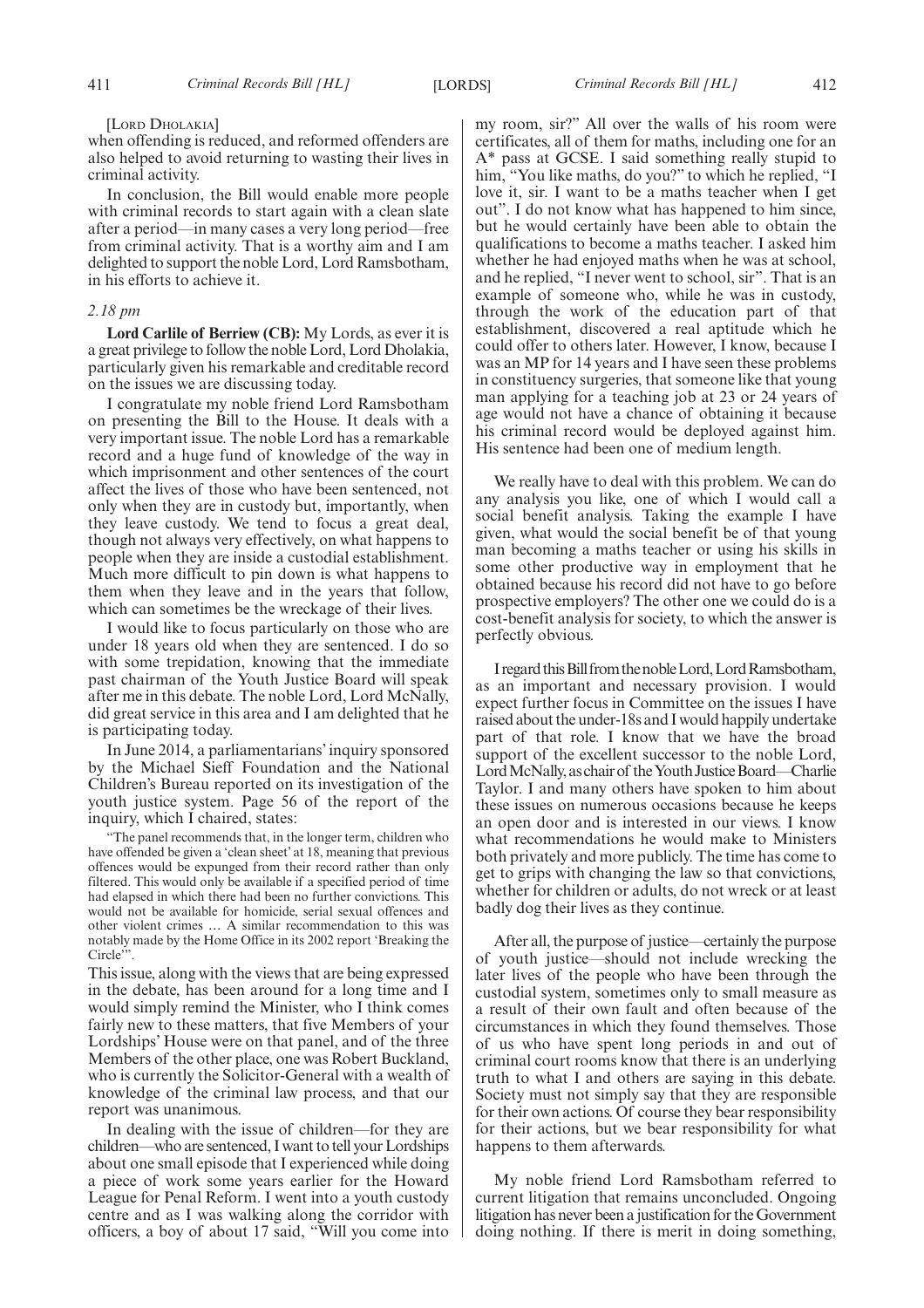the Government can do something and save us the costs of the litigation. That sounds like a pretty good litigation tactic.

#### *2.25 pm*

**Lord Brown of Eaton-under-Heywood (CB):** My Lords, this is the first time in 14 years' membership of the House that I have ever had the effrontery to speak in the gap and I hope not to abuse the privilege today. I would have put my name down to speak in this debate yesterday, but I was told that it might go beyond the time when I have to be away.

I recognised then and yet more clearly today, that, that said, there is little of substance that I can add to the impressive contributions made by the several seasoned warriors who have campaigned consistently on this issue over many years. I refer not only to the three who have already so tellingly and impressively spoken—special tribute is due to my noble friend Lord Ramsbotham for his tireless championing of this cause over recent years—but also to the noble Lord, Lord McNally, who is shortly to follow. All I want to add, for what it is worth, is an erstwhile judge's name to the list of those who support this Bill. It is an attempt to drag this country a stage further towards a more enlightened future, where more ex-prisoners—not least young offenders, of whom my noble friend Lord Carlile has just spoken—may be allowed to shed the mark of Cain and thereby improve their prospects of shaking off, too, the temptation to reoffend and instead obtain gainful and confidence-building employment.

It is infinitely depressing to learn that, as with the age of criminal responsibility, this country's position with regard to the disclosure of criminal records is more repressive and punitive than virtually any other civilised nation. Just as we criminalise children at 10, with the regrettable consequences that has for their selfimage and prospects of a responsible, law-abiding future —a matter on which the noble Lord, Lord Dholakia, has worked so hard—so too in this country it takes longer than almost anywhere else, and longer than it should, for those convicted of crime to then live down their criminal records and so restore their prospects of resuming life in the community on level terms with others as to employment, insurance and so forth.

I hope that, at last, the Government will have the imagination now to welcome rather than to oppose this further attempt to improve the future, not just for ex-prisoners but for us all. I strongly support the Bill.

#### *2.29 pm*

**Lord McNally (LD):** My Lords, I do not think that the noble and learned Lord, Lord Brown, needs to apologise at all. It is extremely valuable to the case that we are trying to make to have a judge of his long experience expressing his views. As for the other speakers before me, each one was, in their different ways, a great influence on me when I had responsibilities in these areas. The country at large is grateful to them for the significant contribution that they have made to make our criminal justice system more civilised and more humane.

I await the response of the noble Lord, Lord Stevenson, on behalf of the Labour Party. I have always counted him as being on his party's more liberal wing. However, the truth is that the Labour Government, as the noble Lord, Lord Ramsbotham, mentioned, did nothing after their 2002 review of the working of the 1974 Act. Indeed, during their period of office between 1997 and 2010, successive Labour Home Secretaries went out of their way to show that they were not woolly liberals and had a determination not to be outflanked by the Tories on being "tough on crime". That is why nothing has been done: because the two major parties have been frozen by fear of the other exploiting any sign of a liberal move in this part of the criminal justice system. I look forward to the noble Lord's contribution. I hope we can rely on him and the Labour Party for taking the Bill forward.

The case for a fundamental review of the workings of the criminal records system and subsequent legislation to implement its findings is ever more pressing and urgent. When I was at the Ministry of Justice between 2010 and 2017, first as a Minister and then as chairman of the Youth Justice Board, it was constantly impressed on me that policy must be research and evidence based. My experience in those seven years left me with a firm belief in three core directions of policy. The first was that early intervention works in preventing young people entering the criminal justice system. The second is that through-the-gate support works. I still remember talking to an ex-prisoner working on a Carillion building site—Carillion had a good reputation for employing ex-prisoners. He said to me, "You know sir, you cannot imagine how lonely you feel stood at a gate of a prison with your clothes in a bundle and £40 in your pocket and you don't know where you're going to live and you don't know where you're going to earn a living". The attempts at through-the-gate support are entirely to be welcomed. The third is a mantra referred to earlier: a job, a home and a relationship work more than anything else in avoiding reoffending.

The proponents of the Bill argue that, far from it being woolly liberalism, it is overwhelmingly based on evidence from study after study, as the noble Lord, Lord Ramsbotham, pointed out. A criminal record is a major factor in preventing an ex-offender getting a job, and that inability to enter the world of work is a major factor in subsequent reoffending.

I was recently sent a booklet written by Sir John Timpson entitled *How Prison Leavers can Find a Career*. As the House will know, the Timpsons have a splendid record in employing ex-prisoners. The booklet lists some of the hurdles an ex-prisoner faces in housing, getting a bank account, a mortgage, credit cards or insurance and in finding a job. It gives the following statistics: 61% of prisoners reoffend after two years; 19% of prison leavers with a job reoffend after two years; and 3% of prison leavers who join Timpson reoffended. I would not claim that that is absolutely scientific, but it is interesting that one of the factors in the Timpson process is giving prison leavers not just a job but a range of other support as they get into the world of work. Let us be clear, measures that help offenders back into the world of work reduce crime and save the victims of crime from its trauma. There is hard-nosed, research-based evidence that a more intelligent use of criminal records can have a positive impact on levels of crime.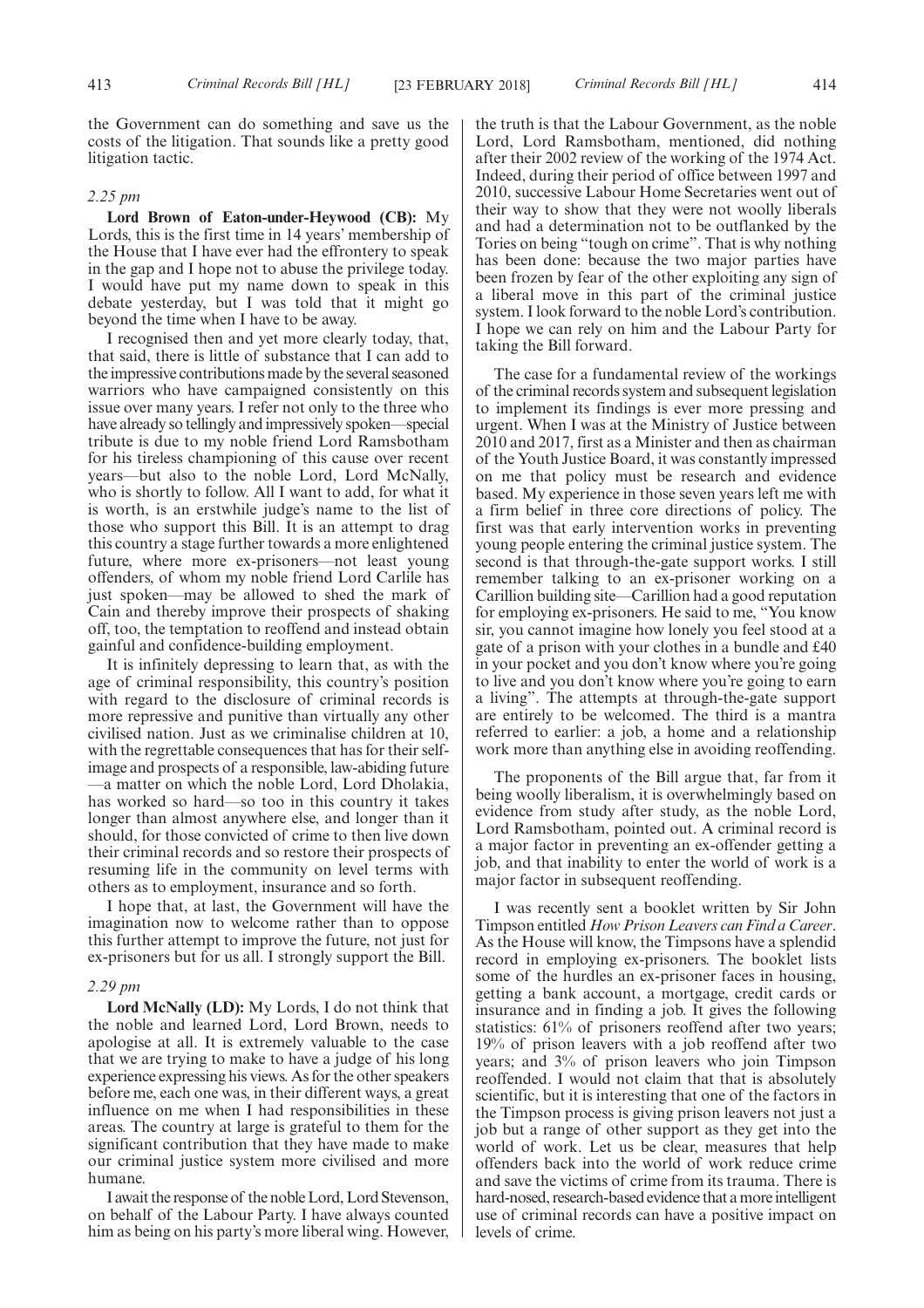#### [LORD MCNALLY]

It would be a step forward if the Government carried out an independent, wide-ranging review of the 1974 Act. It would also be interesting to know whether the 2012 reforms I introduced through LASPO revealed any downsides: I know that the department has just conducted a post-legislative review of the LASPO Act. It was one of the fears of No. 10—it was not the Ministry of Justice, it was No. 10 that had cold feet about going further in 2012—but were there any adverse results of those modest reforms that we carried through, that small step towards liberalisation?

There are difficulties, of course. We have just finished our work in this House on the Data Protection Bill. There, we had to take account of the right to personal privacy and weigh that against the reality that modern technology has the capacity to track our every move and have instant recall of every incident and event from our dim and distant past. The right to be forgotten is difficult to deliver even for the most law-abiding citizen in our brave new world of artificial intelligence and data revolution. It is also true that reformers have to meet genuine public concerns that wiping the slate clean may result in the still-dangerous paedophile, the partner abuser, rapist or others who remain a danger to society disappearing into a maw of anonymity, only to offend again. That is why any management of criminal records includes the list of exclusions from its provisions set out in new subsection (1) in Clause 1.

Will the Minister clarify how protections provided by the domestic violence disclosure scheme—Clare's law—would be affected by the measures proposed in the Bill? How would the Bill affect the other sexual and violent crimes which the tabloids always imply would be given anonymity by its passing? It is significant that all the major reports referred to by the noble Lord, Lord Ramsbotham, call for reform along the lines proposed by the Bill, particularly as it applies to offenders under the age of 18—children in the eyes of the law. During my three years as chair of the YJB there was ample evidence of the overhang from offences committed often when the offender was in early teens that could continue to blight prospects into adulthood. A key element of the Carlile report—I know it was funded by Sieff, but it is known as the Carlile report, and rightly so—into the treatment of young offenders by the criminal justice system was, as we have heard, that with suitable safeguards, an ability to wipe the slate clean at 18 should be provided. My successor as chair of the YJB, Charlie Taylor, wrote a report showing that a childhood criminal record, even for a relatively minor offence or misdemeanour, can have severe implications during childhood and beyond into adulthood; this can affect an individual's education, employment and other prospects for years to come.

I am sure we all wish David Gauke well in his new responsibilities. He is our sixth Justice Secretary since 2010; I wonder whether there is a lesson to be learned there. I hope he will accept that there is an overwhelming case for an independent inquiry into an Act which is now 44 years old. We need to assess how the latest technologies impact on or undermine the workings of the Act, and to examine how the shadow of a criminal record can be lifted while retaining public confidence. Our aim must be to bring forward legislation fit for a 21st-century purpose and which avoids or minimises the unnecessary or disproportionate impact of criminal records on those who have genuinely put their criminal past behind them, while continuing to protect society from those who remain a danger and a threat.

On another Friday a few weeks ago, the noble Lord, Lord Snape, observed about this "last business on a Friday" slot that all that could be expected from the responding Minister would be for them to say "as little as possible" and not leave any hostages to fortune. I hope we will get more from the Minister today and that she will welcome the Bill as an overdue step in penal reform, which will help those trapped by the long shadow of a criminal conviction but also cut the reoffending rate, with benefits to victims and society as a whole, who bear the trauma and cost of reoffending. I wish the Bill well.

# *2.40 pm*

**Lord Stevenson of Balmacara (Lab):** My Lords, like the noble Lord, Lord Carlile, and others, I pay tribute to the noble Lord, Lord Ramsbotham—a "seasoned warrior", in the words of the noble and learned Lord, Lord Brown—for his commitment to this cause and for pressing this Bill once again. The sensibility that he expressed is still important today and needs to be pressed, and it is good that he will be putting pressure on the Government to try to take it further forward. We will support him on that. We should acknowledge the work of the noble Lord, Lord Dholakia, which has been mentioned, and the contribution made by the Youth Justice Board, particularly by the noble Lord, Lord McNally, who manages to be effective and make his case well at the same time as trying to knock down those who might otherwise rally to his standard. He must learn to be a bit more generous in his remarks. I am not very good at categorising where I stand on the political spectrum, but  $\overline{I}$  think he will be satisfied by what I will say today.

I am standing in for my noble friend Lady Chakrabarti. I am afraid that I cannot in any sense match her experience and knowledge, or indeed speak for her on this occasion. But I declare an interest in that when I was director of the Smith Institute we worked on two projects which I think are relevant today. One was work done with the then chair of the Youth Justice Board on restorative justice, a programme which is still to be taken up wholeheartedly by the Government but I think should be. We also did a report on a study that was done in conjunction with Centrica at Reading jail on the impact that having a job, good housing and proper support—points made by the noble Lord, Lord McNally—made to the rehabilitation of prisoners coming out from there when Centrica took the big decision, a bit like the one already cited, to recruit its fitters from those who were in Reading jail. That solved its problems of finding appropriately qualified people to take on that work but also had a huge impact on those lives.

The Bill contains a detailed plan for the revision of the current situation affecting spent sentences, and we support it. In his opening remarks, the noble Lord made the point that the Bill is very specific and detailed but actually it conceals a much broader concern, and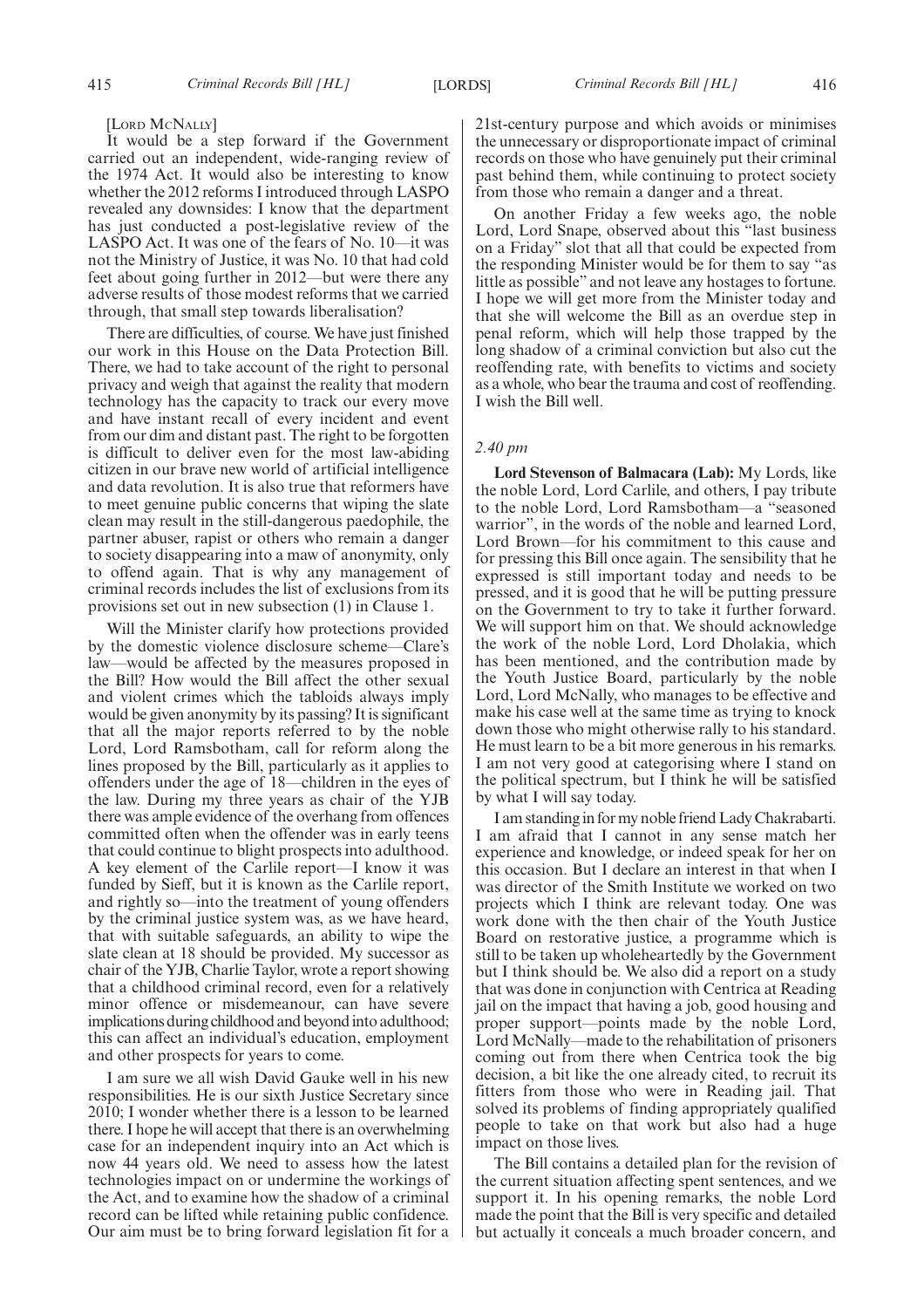it would be a pity if we lost that. I hope that when the Minister responds she will engage with that. The Bill seems to be based on a feeling that the present system needs a fundamental overhaul and to map more closely changes in the criminal justice system, and also go wider than that because of the changes that are currently being made in the use of the disclosure system. It probably needs an independent, wide-ranging inquiry, and that inquiry is now long overdue.

It is really about what sort of society we want to live in and the Bill challenges us to live up to the ideals of fairness and proportionality that should be present in our criminal justice system, as they must in many other areas of society. It is also important to pick up what a number of speakers have mentioned, that it seems to be a particularly English and Welsh problem that we cannot sort this out in the way that has been suggested today. We have already made significant changes to the disclosure arrangements in Scotland and Northern Ireland. Why can these not be rolled out into England and Wales as quickly as possible?

As others have, I acknowledge the excellent report produced by the Library to prepare us for this debate, and I am also grateful to Unlock for its briefing; I will draw a little bit on that. In the speeches today and the material that has been circulated, the general view seems to be that the reforms made by the 2012 Act have not met the needs of either prisoners or the general public. We have heard today that rehabilitation periods remain too lengthy and in any case are not evidence based. Some convictions are never spent regardless of the progress made by the individual—an invisible punishment, it has been called—which will for ever shadow the individual and prevent full rehabilitation and re-engagement in society. Surely people must have the opportunity to have positive things they have done since leaving prison recognised in law, allowing them to be legally rehabilitated.

I was struck by the force of the argument made in one paper that the law should recognise a presumption that no one who is released from prison should face a lifetime of disclosure without the prospect of a review at some point. In the words of the noble Lord, Lord Carlile, we must not have a situation which wrecks lives; there must be some rehabilitation process available. As others have mentioned, something really must be wrong with a system that allows someone who has received an eight-month prison sentence for actual bodily harm to have their conviction spent before somebody who merely received a fine, for example, for speeding.

The noble Lord, Lord Ramsbotham, asked whether there was not a need to look critically at the way in which employers can get on to the list of excepted professions and cited the rise in the numbers of applications made for information about individuals under that provision. There are very few criteria in present law for how jobs are granted excepted status and the system seems to be too blunt, too unclear and too broad. We need to have much more detail about the thinking behind what rights prospective employees have in regard to employers asking for information about their offending history, and make sure that these are widely available.

A number of people mentioned the Taylor review, part of which was reproduced in the Library briefing that was circulated. It has some force, since it seems extraordinary to read that,

"a criminal record acquired in childhood can have far-reaching effects that go well beyond the original sentence or disposal. Certain sentences … never become spent … certain convictions or cautions will always be disclosed when an individual seeks employment … A key principle underpinning",

the approach to the Taylor review was that,

"children who break the law should be dealt with differently from adults".

That does not seem to happen, and I share the view that the current system needs to have a completely different approach for children, as opposed to adults.

In the previous debate on an earlier version of this Bill, my noble friend Lady Chakrabarti indicated support for it, describing the Rehabilitation of Offenders Act as "completely outdated" and the rehabilitation periods it enforces as,

"overlong and not based on any real evidence".—[*Official Report*, 27/1/17; col. 939.]

This remains the position of the Labour Party. The Government's response today, as the noble Lord, Lord Ramsbotham, hinted, is likely to be that the current disclosure arrangements, including rehabilitation periods, are proportionate and strike the right balance between protecting the public and the individual's right to privacy. I think that is bonkers, and I hope they have been listening to this debate.

# *2.47 pm*

**Baroness Vere of Norbiton (Con):** My Lords, I thank the noble Lord, Lord Ramsbotham, for bringing this matter back to the House for debate today. Noble Lords have powerfully raised a number of important and varied issues. Like the noble Lord, Lord McNally, I do not want to speak for too long or to create any hostages to fortune, so if I am not able to respond to all the issues I will of course write.

Rehabilitation is one of the most important objectives of our criminal justice system and the Government support all ex-offenders who wish to turn their lives around. Work can reduce the likelihood of re-offending, as we have heard today, and for many it is a central element in leading a rehabilitated life. This is why the Rehabilitation of Offenders Act—or ROA—provides that rehabilitated offenders will be treated as though they had not committed the offence and, subject to exceptions, will not be required to disclose spent cautions and convictions.

While this is familiar to many noble Lords, it may help if I briefly describe the ROA and how it supports ex-offenders. Under the Act, most convictions and all cautions will become spent following a certain period of time. That period varies according to the disposal or sentence imposed for the crime. Convictions resulting in non-custodial sentences and those resulting in custodial sentences of up to, and including, four years become spent. Where a caution or conviction has become spent, the offender is treated as rehabilitated in respect of that offence and is free to withhold the fact of that caution or conviction for most purposes. This includes when applying for most jobs, as well as when applying for insurance or a bank loan.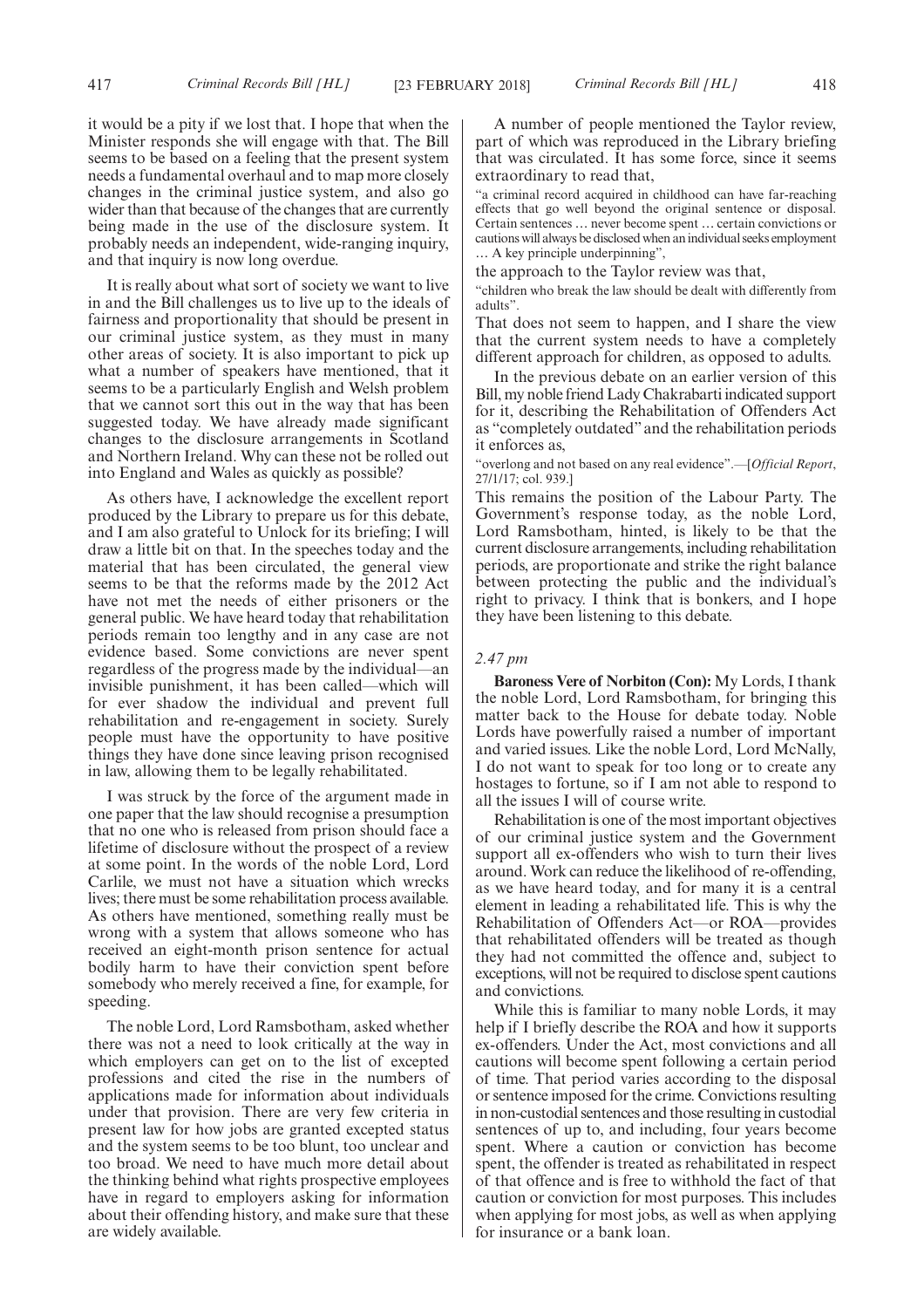[BARONESS VERE OF NORBITON]

However, the protections afforded by the Act are excluded in respect of specified areas of employment. The Rehabilitation of Offenders Act 1974 (Exceptions) Order 1975 lists areas of activity and proceedings that are exceptions to the Act. This means that an employer or other relevant body is entitled to ask for, and take into account, certain details of a person's spent cautions and convictions, as well as any unspent cautions and convictions. These activities usually involve working with children or vulnerable adults, or where sensitive information is handled and there is a risk to the public of an abuse of trust.

I now come to the specific proposals that the noble Lord has included in his Bill. As I understand it, the intended effects of the main amendments include: bringing all determinate custodial sentences of any length, except extended sentences for certain sexual and violent offenders, within the scope of the ROA, whereas currently only custodial sentences of up to and including four years may become spent; reducing the rehabilitation periods that apply to a range of sentencing disposals for both adult and juvenile convictions, so that they become spent more quickly; removing the rehabilitation periods applicable to fines and some other sentences, including some non-custodial sentences and sentences under the Mental Health Act 1983; and commencing the amendments to the ROA that were made in 2014, in so far as they relate to road traffic endorsements. The intended effect is that rehabilitation periods for road traffic endorsements would be reduced. They are currently of five years.

The current rehabilitation periods were introduced almost four years ago, in March 2014, when reforms to the ROA were commenced through provisions in the Legal Aid, Sentencing and Punishment of Offenders Act 2012. A conviction resulting in a custodial sentence of four years, or 48 months, or less may now become spent with the exception of offenders serving extended sentences. Previously, only convictions resulting in custodial sentences of 30 months or less could become spent. At the same time, most other rehabilitation periods were also reduced. Rehabilitation periods are substantially shorter for individuals who were under the age of 18 when they were convicted.

The Government believe that these reforms, which were approved relatively recently by Parliament, are proportionate and strike the right balance between protecting the public and helping ex-offenders to put their criminal pasts behind them. The Government are therefore not minded to support the Bill introduced by the noble Lord, Lord Ramsbotham, or the intentions behind it at this time. However, we give careful consideration to maintaining a policy which balances protecting the public and supporting rehabilitation, which is why the debate today is welcome.

I turn now to the nuances of the Government's position, and I hope it will be helpful if I say something about the position and why we have taken it. Noble Lords will be aware, as it has been mentioned today, that aspects of the disclosure regime are currently being challenged in the courts. Several joined cases—P and others—are due to be heard this summer by the Supreme Court. These cases focus on the question of whether the current scheme, which sets out which cautions and convictions can be filtered from criminal record certificates in certain circumstances, is compatible with rights under Article 8 of the European Convention on Human Rights; that is, the right to respect for a private and family life.

Filtering provides that certain old and minor convictions and cautions are protected from disclosure and are no longer included on a standard or enhanced criminal record certificate. Filtering does not apply to convictions where an individual has committed a specified serious offence, has more than one conviction or has received a custodial sentence. Filtering also does not apply to any caution for a serious offence. For individuals who were convicted or cautioned below the age of 18, convictions and cautions are filtered more quickly in acknowledgement of the special importance of supporting those who get into trouble when they are young to put the past behind them. The filtering arrangements seek to strike a difficult balance between the rehabilitation of offenders, their right to privacy and the protection of the public.

Noble Lords may ask why we cannot take a view on this Bill now, given that the Supreme Court litigation does not directly challenge the 1974 Act. The Government believe that it is sensible to consider any proposals for change to the current disclosure arrangements in conjunction with an authoritative judgment of the Supreme Court on the requirements of Article 8 in this context. Although the litigation relates to the filtering rules, we think it is necessary to consider the disclosure regime in the round.

The disclosure system has also been considered in a number of recent reports—for example, David Lammy MP's review into the treatment of and outcomes for black, Asian, and minority-ethnic individuals in the criminal justice system, and Charlie Taylor's review of the youth justice system. David Lammy called for a discretionary process for criminal records to be sealed and we confirmed in our response at the end of last year that we would consider the recommendation, following the conclusion of the ongoing litigation. We also stated that we would also consider the recommendations made by Charlie Taylor in his report.

Most recently, on 31 January this year the Government published our response to the Justice Committee's report on the disclosure of youth criminal records, a report that commended the earlier proposals by the noble Lord, Lord Ramsbotham, as representing a reforming consensus. This is a very important area, as noted by the noble Lords, Lord Carlile, Lord Dholakia and Lord McNally. Our response noted that the committee's report was reflective of the long-running debate on how the disclosure regime should balance the objectives of securing public safety and respecting an individual's right to privacy. As for the report's recommendations on reform to the statute, the Government made the following statements, and it is worth reading them in full:

"The Committee makes a number of recommendations and conclusions relating to the legislation which governs the filtering of convictions and cautions from criminal records certificates. The Government notes these recommendations and the Committee's concerns. However, against the backdrop of the litigation, the Government believes that it is appropriate to consider these recommendations in conjunction with an authoritative",

statement from the Supreme Court. The Government's response continues: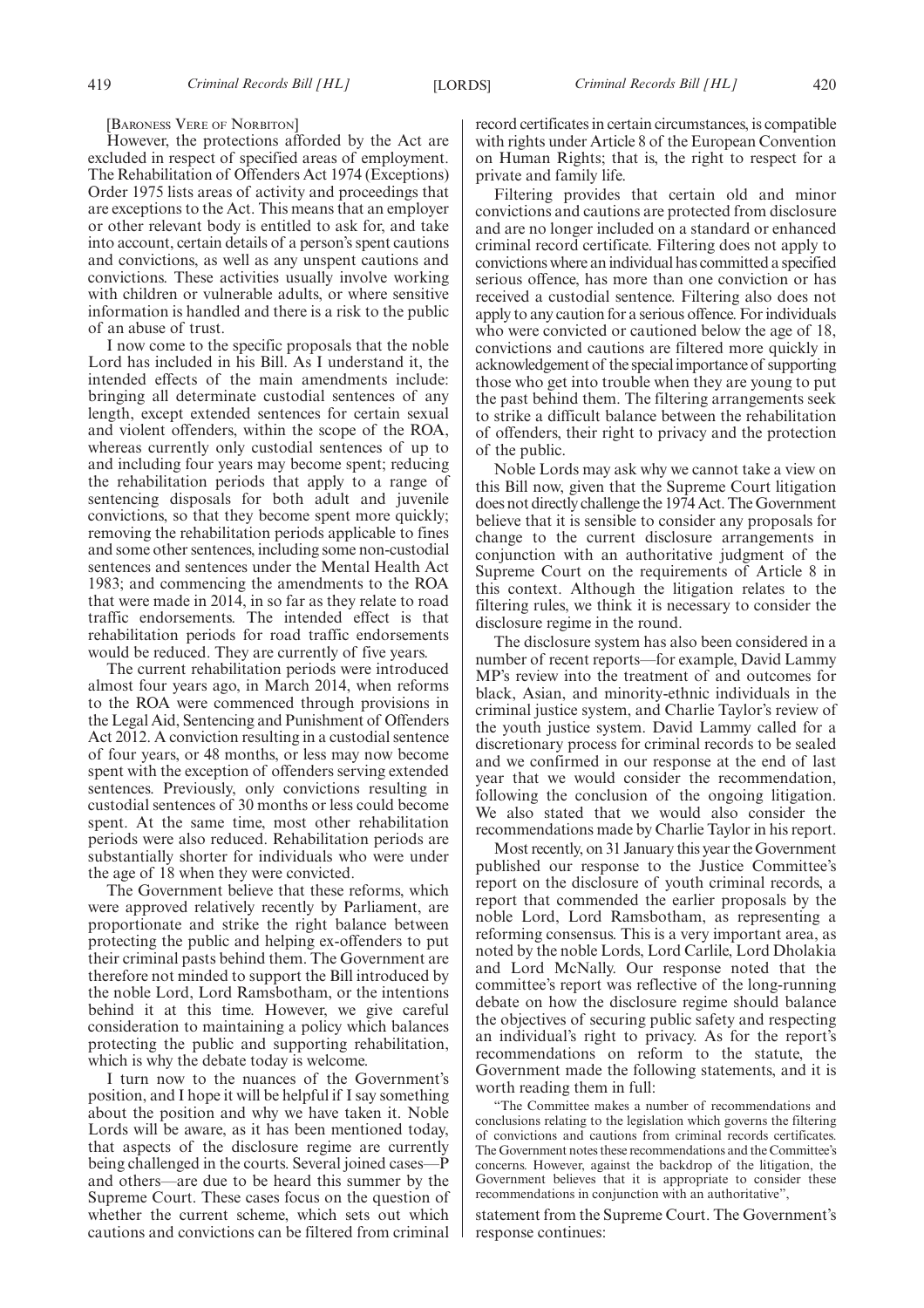"The Committee has suggested that the rehabilitation periods set out in the Rehabilitation of Offenders Act 1974, which are not subject to challenge in P and Others, should be reconsidered. The Government considers that it is important to consider the Committee's recommendations regarding different aspects of the disclosure system in the round, and will therefore consider this recommendation alongside the others".

So we are not able to support the noble Lord's Bill at this time, but we would welcome the opportunity to speak to him further in the interim about how we can increase the support available to ex-offenders. We are making continuing progress in a number of areas, and a wide range of initiatives are ensuring that offenders have the skills and experience that they need.

We are also looking at the reform of education. It remains at the heart of prison reform. Earlier this month, the MoJ launched the procurement process for the new education contracts that will underpin the delivery of learning and skills in prisons from April 2019.

Turning to employability, I note specifically the comments by the noble Lord, Lord Dholakia. We continue to work with Business in the Community on its Ban the Box campaign, calling on employers to give ex-offenders a fair chance to compete for jobs by removing the tick-box for unspent cautions and convictions. We also need to ensure that people with convictions, particularly children and young people, understand when and how they need to disclose their criminal record. The MoJ will work with stakeholders to improve government guidance and information available online to make sure that it is clear, consistent and easily accessible so that people understand their rights and responsibilities in respect of disclosing their criminal record. We will set up a stakeholder panel with a number of charities and voluntary sector organisations to make sure that the information we provide is consistent, up to date and accessible through online and offline channels.

I turn to a few of the points raised by noble Lords. The noble Lord, Lord Ramsbotham, raised the question of ineligible criminal record checks. The DBS publishes guidance on eligibility to support employers and registered bodies. Should an applicant feel that they have been asked to undertake a DBS check in relation to a role that is not eligible, they can contact the DBS to investigate. The DBS can suspend or cancel the registration of a registered body that fails to comply with the code. Knowingly carrying out an unlawful criminal record check is an offence under the Police Act 1997.

The noble Lord also asked about the Law Commission's recommendations. In the summer of 2016 the Home Office Minister invited the commission to undertake a review of the list of offences that are always subject to disclosure—that is, those that are never filtered. The Home Office and the MoJ are considering the recommendations made in the report. These include the current list of offences that are never filtered, which was drafted by the Law Commission based on a strict interpretation of the existing SI.

The noble Lord, Lord Ramsbotham, along with many other Lords, asked why the Government are not considering these recommendations before the litigation. I think I have spoken sufficiently on this area, but I noticed that the noble Lord, Lord McNally, mentioned that policy-making and legislation must be evidence based, and I agree, and we must surely hear the views of the highest court in the land, which is why it is important that we hear from the Supreme Court before we consider the recommendations of the noble Lord and others such as David Lammy, Charlie Taylor and the Justice Select Committee.

Turning to comments made by the noble Lord, Lord Dholakia, about the article in the *Times* about the prison population, we want prisoner numbers to come down, but we will not set an arbitrary figure. The purpose of prison is of course twofold. It is for justice for victims and the wider public by holding those in prison to account, but it is also a place for rehabilitation, and we must do much better by offenders and ensure that where we are able more swiftly to rehabilitate them by using home detention curfew or release on temporary licence, we use them when appropriate.

The noble Lord, Lord Ramsbotham, mentioned the cost of reoffending, and I can confirm that the latest estimate based on figures from the National Audit Office is that the annual cost to society of reoffending is £15 billion.

In conclusion, I can only reiterate that we will consider the noble Lord's proposals, among others, when we have the benefit of the Supreme Court's judgment later this year. This means we are unable to support his Bill today but we welcome his continued involvement in the issue. I thank all noble Lords for their contributions to the debate.

## *3.01 pm*

**Lord Ramsbotham:** My Lords, I thank the Minister for that very disappointing response. I, of course, welcome any discussion with officials but I want to bring to them members of Unlock, the Committee for Youth Justice and the Law Commission, who know far more about the practicalities than any official who wrote either the Minister's disappointing response or the very negative report sent to the Select Committee on Justice in the other place following its report.

I despair, because here we have evidence coming from the ground of people facing impossible conditions. It has been relentless and supported by all parties in this House. I am extremely grateful to all those who spoke, particularly the representatives of the two Opposition Front Benches, for their support for the Bill. I know that the Bishop for Prisons was widely behind it as well. All parts of this House are supporting it based on the evidence. As the noble Lord, Lord McNally, said, we must take action based on the evidence.

That evidence is overwhelming. It has now been 19 years since the Better Regulation Task Force reported, and 19 years of doing nothing is simply not good enough. I despair of a Government who say that the evidence is not strong enough. Once, I was a member of an independent commission set up to look at asylum. We described the attitude of officials in the Home Office as a culture of disbelief. The culture of disbelief is unfortunately spreading into the Ministry of Justice as far as any outside evidence of what needs to be done is concerned. I wish that the Ministry of Justice and Her Majesty's Prison Service would set an example